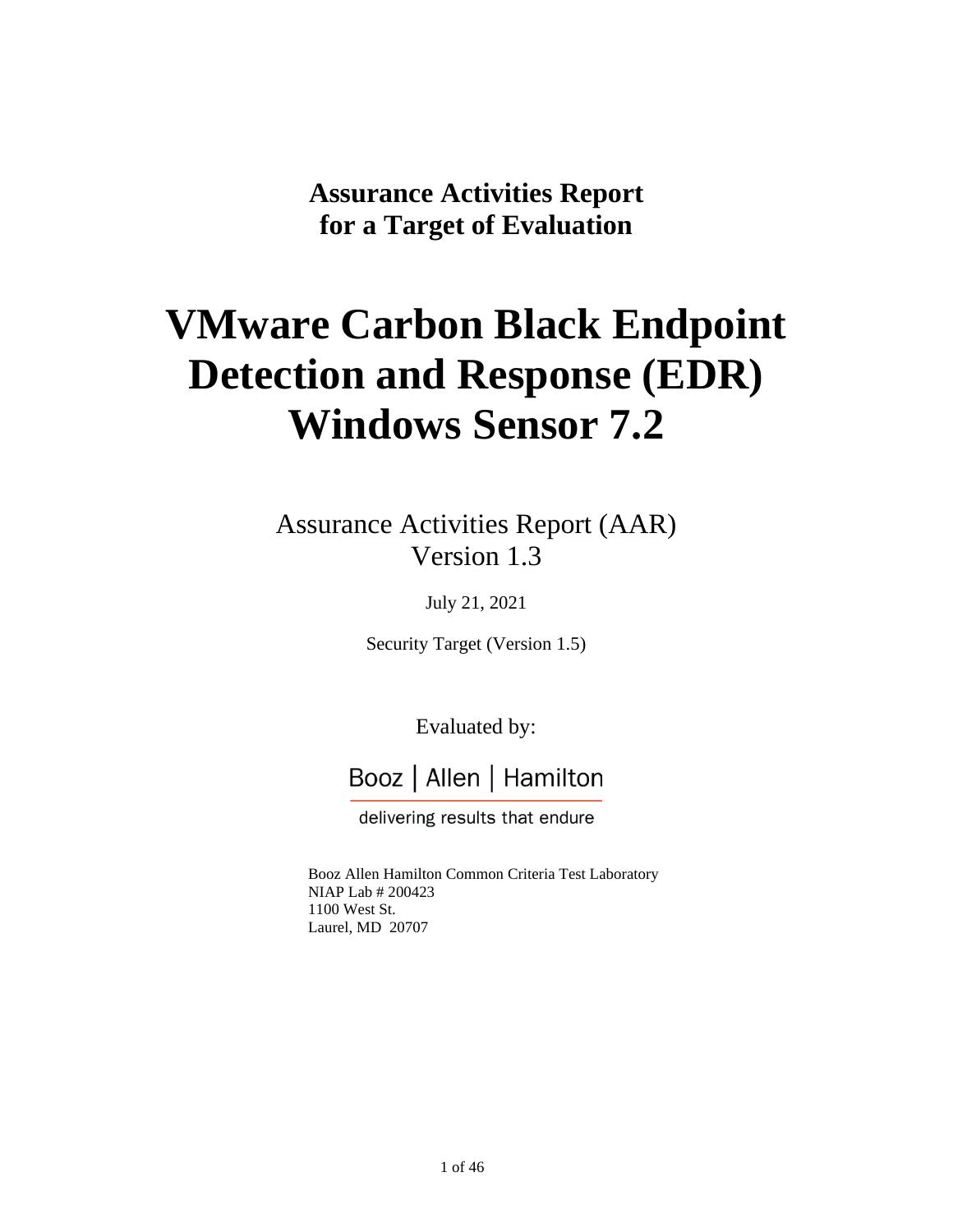## Prepared for: National Information Assurance Partnership Common Criteria Evaluation and Validation Scheme

#### The Developer of the TOE: **VMware Carbon Black** 1100 Winter Street Waltham, MA 02451

The Author of the Security Target: Booz Allen Hamilton 1100 West St. Laurel, MD 20707 USA

#### The TOE Evaluation was sponsored by: Booz Allen Hamilton

Evaluation Personnel: Herbert Markle Christopher Rakaczky Courtney Simon

## **Applicable Common Criteria Version**

Common Criteria for Information Technology Security Evaluation, April 2017 Version 3.1 Revision 5

## **Common Evaluation Methodology Version**

Common Criteria for Information Technology Security Evaluation, Evaluation Methodology, April 2017 Version 3.1 Revision 5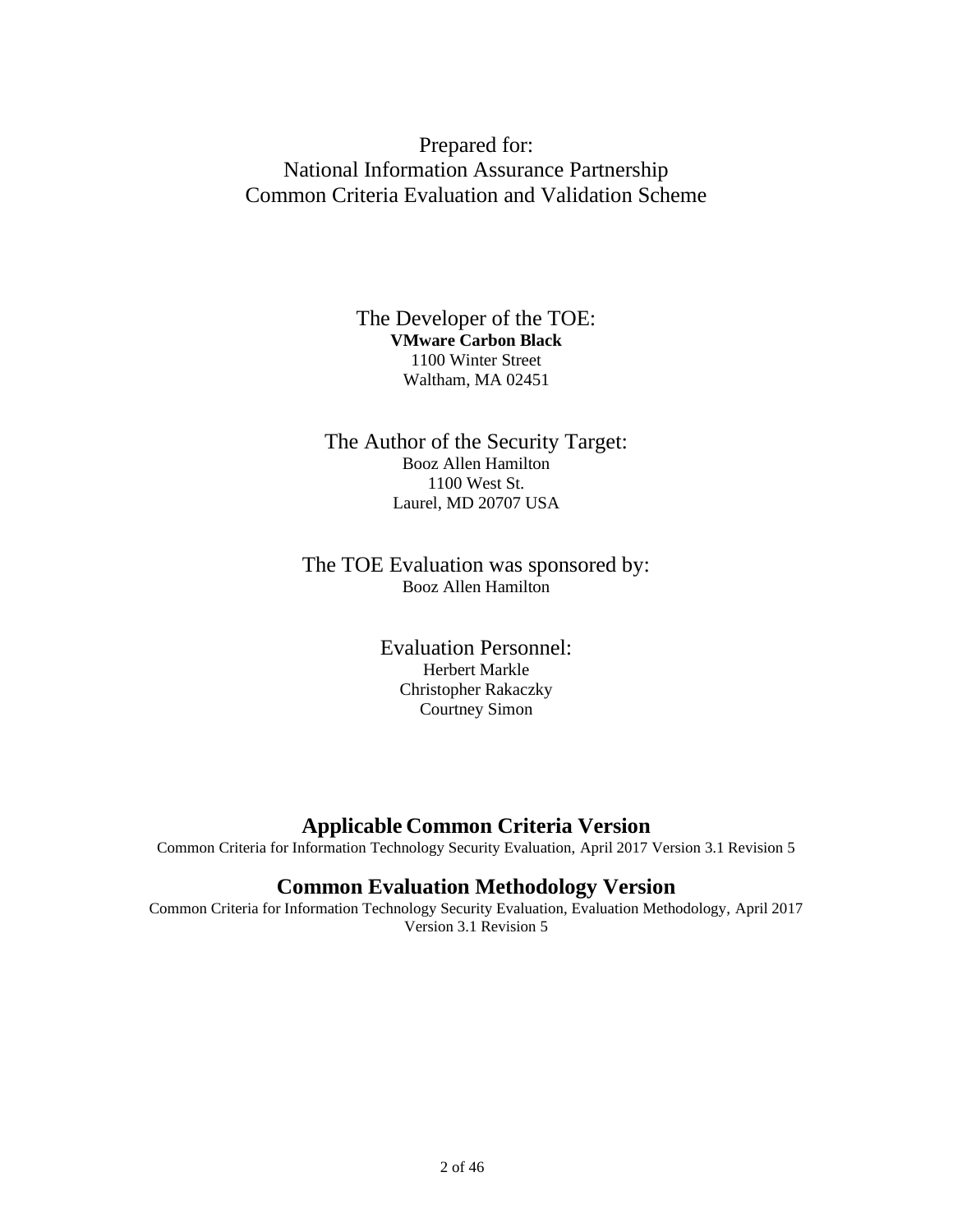## **Table of Contents**

| $\mathbf{1}$   |          |  |  |
|----------------|----------|--|--|
| 2              |          |  |  |
| 3              |          |  |  |
| $\overline{4}$ |          |  |  |
|                | 4.1      |  |  |
|                | 4.1.1    |  |  |
|                | 4.2      |  |  |
|                | 4.3      |  |  |
|                | 4.3.1    |  |  |
|                | 4.3.2    |  |  |
|                | 4.3.2.1  |  |  |
|                | 4.3.3    |  |  |
|                | 4.3.3.1  |  |  |
|                | 4.3.3.2  |  |  |
|                | 4.3.4    |  |  |
|                | 4.3.4.1  |  |  |
|                | 4.3.4.2  |  |  |
|                | 4.3.4.3  |  |  |
|                | 4.3.4.4  |  |  |
|                | 4.3.5    |  |  |
|                | 4.3.5.1  |  |  |
|                | 4.3.5.2  |  |  |
|                | 4.3.5.3  |  |  |
|                | 4.3.5.4  |  |  |
|                | 4.3.6    |  |  |
|                | 4.3.6.1  |  |  |
|                | 4.3.7    |  |  |
|                | 4.3.7.1  |  |  |
|                | 4.3.7.2  |  |  |
|                | 4.3.7.3  |  |  |
|                | 4.3.7.4  |  |  |
|                | 4.3.7.5  |  |  |
|                | 4.3.7.6  |  |  |
|                | 4.3.7.7  |  |  |
|                | 4.3.7.8  |  |  |
|                | 4.3.7.9  |  |  |
|                | 4.3.7.10 |  |  |
|                | 4.3.7.11 |  |  |
|                | 4.3.7.12 |  |  |
|                | 4.3.7.13 |  |  |
|                | 4.3.8    |  |  |
|                | 4.3.8.1  |  |  |
| 5              |          |  |  |
|                | 5.1      |  |  |
| 6              |          |  |  |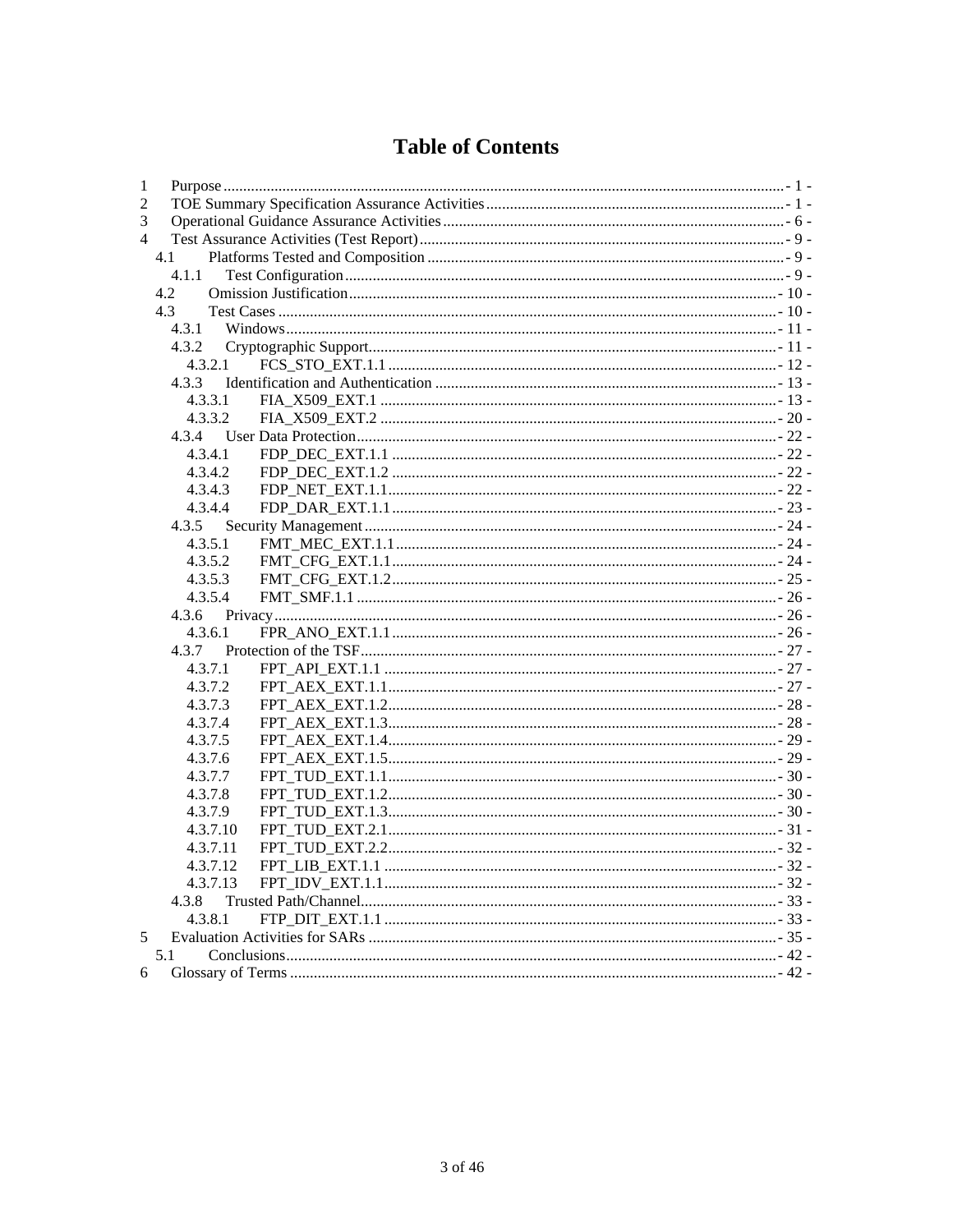## <span id="page-3-0"></span>**1 Purpose**

The purpose of this document is to serve as a non-proprietary attestation that this evaluation has satisfied all of the TSS, AGD, and ATE Assurance Activities required by the Protection Profiles, Extended Packages, and/or PP-Modules to which the TOE claims exact conformance. This will give system integrators valuable information about product configuration and testing, help to align Common Criteria evaluations with DISA Security Requirements Guides and Security Test Implementation Guides (SRGs/STIGs), and thereby streamline the process for U.S. Government procurement of validated products.

## <span id="page-3-1"></span>**2 TOE Summary Specification Assurance Activities**

The evaluation team completed the testing of the Security Target (ST) *VMware Carbon Black Endpoint Detection and Response (EDR) Windows Sensor 7.2 Security Target* and confirmed that the TOE Summary Specification (TSS) contains all Assurance Activities as specified by the *Protection Profile for Application Software Version 1.3* [APP\_PP]. The evaluators were able to individually examine each SFR's TSS statements and determine that they comprised sufficient information to address each SFR claimed by the TOE as well as meet the expectations of the [APP\_PP] Assurance Activities.

Through the evaluation of ASE\_TSS.1-1, described in the ETR, the evaluators were able to determine that each SFR was described in enough detail to demonstrate that the TSF addresses the SFR. However, in some cases the Assurance Activities that are specified in the claimed source material instruct the evaluator to examine the TSS for a description of specific behavior to ensure that each SFR is described to an appropriate level of detail. The following is a list of each SFR, the TSS Assurance Activities specified for the SFR, and how the TSS meets the Assurance Activities. Additionally, each SFR is accompanied by the source material [APP\_PP] that defines where the most up-to-date TSS Assurance Activity was defined.

**FCS\_CKM\_EXT.1.1** – "*The evaluator shall inspect the application and its developer documentation to determine if the application needs asymmetric key generation services. If not, the evaluator shall verify the generate no asymmetric cryptographic keys selection is present in th[e ST.](https://www.niap-ccevs.org/MMO/PP/-429-/#abbr_ST) Otherwise, the evaluation activities shall be performed as stated in the selection-based requirements."*

Based on the inspection of the application, there is no administrator interface for generating asymmetric keys. Additionally, there is no TOE administration or installation documentation that states the need or ability to generate asymmetric keys on the host platform. Therefore, the "generate no asymmetric cryptographic keys" should be present which it is. The TSS consistently states in section 8.1.1: "The TOE does not perform any asymmetric key generation. Sensor Group certificates, for HTTP/TLS communication, are installed as part of the installation and are generated on the management server, not on the TOE's host endpoint system."

Based on the ST containing the correct selection and the TSS consistently identifies the TOE does not generate the asymmetric cryptographic keys this assurance activity is satisfied.

**FCS\_RBG\_EXT.1.1** – *"If use no DRBG functionality is selected, the evaluator shall inspect the application and its developer documentation and verify that the application needs no random bit generation services.* 

*If implement DRBG functionality is selected, the evaluator shall ensure that additional FCS\_RBG\_EXT.2 elements are included in the ST.* 

*If invoke platform-provided DRBG functionality is selected, the evaluator performs the following activities. The evaluator shall examine the TSS to confirm that it identifies all functions (as described by the SFRs included in the ST) that obtain random numbers from the platform RBG. The evaluator shall determine that for each of these functions, the TSS states which platform interface (API) is used to obtain the random*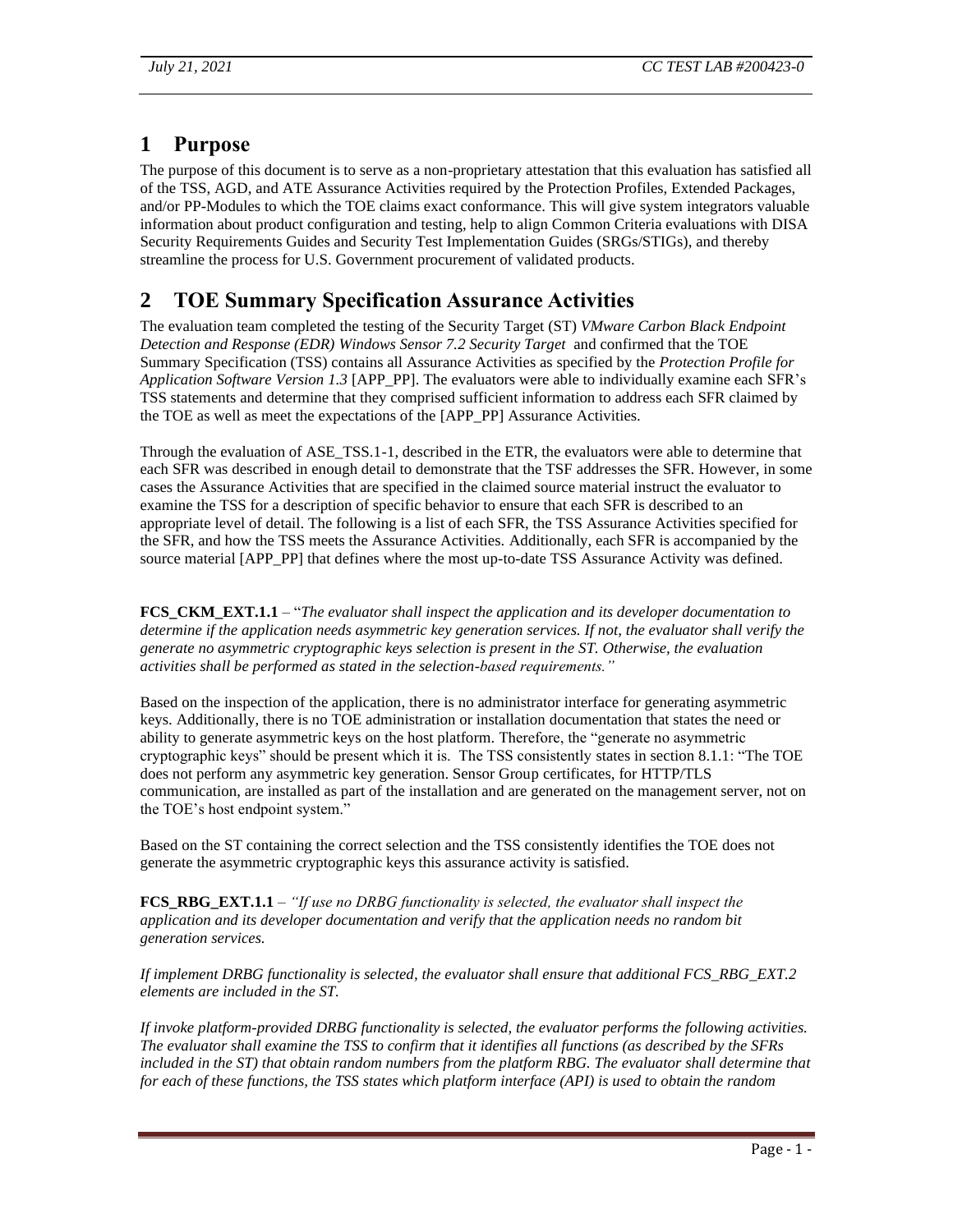*numbers. The evaluator shall confirm that each of these interfaces corresponds to the acceptable interfaces listed for each platform below.* 

*It should be noted that there is no expectation that the evaluators attempt to confirm that the APIs are being used correctly for the functions identified in the TSS; the activity is to list the used APIs and then do an existence check via decompilation."*

The ST claims the "use no DRBG functionality" selection. The evaluator, as part of testing, performed a code analysis and documentation search for use of DRBG for TOE defined functionality (see Section 4 FCS\_RBG\_EXT.1.1 Test 001B of this document) and found no invocation of rand\_s, RtlGenRandom, BCryptGenRandom, or CryptGenRandom API. The TSS states in section 8.1.2: "The TOE does not call on DRBG services. The TOE invokes the Windows platform for encrypted storage of credentials and trusted communications. Therefore, the Windows platform calls on the DRBG services required."

Based on the ST containing the selection, "use no DRBG functionality", the TSS consistently identifies the TOE invokes the OS for cryptographic functions such storage of credentials and trusted communications, and the static code review found no invocation of DRBG this assurance activity is satisfied.

**FCS\_STO\_EXT.1.1** – "*The evaluator shall check the TSS to ensure that it lists all persistent credentials (secret keys, PKI private keys, or passwords) needed to meet the requirements in the [ST.](https://www.niap-ccevs.org/MMO/PP/-429-/#abbr_ST) For each of these items, the evaluator shall confirm that the TSS lists for what purpose it is used, and how it is stored."*

The TSS provides in section 8.1.3 a table for Windows key materials, which is consistent with the SFR requirement. For each item listed in the table, the TSS lists the purpose in the "Purpose" column and how it is stored under the "Storage Location" column. Based on the TSS identifying the credentials (Management Server certificate (public key) and sensor group certificate (TLS Cert Private Key), and how they are stored (in the Microsoft Key Storage Provider) this assurance activity is satisfied.

Based on the TSS description covering the purpose and storage this assurance activity is satisfied.

**FDP\_DAR\_EXT.1.1** – "*The evaluator shall examine the TSS to ensure that it describes the sensitive data processed by the application. The evaluator shall then ensure that the following activities cover all of the sensitive data identified in the TSS.*

*If not store any sensitive data is selected, the evaluator shall inspect the TSS to ensure that it describes how sensitive data cannot be written to non-volatile memory. The evaluator shall also ensure that this is consistent with the filesystem test below."*

The TSS states in section 8.2.1 that: "The TOE invokes the platform for securely storing certificates and keys based on the Windows key storage.

There is no interactive user interface provided by the TOE and therefore there is no user data generation possible from the TOE. The TOE itself does record the collected event information into log files that is stored on the system hard drive. This information has the potential of containing information gathered from the sensitive data files such as system logs or memory dumps, as defined in FDP\_DEC\_EXT.1.2. Therefore, the TOE relies on the underlying operating system for encryption of this potentially sensitive data. Windows platforms do not provide data-at-rest encryption. Therefore, additional programs like BitLocker or Encrypting File System (EFS) must be used."

Based on the TSS covering both the sensitive information securely stored under FCS STO EXT.1 and the identified system logs and memory dumps requiring the OS to have BitLocker enabled (full disk encryption) this assurance activity is satisfied.

**FDP\_DEC\_EXT.1.1** – This SFR does not contain any [APP\_PP] TSS Assurance Activities.

**FDP\_DEC\_EXT.1.2** – This SFR does not contain any [APP\_PP] TSS Assurance Activities.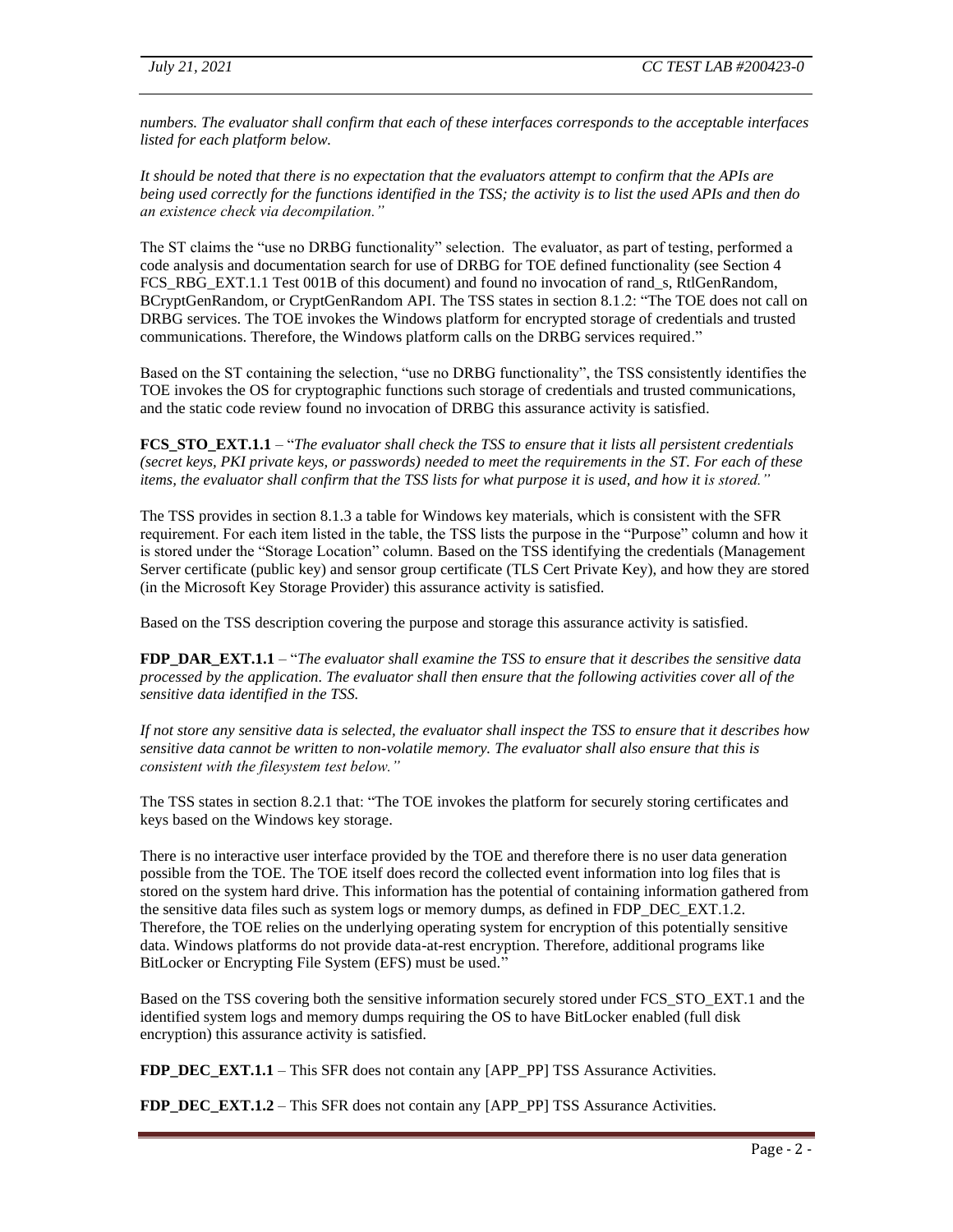**FDP\_NET\_EXT.1.1** – This SFR does not contain any [APP\_PP] TSS Assurance Activities.

**FIA\_X509\_EXT.1.1** – **TD0587** – *"The evaluator shall ensure the TSS describes where the check of validity of the certificates takes place. The evaluator ensures the TSS also provides a description of the certificate path validation algorithm."*

The TSS states in section 8.3.1 that the check of the validity of certificates takes place using OCSP. This section also describes the certificate path algorithm, specifically that all certificate paths terminate with a trusted root CA certificate and that all CA certificates include the basicConstraints extension with the CA flag set to TRUE. The certificate validation service will also ensure that the extendedKeyUsage field is properly set for all certificates depending on their intended usage.

**FIA\_X509\_EXT.1.2** – This SFR does not contain any [APP\_PP] TSS Assurance Activities.

**FIA\_X509\_EXT.2.1** – This SFR does not contain any [APP\_PP] TSS Assurance Activities.

**FIA\_X509\_EXT.2.2** – *"The evaluator shall check the TSS to ensure that it describes how the TOE chooses which certificates to use, and any necessary instructions in the administrative guidance for configuring the operating environment so that the TOE can use the certificates.*

*The evaluator shall examine the TSS to confirm that it describes the behavior of the TOE when a connection cannot be established during the validity check of a certificate used in establishing a trusted channel. The evaluator shall verify that any distinctions between trusted channels are described."*

The TSS states in Section 8.3.1 that: "The management server certificate chain is manually installed on the host platform, via OS level commands, as a pre-requisite for installing the TOE. The Sensor Group certificate is installed as part of the installation of the TOE and is installed into the Windows certificate store."

Additionally, "The HTTPS/TLS implementation will automatically reject a certificate if a connection to the OCSP cannot be established and if the certificate is found to be invalid in any way, including if the revocation status is returned as unknown or revoked."

Based on the TSS stating how the TOE is installed and configured to use the correct certificates, that the TOE will reject the certificate when a connection to the OSCP cannot be established, and will reject the certificate if the revocation status is "unknown or revoked", this assurance activities is considered satisfied.

**FMT\_CFG\_EXT.1.1** – "*The evaluator shall check the TSS to determine if the application requires any type of credentials and if the application installs with default credentials."*

The TSS states in section 8.4.1 that: "The TOE does not provide an interactive user interface and therefore, does not require user credentials (default or otherwise) to operate. The TOE operates as a Windows service. In the evaluated configuration, the only credentials used are the certificates used to support HTTPS/TLS communication between the TOE and the management server. The management server certificate is manually installed as a pre-requisite for installing the TOE. The Sensor Group certificate is installed as part of the installation of the TOE and is installed into the Windows certificate store."

Based on the TSS stating that the TOE does not provide an interactive user interface nor require user credentials (default or otherwise) the assurance activity is satisfied.

**FMT\_CFG\_EXT.1.2** – This SFR does not contain any [APP\_PP] TSS Assurance Activities.

**FMT\_MEC\_EXT.1.1** – **TD0437** – "*The evaluator shall review the TSS to identify the application's configuration options (e.g. settings) and determine whether these are stored and set using the mechanisms*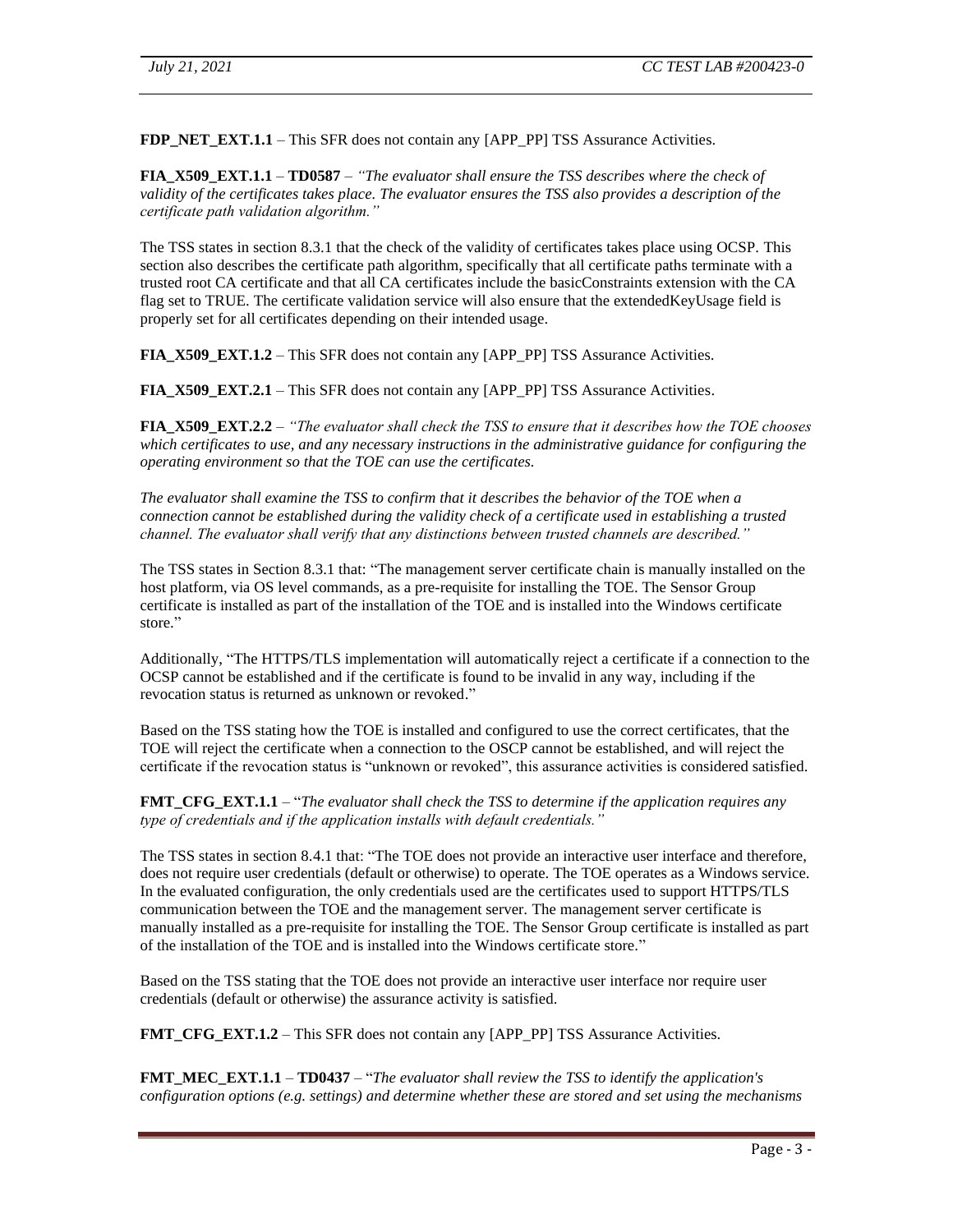*supported by the platform or implemented by the application in accordance with the PP-Module for File Encryption. At a minimum the TSS shall list settings related to any SFRs and any settings that are mandated in the operational guidance in response to an SFR.* 

*Conditional: If "implement functionality to encrypt and store configuration options as defined by FDP\_PRT\_EXT.1 in the PP-Module for File Encryption" is selected, the evaluator shall ensure that the TSS identifies those options, as well as indicates where the encrypted representation of these options is stored."*

The TSS states in section 8.4.2 that: "All configuration settings, as established by the management server, are stored on the TOE according to the Windows platform best practices. The credential data is stored according to FCS\_STO\_EXT.1. Additionally, the TOE application uses the Windows Registry (HKLM/Software/CarbonBlack) to store application configuration settings."

Based on FDP\_PRT\_EXT.1 not being claimed and the TSS description that the TOE uses the Windows registry and Windows certificate store (the recommended mechanism for a Windows desktop application) this assurance activity is satisfied.

**FMT\_SMF.1.1** – This SFR does not contain any [APP\_PP] TSS Assurance Activities.

**FPR\_ANO\_EXT.1.1** – "*The evaluator shall inspect the TSS documentation to identify functionality in the application where PII can be transmitted."*

The TSS states in section 8.5.1 that "the TOE application does not collect personally identifiable information (PII) for administrators or users. Therefore, the TOE application does not transmit PII data over the network."

Based on the TSS description that the TOE does not transmit PII this assurance activity is satisfied.

**FPT\_AEX\_EXT.1.1** – "*The evaluator shall ensure that the [TSS](https://www.niap-ccevs.org/MMO/PP/-429-/#abbr_TSS) describes the compiler flags used to enable [ASLR](https://www.niap-ccevs.org/MMO/PP/-429-/#abbr_ASLR) when the application is compiled."*

The TSS states in section 8.6.1 that: "The TOE is compiled with flags to ensure anti-exploitation capabilities are enabled for address space layout randomization (ASLR), Data Execution Prevention (DEP), and buffer overflow protection." The description provides a table that describes all of the compiler flags the vendors used.

Based on the TSS description and the identified compiler flags listed are associated with ensuring ASLR, DEP, and overflow protection is enabled this assurance activity is satisfied.

**FPT\_AEX\_EXT.1.2** – This SFR does not contain any [APP\_PP] TSS Assurance Activities.

**FPT\_AEX\_EXT.1.3 –** This SFR does not contain any [APP\_PP] TSS Assurance Activities.

**FPT\_AEX\_EXT.1.4 –** This SFR does not contain any [APP\_PP] TSS Assurance Activities.

**FPT\_AEX\_EXT.1.5 –** This SFR does not contain any [APP\_PP] TSS Assurance Activities.

**FPT\_API\_EXT.1.1 – "***The evaluator shall verify that the TSS lists the platform [APIs](https://www.niap-ccevs.org/MMO/PP/-429-/#abbr_API) used in the application."*

The TSS lists in section 8.6.2 the platform APIs used in the TOE application. For each platform API referenced in the TSS, a search was performed to locate the corresponding platform API documentation and verified that it was supported for the Windows platform OS version.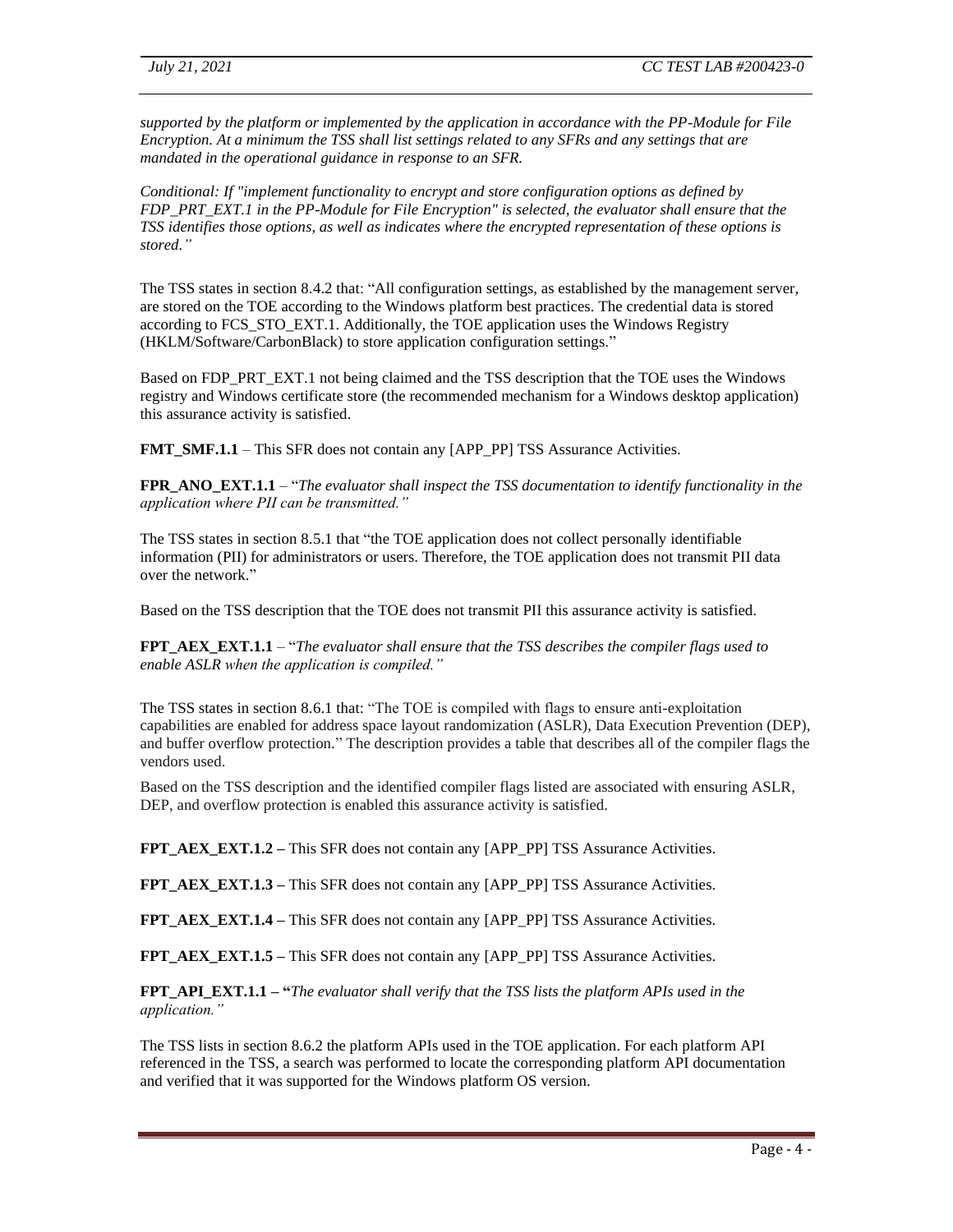Based on the TSS description identifying a list of APIs that have been confirmed as supported by the Windows platform this assurance activity is satisfied.

**FPT\_IDV\_EXT.1.1** – "*If "other version information" is selected the evaluator shall verify that the TSS contains an explanation of the versioning methodology."*

The TSS states in section 8.6.3 that: "The TOE is versioned using "major.minor.patch.build" methodology. Major version updates happen when incompatible API changes occur, minor version updates happen when backwards-compatible functionality is added, and patch version updates happen when backwardscompatible bug fixes are implemented. Additional labels for pre-release and build metadata are available as extensions to the major version updates."

Based on the TSS description and explanation of the major.minor.patch.build versioning scheme this assurance activity is satisfied.

**FPT\_LIB\_EXT.1.1** – This SFR does not contain any [APP\_PP] TSS Assurance Activities.

**FPT** TUD EXT.1.1 – This SFR does not contain any [APP\_PP] TSS Assurance Activities.

**FPT\_TUD\_EXT.1.2** – This SFR does not contain any [APP\_PP] TSS Assurance Activities.

**FPT** TUD EXT.1.3 – This SFR does not contain any [APP\_PP] TSS Assurance Activities.

**FPT\_TUD\_EXT.1.4 – TD0561 -** "*The evaluator shall verify that the TSS identifies how updates to the application are signed by an authorized source. The definition of an authorized source must be contained in the TSS. The evaluator shall also ensure that the TSS (or the operational guidance) describes how candidate updates are obtained."*

The TSS states in section 8.6.5 that: "The TOE application is packaged in the installer.exe and msi.exe formats for the Windows OS platform. The application's software is digitally signed using a VMware Carbon Black commercial CA certificate (authorized source) and then cross-signed by Microsoft's WHQL signing. The software is verified by the management server prior to being made available for installation on an endpoint system."

Based on the TSS description identifying that the application is digitally signed by VMware Carbon Black commercial CA (authorized source) and then cross-signed by Microsoft's WHQL signing this assurance activity is satisfied.

**FPT\_TUD\_EXT.1.5** – "*The evaluator shall verify that the TSS identifies how the application is distributed. If "with the platform" is selected the evaluated shall perform a clean installation or factory reset to confirm that TOE software is included as part of the platform OS. If "as an additional package" is selected the evaluator shall perform the tests in [FPT\\_TUD\\_EXT.2."](https://www.niap-ccevs.org/MMO/PP/-429-/#FPT_TUD_EXT.2)*

The TSS states in section 8.6.5 that: "The TOE application is packaged in the installer.exe and msi.exe formats for the Windows OS platform." This is consistent with the SFR selection of "as an additional package to the platform OS." Therefore, as per the assurance activity requirement, FPT\_TUD\_EXT.2, tests were conducted.

Based on the testing output of FPT TUD EXT.2 Tests 24 and 25, this assurance activity is considered satisfied.

**FPT** TUD **EXT.2.1** – This SFR does not contain any [APP\_PP] TSS Assurance Activities.

**FPT\_TUD\_EXT.2.2** – This SFR does not contain any [APP\_PP] TSS Assurance Activities.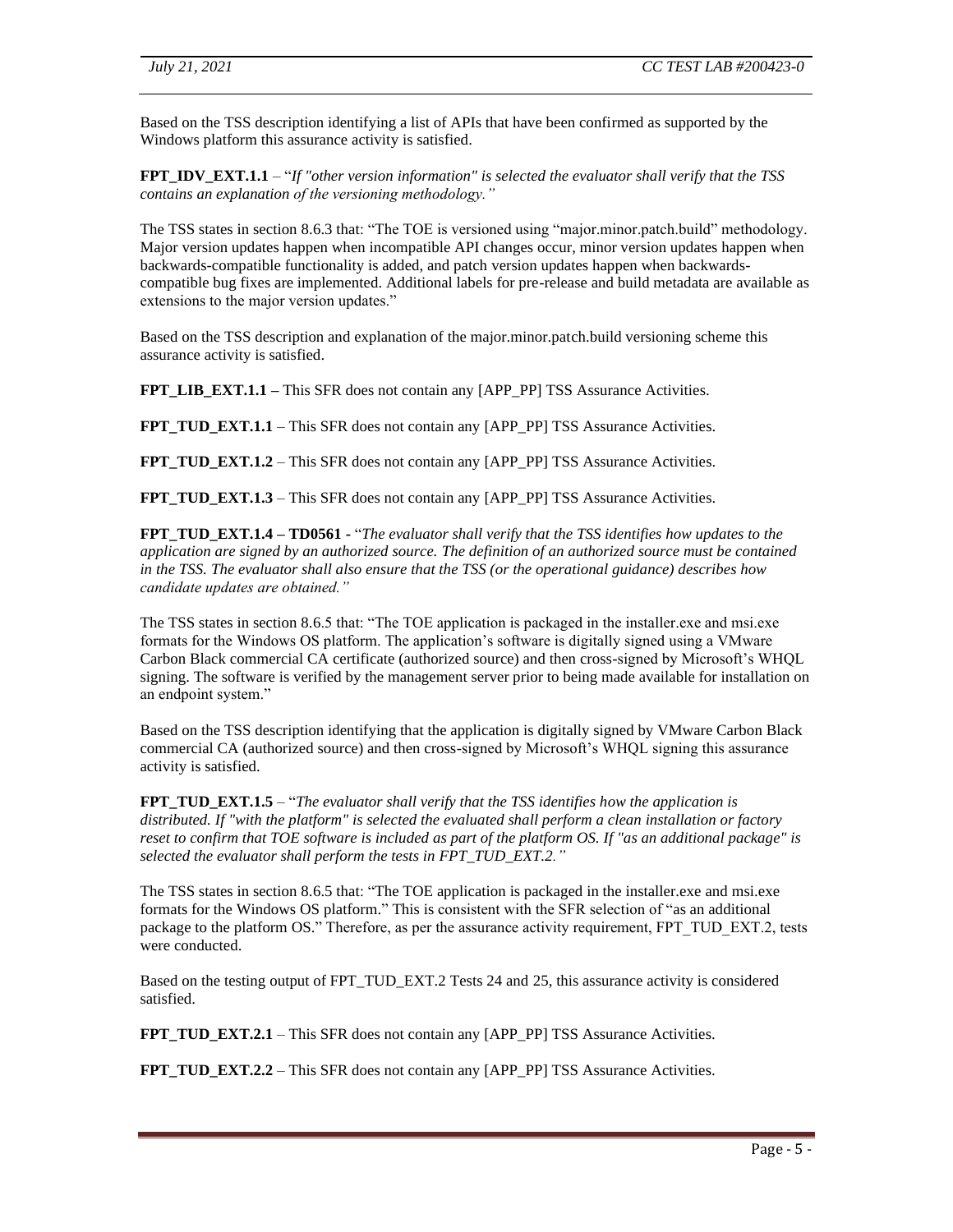**FPT\_TUD\_EXT.2.3 – TD0561-** *The evaluator shall verify that the TSS identifies how the application installation package is signed by an authorized source. The definition of an authorized source must be contained in the TSS.*

The TSS states in section 8.6.5 that: "The TOE application is packaged in the installer.exe and msi.exe formats for the Windows OS platform. The application's software is digitally signed using a VMware Carbon Black commercial CA certificate (authorized source) and then cross-signed by Microsoft's WHQL signing. The software is verified by the management server prior to being made available for installation on an endpoint system."

Based on the TSS description identifying that the application is digitally signed by VMware Carbon Black commercial CA (authorized source) and then cross-signed by Microsoft's WHQL signing this assurance activity is satisfied.

**FTP\_DIT\_EXT.1.1 – TD0587** – "*For platform-provided functionality, the evaluator shall verify the TSS contains the calls to the platform that TOE is leveraging to invoke the functionality."*

The TSS states in section 8.7.1 that: "The TOE invokes the platform's WinHTTP to establish the trusted channel (HTTPS session over TLS v1.2) between the TOE and the management server. These protocols are used to protect the data traversing the channel from disclosure and/or modification. The platform only acts as a HTTPS/TLS client on behalf of the TOE."

Based on the TSS description identifying WinHTTP as the means in which the TOE invokes the operating system to initiate the trusted channel this assurance activity is considered satisfied.

## <span id="page-8-0"></span>**3 Operational Guidance Assurance Activities**

The evaluation team completed the testing of the Operational Guidance, which includes the review of the *VMware Carbon Black Endpoint Detection and Response (EDR) Windows Sensor 7.2 Supplemental Administrative Guidance for Common Criteria* (AGD) document and confirmed that the Operational Guidance contains all Assurance Activities as specified by the *Protection Profile for Application Software Version 1.3* [APP\_PP]. The evaluators reviewed the [APP\_PP] to identify the security functionality that must be discussed for the operational guidance. This is prescribed by the Assurance Activities for each SFR and the AGD SARs. The evaluators have listed below each of the SFRs defined in the [APP\_PP] that have been claimed by the TOE (some SFRs are conditional or optional) as well as the AGD SAR, along with a discussion of where in the operational guidance the associated Assurance Activities material can be found. The AGD includes references to other guidance documents that must be used to properly install, configure, and operate the TOE in its evaluated configuration. The AGD and its references to other VMware Carbon Black guidance documents were reviewed to assess the Operational Guidance Assurance Activities. The AGD contains references to these documents in Chapter 4 and these references can also be found below:

The following references are used in this section of the document:

- [1]VMware Carbon Black EDR User Guide, VMware Carbon Black EDR 7.5
- [2]VMware Carbon Black Endpoint Detection and Response (EDR) Windows Sensor 7.2 Supplemental Administrative Guidance for Common Criteria, v1.1, (AGD)
- [3] VMware Carbon Black Endpoint Detection and Response (EDR) Windows Sensor 7.2 Security Target, v1.5 (ST)

**FCS\_CKM\_EXT.1.1** – This SFR does not contain any [APP\_PP] AGD Assurance Activities.

**FCS\_RBG\_EXT.1.1** – This SFR does not contain any [APP\_PP] AGD Assurance Activities.

**FCS\_STO\_EXT.1.1** – This SFR does not contain any [APP\_PP] AGD Assurance Activities.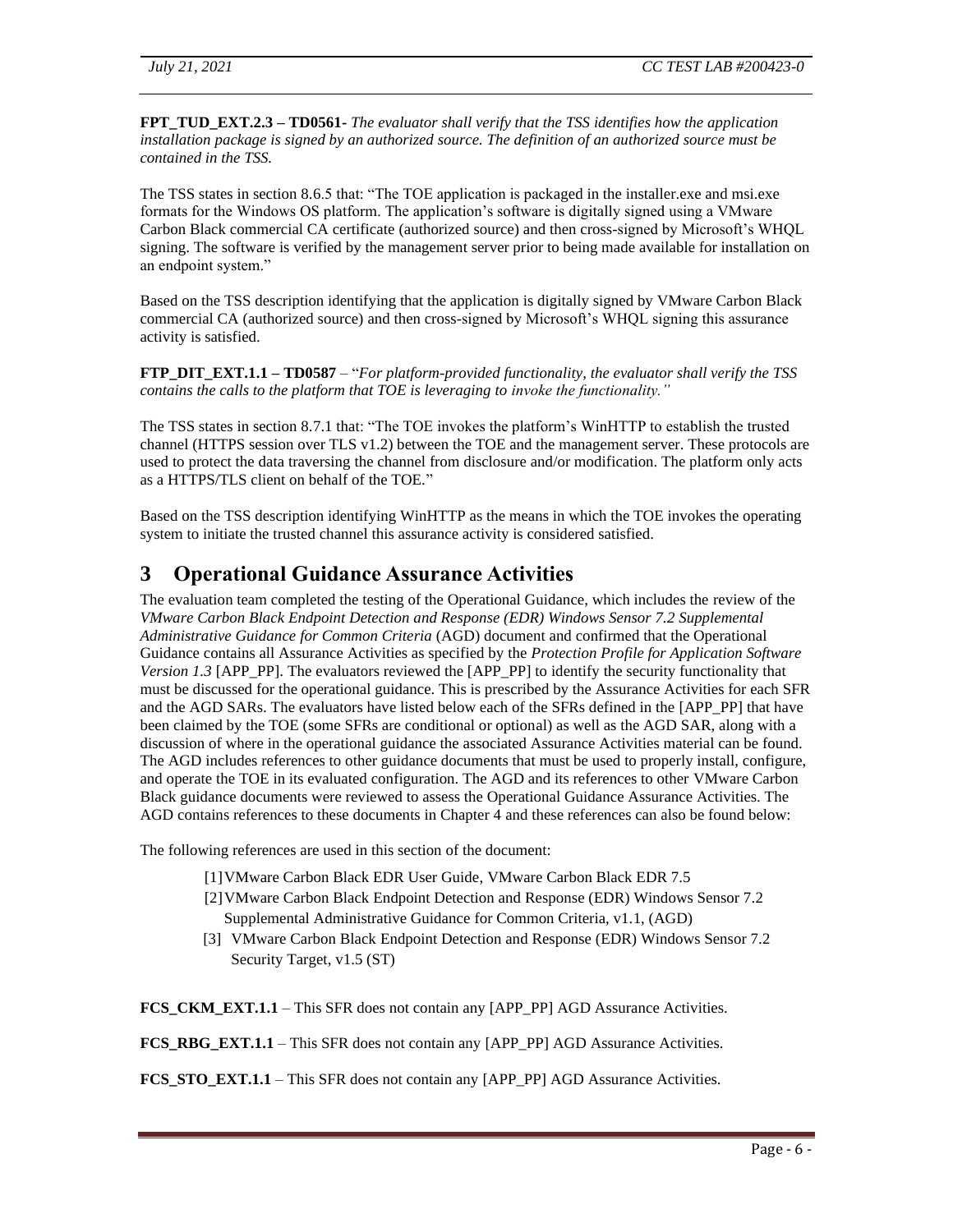**FDP\_DAR\_EXT.1.1** – This SFR does not contain any [APP\_PP] AGD Assurance Activities.

**FDP\_DEC\_EXT.1.1** – "*The evaluator shall perform the platform-specific actions below and inspect user documentation to determine the application's access to hardware resources. The evaluator shall ensure that this is consistent with the selections indicated. The evaluator shall review documentation provided by the application developer and for each resource which it accesses, identify the justification as to why access is required."*

Section 5.3 of the AGD explains the network resources are required. "The TOE invokes the OS to establish a trusted channel to the management server for polling cycles which includes:

- sending collected host platform system information
- receiving configuration updates and software updates

Section 6.3 of the AGD explains that: "The TOE requires network access to communicate with the operational environment's management server. During startup, the TOE invokes the platform to establish a persistent HTTPS/TLS connection to the management server for the purpose of periodically transmitting the collected information about the endpoint system and retrieve configuration updates."

Based on the AGD description identifying network resources and provides a consistent description of the purpose, in both 5.3 and 6.3, this assurance activity is considered satisfied.

**FDP\_DEC\_EXT.1.2** – "*The evaluator shall perform the platform-specific actions below and inspect user documentation to determine the application's access to sensitive information repositories. The evaluator shall ensure that this is consistent with the selections indicated. The evaluator shall review documentation provided by the application developer and for each sensitive information repository which it accesses, identify the justification as to why access is required."*

Section 5.3 of the AGD describes the sensitive information repositories requirement as. "The VMware CB EDR Windows Sensor collects system events and information from:

- system log files
- memory dumps

Section 6.3 of the AGD describes the sensitive information required. The TSS describes that the TOE "transmits endpoint host OS telemetry data (processes/threads being created, filesystem activity, registry activity, etc.), system logs, and/or memory dumps in response to the data request received from the management server." System logs and memory dumps are considered sensitive repositories because "System logs and memory dumps can contain data that the operational environment could consider sensitive, credentials from failed login attempts, keys that are in memory that are written out to the system or process crashes. Therefore, system logs and memory dumps are considered sensitive data in the eyes of Common Criteria evaluations."

Based on the AGD description identifying sensitive data and provides a consistent description of the purpose, in both 5.3 and 6.3, this assurance activity is considered satisfied.

**FDP\_NET\_EXT.1.1** – This SFR does not contain any [APP\_PP] AGD Assurance Activities.

**FIA\_X509\_EXT.1.1** – This SFR does not contain any [APP\_PP] AGD Assurance Activities.

**FIA\_X509\_EXT.1.2** – This SFR does not contain any [APP\_PP] AGD Assurance Activities.

**FIA\_X509\_EXT.2.1** – This SFR does not contain any [APP\_PP] AGD Assurance Activities.

**FIA\_X509\_EXT.2.2** – *"If the requirement that the administrator is able to specify the default action, then the evaluator shall ensure that the operational guidance contains instructions on how this configuration action is performed."*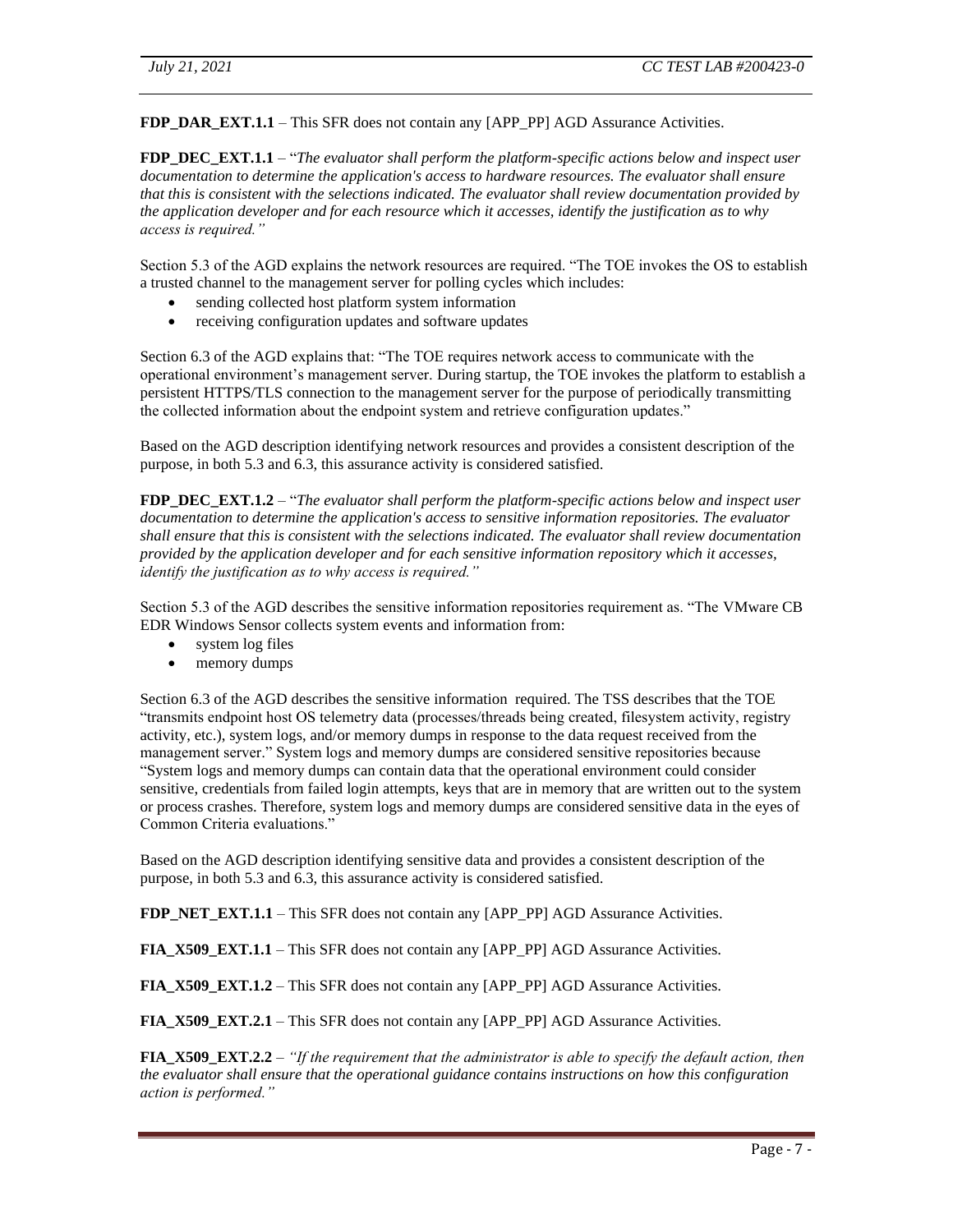The TOE claims "not accept the certificate" when unable to determine the validity of a certificate. For the TOE to be in the evaluated operational state the server certificate validation mode must be set to "Strict" validation mode. Section 6.1.2 defines how the administrator of the management server must select Strict certificate validation for the Server certificate validation mode using the management server's administrative interface.

Based on the instructions being present in the AGD this assurance activity is considered satisfied.

**FMT\_CFG\_EXT.1.1** – This SFR does not contain any [APP\_PP] AGD Assurance Activities.

**FMT\_CFG\_EXT.1.2** – This SFR does not contain any [APP\_PP] AGD Assurance Activities.

**FMT\_MEC\_EXT.1.1** – This SFR does not contain any [APP\_PP] AGD Assurance Activities.

**FMT\_SMF.1.1** – "*The evaluator shall verify that every management function mandated by the PP is described in the operational guidance and that the description contains the information required to perform the management duties associated with the management function."*

Section 7.1 of the AGD describes user management activities. "Both the local administrator and endpoint user are considered the owner or user of the endpoint device for which the TOE is installed. A typical endpoint user does not have any management functionality. However, the local administrator (Windows OS administrator) can start and stop the "CarbonBlack" service" (hard stopping all transmissions), verifying version, and uninstall the application." The subsections provide the instructions on how to start/stop, verify version, uninstall, and enable/disable system information from being transmitted.

Based on the AGD description covering the security management functions identified in the ST (version check and enable/disable the transmission of any information describing the system's hardware, software, or configuration), this assurance activity is considered satisfied.

**FPR\_ANO\_EXT.1.1** – This SFR does not contain any [APP\_PP] AGD Assurance Activities.

**FPT\_AEX\_EXT.1.1** – This SFR does not contain any [APP\_PP] AGD Assurance Activities.

**FPT\_AEX\_EXT.1.2 –** This SFR does not contain any [APP\_PP] AGD Assurance Activities.

**FPT\_AEX\_EXT.1.3 –** This SFR does not contain any [APP\_PP] AGD Assurance Activities.

FPT\_AEX\_EXT.1.4 – This SFR does not contain any [APP\_PP] AGD Assurance Activities.

**FPT\_AEX\_EXT.1.5 –** This SFR does not contain any [APP\_PP] AGD Assurance Activities.

**FPT\_API\_EXT.1.1 –** This SFR does not contain any [APP\_PP] AGD Assurance Activities.

**FPT\_IDV\_EXT.1.1** – This SFR does not contain any [APP\_PP] AGD Assurance Activities.

**FPT\_LIB\_EXT.1.1** – This SFR does not contain any [APP\_PP] AGD Assurance Activities.

**FPT\_TUD\_EXT.1.1** – *"The evaluator shall check to ensure the guidance includes a description of how updates are performed."*

Section 7.2 outlines how to perform an update. The description covers how the enterprise administrator must obtain the update and install the update onto the management server. During the check in cycle with the management server, the TOE is notified that there is an update and that it must download and install the package. The TOE portion of checking, downloading, digital signature validation, and installation of the update requires no administrator intervention when the TOE has been configured for automatic updates. Steps for manual updates are also provided for when the TOE is configured for manual updates only.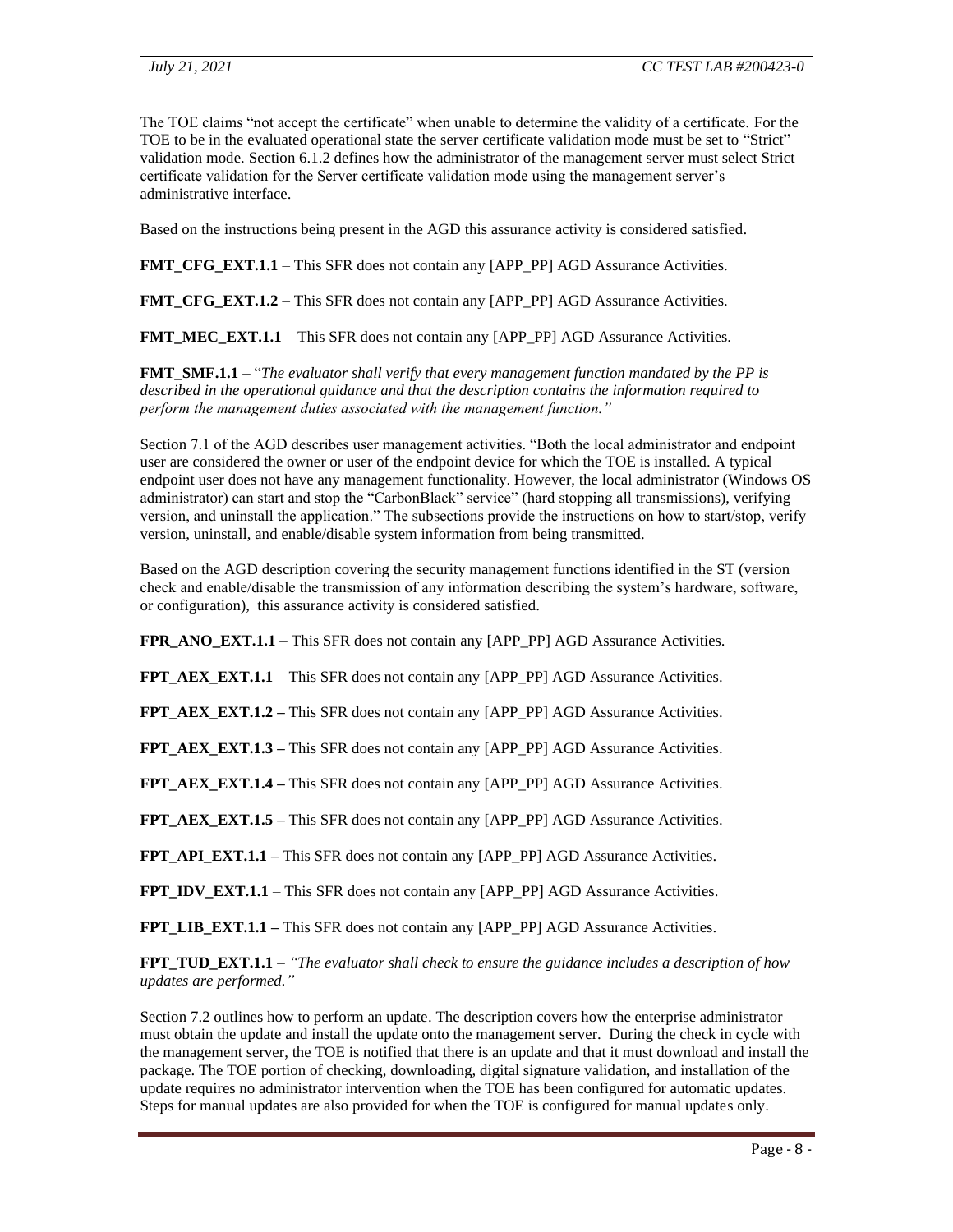**FPT\_TUD\_EXT.1.2** – "*The evaluator shall verify guidance includes a description of how to query the current version of the application."*

Sections 7.1.3 of the AGD describes how to query the current software version using multiple methods: Windows application wizard, file properties, and running  $cb$ . exe  $-v$  command.

Based on the AGD description providing the steps required to queries/validate the TOE's version number this assurance activity is considered satisfied.

**FPT\_TUD\_EXT.1.3** – This SFR does not contain any [APP\_PP] AGD Assurance Activities.

**FPT\_TUD\_EXT.1.4** – This SFR does not contain any [APP\_PP] AGD Assurance Activities.

**FPT\_TUD\_EXT.1.5** – This SFR does not contain any [APP\_PP] AGD Assurance Activities.

**FPT\_TUD\_EXT.2.1** – This SFR does not contain any [APP\_PP] AGD Assurance Activities.

**FPT\_TUD\_EXT.2.2** – This SFR does not contain any [APP\_PP] AGD Assurance Activities.

<span id="page-11-0"></span>**FTP\_DIT\_EXT.1.1** – This SFR does not contain any [APP\_PP] AGD Assurance Activities.

#### **4 Test Assurance Activities (Test Report)**

The following sections demonstrate that all ATE Assurance Activities for the TOE have been met. This evidence has been presented in a manner that is consistent with the "Reporting for Evaluations Against NIAP-Approved Protection Profiles" guidance that has been provided by NIAP. Specific test steps and associated detailed results are not included in this report in order for it to remain non-proprietary. The test report is a summarized version of the test activities that were performed as part of creating the Evaluation Technical Report (ETR).

The evaluation team conducted testing activities between November 2020 and June 2021. Testing was conducted at the Booz Allen CCTL in Laurel, MD on an isolated network.

#### <span id="page-11-1"></span>*4.1 Platforms Tested and Composition*

The evaluation team set up a test environment for the independent functional testing that allowed them to perform all test assurance activities across the VMware CB EDR Windows Sensor over the SFR relevant interfaces.

The evaluation team fully tested the TOE installed on a Windows 10 Enterprise 1903 (May 2019 Update) (x64) on an Intel Core i5-8350U with AES-NI and without SHA Extensions processor. This OS processor combination is in compliance with the Microsoft Windows 10 and Server 2019 version 1903 (May 2019 Update) evaluation and its CAVP certificate C785.

There is one CLI for version verification and the remainder of the security administration requires OS Administrative privileges. The full set of tests were developed to stimulate each applicable TSF relevant interface; which would fully test all combinations of the selected models and their TSF relevant interfaces. The testing is consistent with the use of the interfaces defined within the ST. Thus, the testing of the interfaces was based upon testing SFR functionality related to user actions over each interface.

#### <span id="page-11-2"></span>4.1.1 Test Configuration

The evaluation team configured the TOE for testing according to the *VMware Carbon Black Endpoint Detection and Response (EDR) Windows Sensor 7.2 Supplemental Administrative Guidance for Common Criteria* (AGD) document. The evaluation team set up a test environment for the independent functional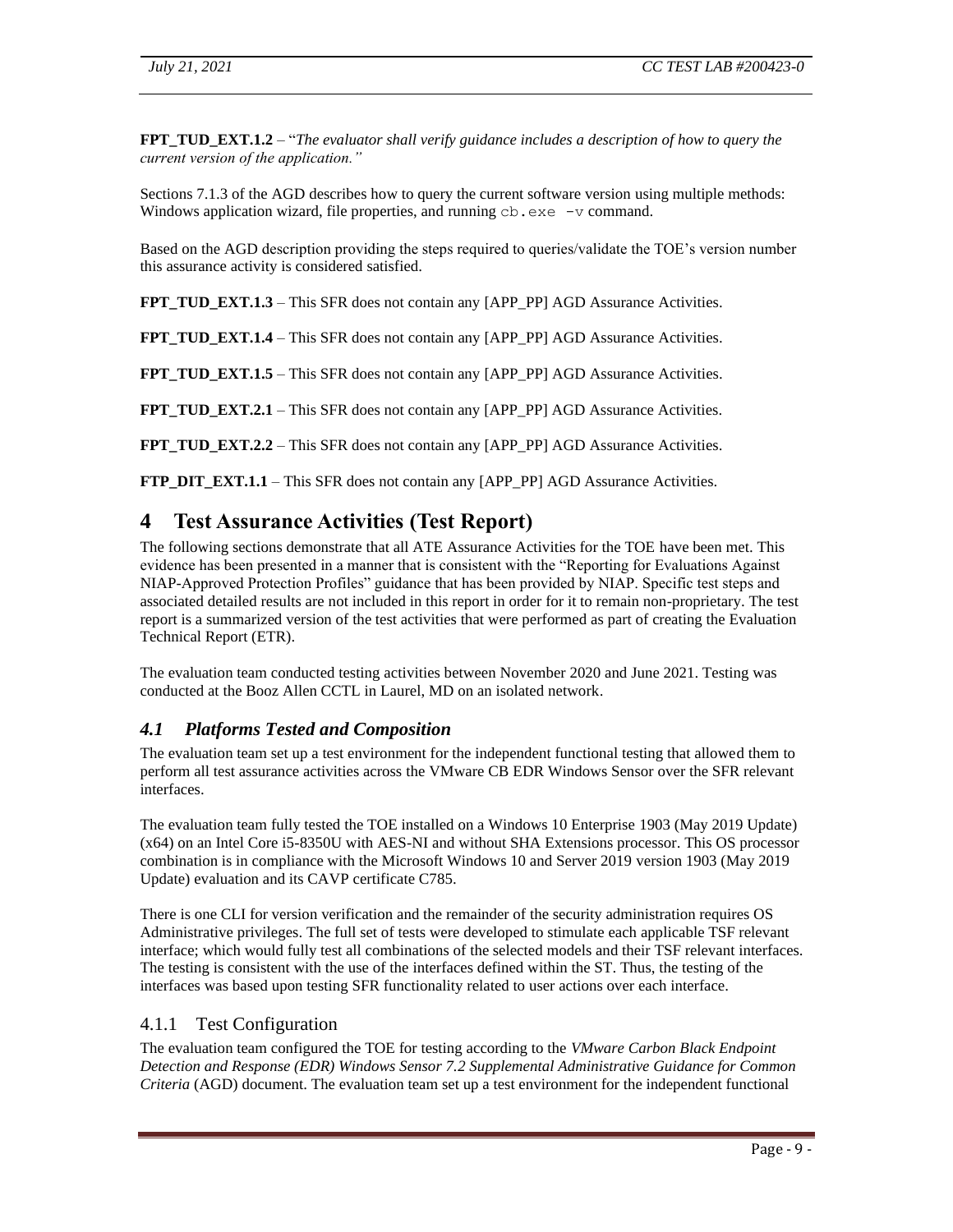testing that allowed them to perform the assurance activities against the TOE over the SFR relevant interfaces.



**Figure 1 - VMware CB EDR Windows Sensor 7.2 Test Configuration**

#### <span id="page-12-0"></span>*4.2 Omission Justification*

It is expected that the TOE is operating on a Common Criteria certified operating system and platform based on the Microsoft Windows 10 and Server 2019 version 1903 (May 2019 Update) evaluation. The TOE software that is installed on the Windows based OS, is identical (installation, executables, functionality, and features) no matter which variation of the Windows 10 (May 2019 Update) is used. Therefore, equivalency can be claimed for the TOE operating on any of the following 5 MS Windows variants:

- Microsoft Windows 10 Home edition (May 2019 Update) (32-bit and 64-bit versions)
- Microsoft Windows 10 Pro edition (May 2019 Update) (64-bit version)
- Microsoft Windows 10 Enterprise edition (May 2019 Update) (64-bit version)
- Microsoft Windows Server Standard edition, version 1903
- Microsoft Windows Server Datacenter edition, version 1903

Successful completion of all functional tests is sufficient to demonstrate the appropriate behavior of the TSF across the Window's variants.

#### <span id="page-12-1"></span>*4.3 Test Cases*

The evaluation team completed the functional testing activities within the Booz Allen laboratory environment. The evaluation team conducted a set of testing that includes all ATE Assurance Activities as specified by the *Protection Profile for Application Software Version 1.3* [APP\_PP]. The evaluators reviewed the [APP\_PP] to identify the security functionality that must be verified through functional testing. This is prescribed by the Assurance Activities for each SFR.

If an SFR is not listed, one of the following conditions applies:

- The Assurance Activity for the SFR specifically indicates that it is simultaneously satisfied by completing a test Assurance Activity for a different SFR.
- The Assurance Activity for the SFR does not specify any actions related to ATE activities or does not meet the conditional statement (e.g., FPT\_TUD\_EXT.1.4 or FTP\_DIT\_EXT.1.1).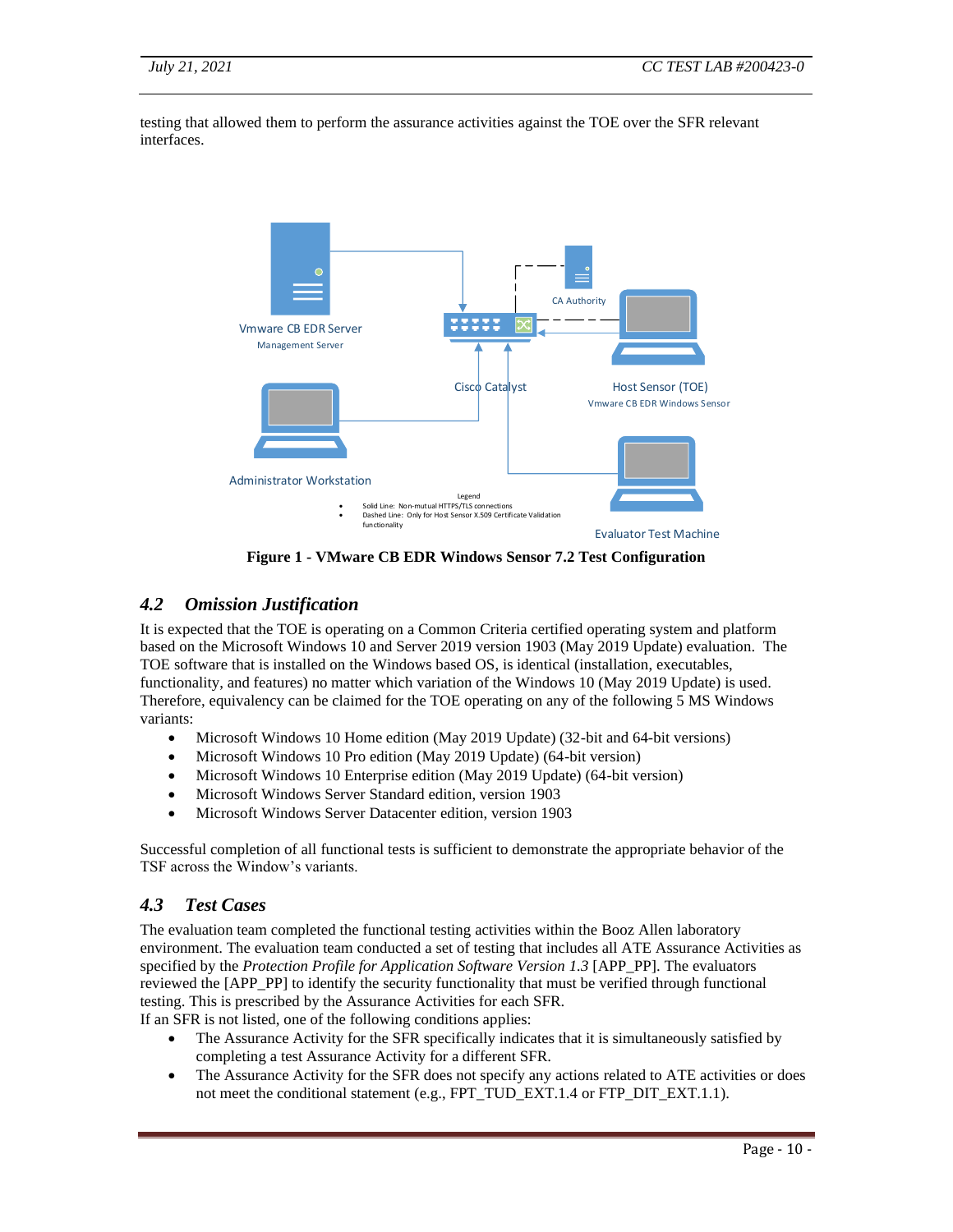Note that some SFRs do not have Assurance Activities associated with them at the element level (e.g., FCS\_CKM\_EXT.1.1). In such cases, testing for the SFR is considered to be satisfied by completion of all Assurance Activities at the component level.

The following lists for each ATE Assurance Activity, the test objective, test instructions, test steps, and test results. Note that unless otherwise specified, the test configuration is to be in the evaluated configuration as defined by the AGD. As part of the cleanup for each test, the TOE is returned to the evaluated configuration.

#### <span id="page-13-0"></span>4.3.1 Windows

The TOE is considered a Windows Classic Desktop application. Only the wording that pertains to Windows Classic Desktop application testing has been reproduced from the PP evaluation activities. Windows Universal Application and .NET references have been removed. A notation has been made to identify when wording has been omitted.

#### <span id="page-13-1"></span>4.3.2 Cryptographic Support

The TOE type for VMWare CB EDR Windows Sensor v7.2 is Application Software. The TOE does not perform any cryptographic functions and completely relies on the underlying OS for all cryptographic support. This includes all trusted channels support and credential storage protection. Therefore, there are no NIST CAVP or CMVP certificates being claimed for this product.

Per Policy 5 Addendum #10 "In cases where the cryptography is platform-provided, how would the evaluator verify the platform satisfies the cryptographic requirements? If the platform has been evaluated and is on the NIAP Product Compliant List (PCL), the evaluator may rely on the Security Target of the evaluated platform to verify the functionality was evaluated.

Therefore, in order to provide assurance of the trusted communications and credentials storage protection, the TOE was installed on the CC certified version Microsoft Windows 10 and Server 2019 version 1903 (May 2019 Update). The Microsoft Windows 10 and Server 2019 evaluation obtained CAVP certificates which are relied on for this evaluation.

| <b>Test Case Number</b> | 001A                                                                                                                                                                                                                                                                                                                                                                                                                                                                                                                                                                                                                                                                                                                                                                                                                                                                          |
|-------------------------|-------------------------------------------------------------------------------------------------------------------------------------------------------------------------------------------------------------------------------------------------------------------------------------------------------------------------------------------------------------------------------------------------------------------------------------------------------------------------------------------------------------------------------------------------------------------------------------------------------------------------------------------------------------------------------------------------------------------------------------------------------------------------------------------------------------------------------------------------------------------------------|
| <b>SFR</b>              | FCS RBG EXT. $1.1 - T$ D0416                                                                                                                                                                                                                                                                                                                                                                                                                                                                                                                                                                                                                                                                                                                                                                                                                                                  |
| <b>Test Objective</b>   | If invoke-platform provided DRBG functionality is selected, the following tests<br>shall be performed:                                                                                                                                                                                                                                                                                                                                                                                                                                                                                                                                                                                                                                                                                                                                                                        |
|                         | The evaluator shall decompile the application binary using a decompiler suitable<br>for the application (TOE). The evaluator shall search the output of the<br>decompiler to determine that, for each API listed in the TSS, that API appears in<br>the output. If the representation of the API does not correspond directly to the<br>strings in the following list, the evaluator shall provide a mapping from the<br>decompiled text to its corresponding API, with a description of why the API text<br>does not directly correspond to the decompiled text and justification that the<br>decompiled text corresponds to the associated API.<br>The following are the per-platform list of acceptable APIs:<br>For Windows: The evaluator shall verify that rand_s, RtlGenRandom,<br>BCryptGenRandom, or CryptGenRandom API is used for classic desktop<br>applications. |

#### FCS\_RBG\_EXT.1.1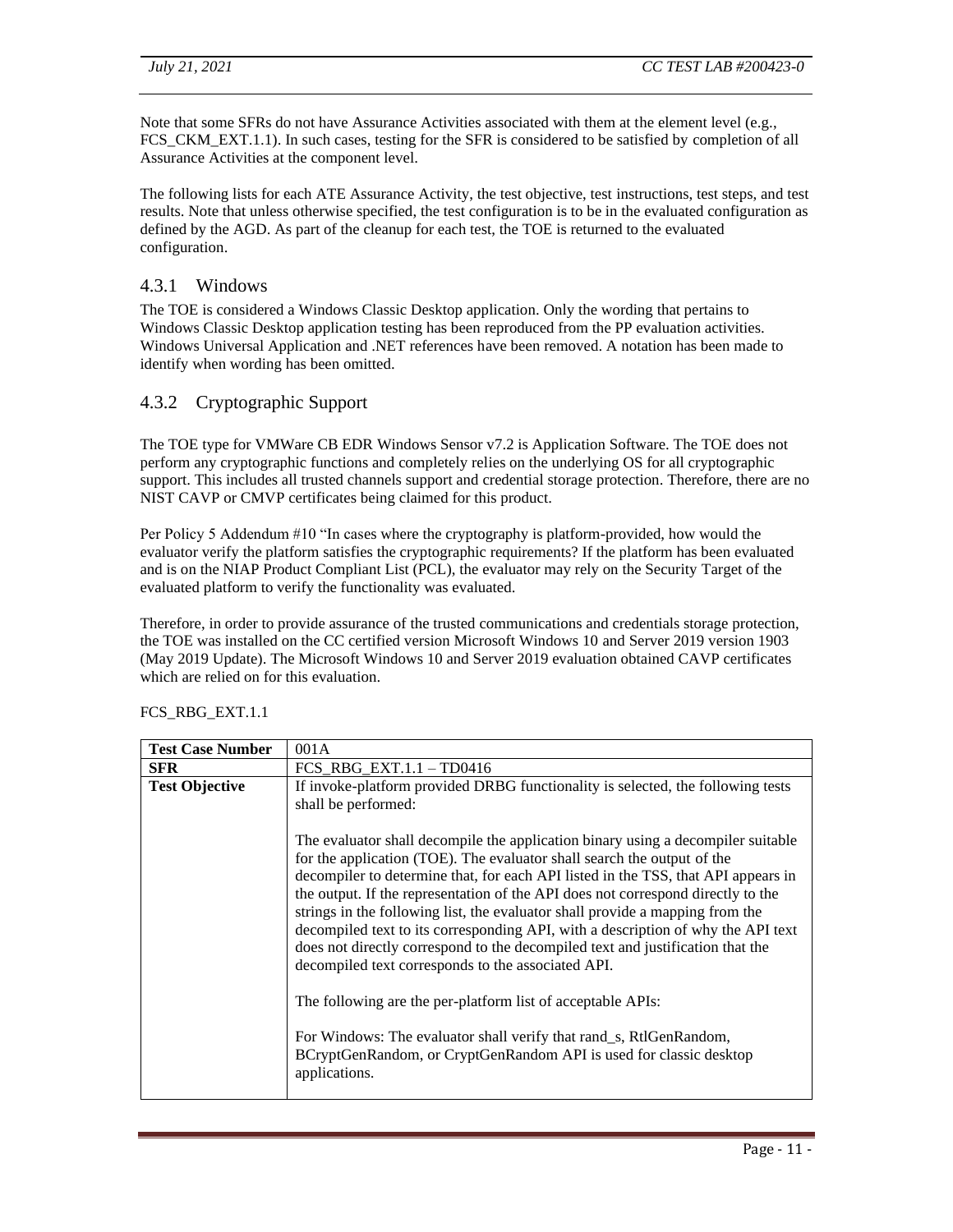|                          | It is only required that the API is called/invoked, there is no requirement that the<br>API be used directly. In future versions of this document, CryptGenRandom may<br>be removed as an option as it is no longer the preferred API per vendor<br>documentation.<br>NOTE: TOE is not a Windows Universal Application package. Therefore, WUA<br>wording has been removed to avoid confusion. |
|--------------------------|------------------------------------------------------------------------------------------------------------------------------------------------------------------------------------------------------------------------------------------------------------------------------------------------------------------------------------------------------------------------------------------------|
| <b>Test Instructions</b> | Execute this test per the test steps.                                                                                                                                                                                                                                                                                                                                                          |
| <b>Test Steps</b>        | NA - The SFR selection in the ST is "use no DRBG functionality". Therefore,                                                                                                                                                                                                                                                                                                                    |
|                          | this test assurance activity does not apply.                                                                                                                                                                                                                                                                                                                                                   |
| <b>Test Results</b>      | Pass                                                                                                                                                                                                                                                                                                                                                                                           |
| <b>Execution Method</b>  | Manual                                                                                                                                                                                                                                                                                                                                                                                         |

| <b>Test Case Number</b>  | 001B                                                                          |
|--------------------------|-------------------------------------------------------------------------------|
| <b>SFR</b>               | FCS RBG EXT.1.1                                                               |
| <b>Test Objective</b>    | TSS AA that is more appropriate in testing while having access to code.       |
|                          |                                                                               |
|                          | If use no DRBG functionality is selected, the evaluator shall inspect the     |
|                          | application and its developer documentation and verify that the application   |
|                          | needs no random bit generation services.                                      |
| <b>Test Instructions</b> | Execute this test per the test steps.                                         |
| <b>Test Steps</b>        | The TOE does not call or have DRBG functionality. ST is declared as using NO  |
|                          | DRBG.                                                                         |
|                          |                                                                               |
|                          | Perform a static source code analysis.<br>1.                                  |
|                          | Verify that the TOE does NOT invoke RBG related API.<br>2.                    |
|                          | Search through vendor documentation and look for any indication of the<br>3.  |
|                          | need for entropy within the PP scoped functionality.                          |
| <b>Test Results</b>      | It was confirmed that there were no indication for the need of RBG services - |
|                          | Pass                                                                          |
| <b>Execution Method</b>  | Manual                                                                        |

#### <span id="page-14-0"></span>4.3.2.1 FCS\_STO\_EXT.1.1

| <b>Test Case Number</b>  | 002                                                                                                                                                                                                                                                                                  |
|--------------------------|--------------------------------------------------------------------------------------------------------------------------------------------------------------------------------------------------------------------------------------------------------------------------------------|
| <b>SFR</b>               | FCS STO EXT.1.1                                                                                                                                                                                                                                                                      |
| <b>Test Objective</b>    | For all credentials for which the application invokes platform-provided<br>functionality, the evaluator shall perform the following actions which vary per<br>platform.                                                                                                              |
|                          | For Windows: The evaluator shall verify that all certificates are stored in the<br>Windows Certificate Store. The evaluator shall verify that other credentials, like<br>passwords, are stored in the Windows Credential Manager or stored using the<br>Data Protection API (DPAPI). |
|                          | NOTE: TOE is not a Windows Universal Application package. Therefore, WUA<br>wording has been removed to avoid confusion.                                                                                                                                                             |
| <b>Test Instructions</b> | Execute this test per the test steps.                                                                                                                                                                                                                                                |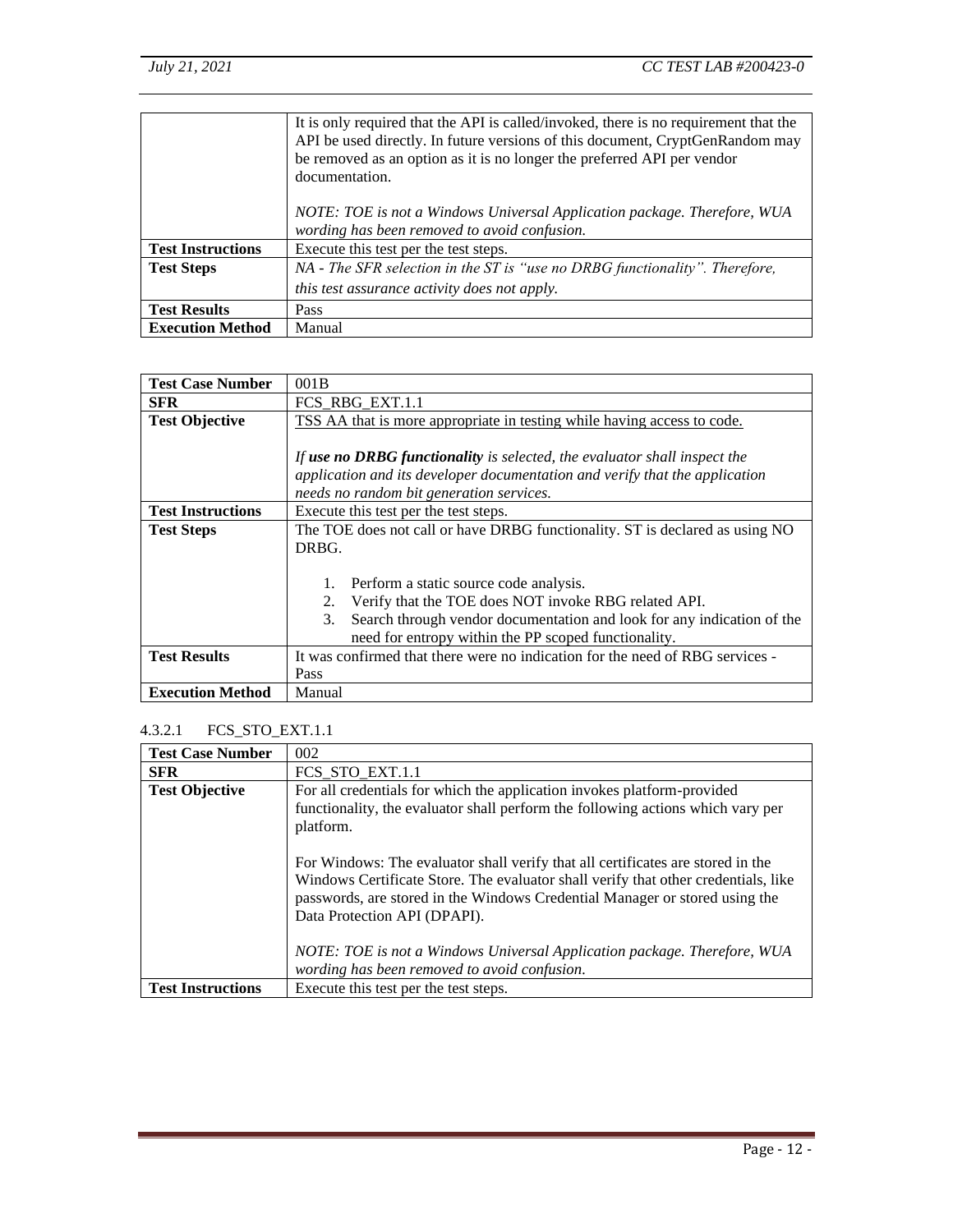| <b>Test Steps</b>       | 1. Launch an Administrator Command Prompt.                                    |
|-------------------------|-------------------------------------------------------------------------------|
|                         | Execute the following command: mmc<br>2.                                      |
|                         | Choose "File $\rightarrow$ Add / Remove Snap-in".<br>3.                       |
|                         | Double-click on Certificates.<br>4.                                           |
|                         | Click on Computer account.                                                    |
|                         | Click Next.                                                                   |
|                         | Click on Local computer.<br>7.                                                |
|                         | Click Finish.                                                                 |
|                         | Click OK.<br>9.                                                               |
|                         | 10. Examine the certificate store called "Carbon Black".                      |
|                         | 11. Verify that all TOE certificates are located within this store.           |
| <b>Test Results</b>     | It was confirmed that the certificates were stored in the Windows Certificate |
|                         | Store - Pass                                                                  |
| <b>Execution Method</b> | Manual                                                                        |

#### <span id="page-15-0"></span>4.3.3 Identification and Authentication

#### <span id="page-15-1"></span>4.3.3.1 FIA\_X509\_EXT.1

| <b>Test Case Number</b>  | 031                                                                                                                                                                                                                                                                                                                                                                                                                                                                                                                                                                                                                                               |  |
|--------------------------|---------------------------------------------------------------------------------------------------------------------------------------------------------------------------------------------------------------------------------------------------------------------------------------------------------------------------------------------------------------------------------------------------------------------------------------------------------------------------------------------------------------------------------------------------------------------------------------------------------------------------------------------------|--|
| <b>SFR</b>               | FIA_X509_EXT.1.1 - TD0587                                                                                                                                                                                                                                                                                                                                                                                                                                                                                                                                                                                                                         |  |
| <b>Test Objective</b>    | The tests described must be performed in conjunction with the other certificate<br>services evaluation activities, including the functions in FIA_X509_EXT.2.1.<br>The tests for the extended Key Usage rules are performed in conjunction with the<br>uses that require those rules. If the application supports chains of length four or<br>greater, the evaluator shall create a chain of at least four certificates: the node<br>certificate to be tested, two Intermediate CAs, and the self-signed Root CA. If the<br>application supports a maximum trust depth of two, then a chain with no<br>Intermediate CA should instead be created. |  |
|                          | Test 1: The evaluator shall demonstrate that validating a certificate without a<br>valid certification path results in the function failing, for each of the following<br>reasons, in turn:                                                                                                                                                                                                                                                                                                                                                                                                                                                       |  |
|                          | by establishing a certificate path in which one of the issuing certificates is<br>$\bullet$<br>not a CA certificate,                                                                                                                                                                                                                                                                                                                                                                                                                                                                                                                              |  |
|                          | by omitting the basicConstraints field in one of the issuing certificates,<br>$\bullet$                                                                                                                                                                                                                                                                                                                                                                                                                                                                                                                                                           |  |
|                          | by setting the basicConstraints field in an issuing certificate to have<br>$\bullet$<br>CA=False,                                                                                                                                                                                                                                                                                                                                                                                                                                                                                                                                                 |  |
|                          | by omitting the CA signing bit of the key usage field in an issuing<br>$\bullet$<br>certificate, and                                                                                                                                                                                                                                                                                                                                                                                                                                                                                                                                              |  |
|                          | by setting the path length field of a valid CA field to a value strictly less than<br>$\bullet$<br>the certificate path.                                                                                                                                                                                                                                                                                                                                                                                                                                                                                                                          |  |
|                          | The evaluator shall then establish a valid certificate path consisting of valid CA<br>certificates, and demonstrate that the function succeeds. The evaluator shall then<br>remove trust in one of the CA certificates, and show that the function fails.                                                                                                                                                                                                                                                                                                                                                                                         |  |
| <b>Test Instructions</b> | Execute this test per the test steps.                                                                                                                                                                                                                                                                                                                                                                                                                                                                                                                                                                                                             |  |
| <b>Test Steps</b>        | (a) Issuing certificate not a CA certificate:                                                                                                                                                                                                                                                                                                                                                                                                                                                                                                                                                                                                     |  |
|                          |                                                                                                                                                                                                                                                                                                                                                                                                                                                                                                                                                                                                                                                   |  |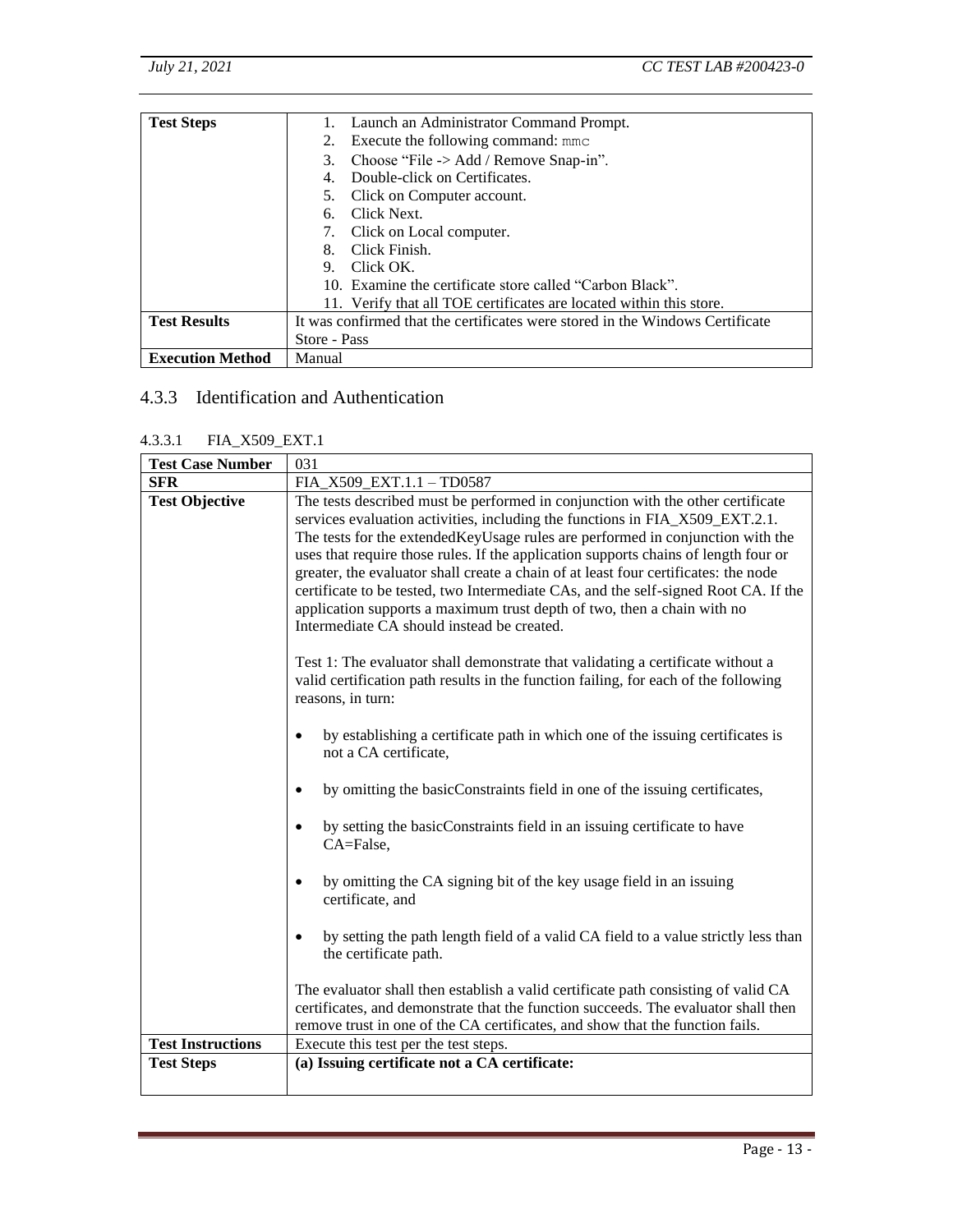| 1.               | Configure the remote entity to present a certificate chain to the TOE          |
|------------------|--------------------------------------------------------------------------------|
|                  | such that the issuing certificate of the remote node entity certificate is     |
|                  | not a CA certificate.                                                          |
| 2.               | Begin capturing packets between the TOE and the remote entity.                 |
| 3.               | Cause the TOE to establish a connection to the remote entity.                  |
| 4.               | Stop capturing packets between the TOE and the remote entity.                  |
|                  |                                                                                |
| 5.               | Verify the connection is unsuccessful.                                         |
|                  | (b) Omitting the basicConstraints field in one of the issuing certificates:    |
|                  |                                                                                |
|                  | NOTE: This is tested in $FIA\_X509\_EXT.1 - Test Case 039$ .                   |
| <b>CA=False:</b> | (c) Setting the basicConstraints field in an issuing certificate to have       |
|                  |                                                                                |
|                  | NOTE: This is tested in FIA_X509_EXT.1 - Test Case 040.                        |
|                  | (d) Omitting the CA signing bit of the key usage field in an issuing           |
| certificate:     |                                                                                |
|                  |                                                                                |
|                  | 1. Configure the remote entity to present a certificate chain to the TOE       |
|                  |                                                                                |
|                  | such that the issuing certificate of the remote node entity certificate does   |
|                  | not have the CA signing bit in the key usage field.                            |
| 2.               | Begin capturing packets between the TOE and the remote entity.                 |
| 3.               | Cause the TOE to establish a connection to the remote entity.                  |
| 4.               | Stop capturing packets between the TOE and the remote entity.                  |
| 5.               | Verify the connection is unsuccessful.                                         |
|                  |                                                                                |
|                  | (e) Setting the path length field of a valid CA field to a value strictly less |
|                  | than the certificate path:                                                     |
|                  |                                                                                |
|                  | 1. Configure the remote entity to present a certificate chain to the TOE       |
|                  | such that the issuing certificate of the remote node entity certificate has    |
|                  | a path length value strictly less than the certificate path.                   |
| 2.               | Begin capturing packets between the TOE and the remote entity.                 |
| 3.               | Cause the TOE to establish a connection to the remote entity.                  |
| 4.               | Stop capturing packets between the TOE and the remote entity.                  |
| 5.               | Verify the connection is unsuccessful.                                         |
|                  |                                                                                |
|                  | (f1) Valid CA certificates:                                                    |
| 1.               | Ensure the trusted root CA certificate required to establish a trusted         |
|                  | chain of trust against the presented certificates is installed into the        |
|                  | TOE's CA trust store.                                                          |
| 2.               | Begin capturing packets between the TOE and the remote entity.                 |
|                  |                                                                                |
| 3.               | Cause the TOE to establish a connection to the remote entity.                  |
| 4.               | Stop capturing packets between the TOE and the remote entity.                  |
| 5.               | Verify the connection is successful.                                           |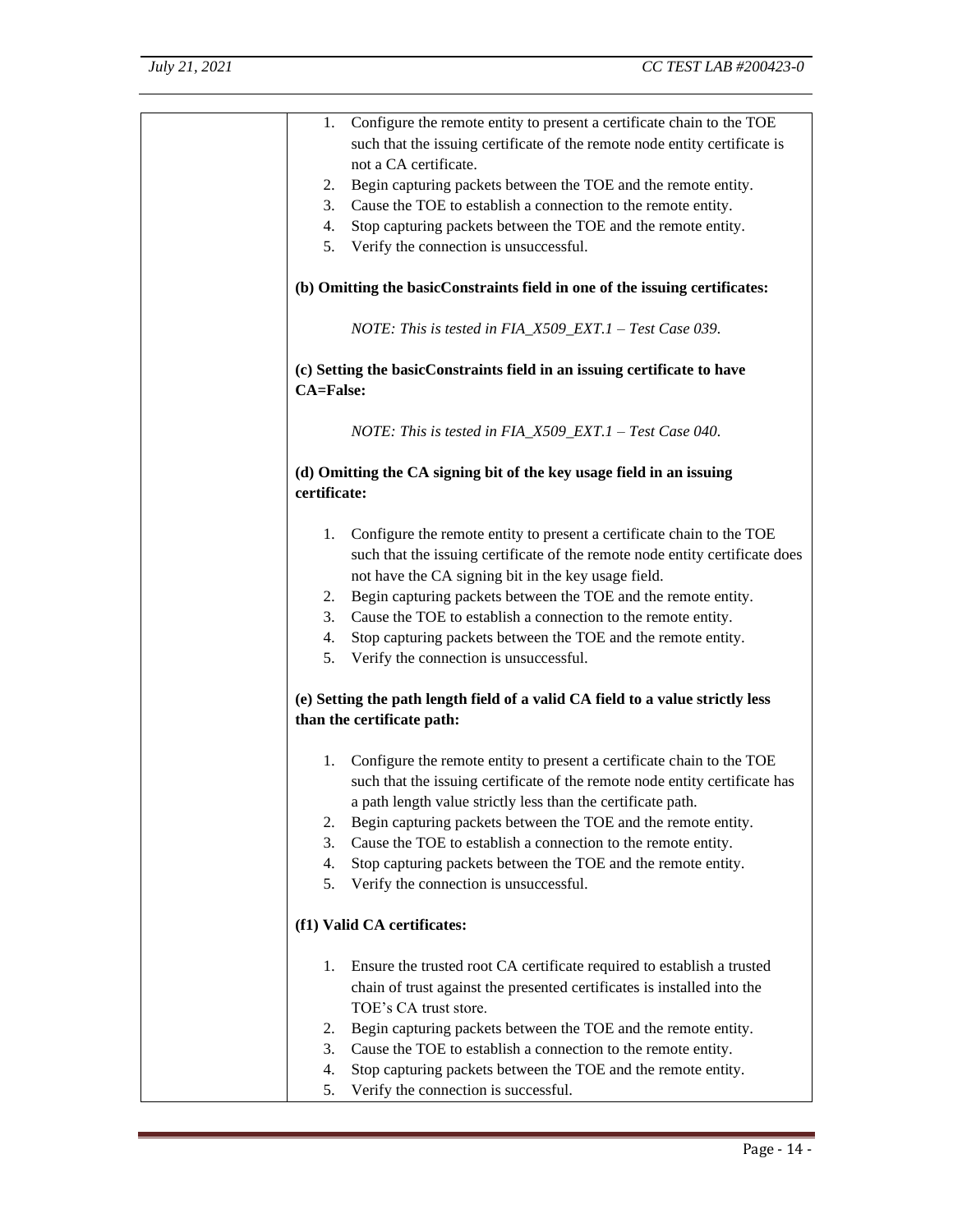|                         | (f2) Removal of trust in one of the CA certificates:                                                                                                                                                                                                                                                                                                                                                                                                 |  |
|-------------------------|------------------------------------------------------------------------------------------------------------------------------------------------------------------------------------------------------------------------------------------------------------------------------------------------------------------------------------------------------------------------------------------------------------------------------------------------------|--|
|                         | Ensure the trusted root CA certificate required to establish a trusted<br>1.<br>chain of trust against the presented certificates is removed from the<br>TOE's CA trust store.<br>Begin capturing packets between the TOE and the remote entity.<br>2.<br>Cause the TOE to establish a connection to the remote entity.<br>3.<br>Stop capturing packets between the TOE and the remote entity.<br>4.<br>Verify the connection is unsuccessful.<br>5. |  |
|                         |                                                                                                                                                                                                                                                                                                                                                                                                                                                      |  |
| <b>Test Results</b>     | The TOE failed to establish a TLS connection to the remote entity in parts (a),<br>$(b)$ , $(c)$ , $(d)$ , $(e)$ , and $(f2)$ . The TOE successfully established a TLS connection to<br>the remote entity in part (f1). The observed results corresponded to the expected<br>results. $-$ Pass                                                                                                                                                       |  |
| <b>Execution Method</b> | Manual                                                                                                                                                                                                                                                                                                                                                                                                                                               |  |

| <b>Test Case Number</b>  | 032                                                                                          |  |
|--------------------------|----------------------------------------------------------------------------------------------|--|
| <b>SFR</b>               | $FIA_X509_EXT.1.1-TD0587$                                                                    |  |
| <b>Test Objective</b>    | The tests described must be performed in conjunction with the other certificate              |  |
|                          | services evaluation activities, including the functions in FIA_X509_EXT.2.1.                 |  |
|                          | The tests for the extended Key Usage rules are performed in conjunction with the             |  |
|                          | uses that require those rules. If the application supports chains of length four or          |  |
|                          | greater, the evaluator shall create a chain of at least four certificates: the node          |  |
|                          | certificate to be tested, two Intermediate CAs, and the self-signed Root CA. If the          |  |
|                          | application supports a maximum trust depth of two, then a chain with no                      |  |
|                          | Intermediate CA should instead be created.                                                   |  |
|                          |                                                                                              |  |
|                          | Test 2: The evaluator shall demonstrate that validating an expired certificate               |  |
|                          | results in the function failing.                                                             |  |
| <b>Test Instructions</b> | Execute this test per the test steps.                                                        |  |
| <b>Test Steps</b>        | Configure the remote entity to present a certificate chain to the TOE<br>1.                  |  |
|                          | such that the node entity certificate is expired.                                            |  |
|                          | Begin capturing packets between the TOE and the remote entity.<br>2.                         |  |
|                          | $\mathcal{F}_{\mathcal{L}}$<br>Cause the TOE to establish a connection to the remote entity. |  |
|                          | Stop capturing packets between the TOE and the remote entity.<br>4.                          |  |
|                          | Verify the connection is unsuccessful.<br>.5.                                                |  |
| <b>Test Results</b>      | The TOE failed to establish a TLS connection to the remote entity due to the                 |  |
|                          | expired certificate. - Pass                                                                  |  |
| <b>Execution Method</b>  | Manual                                                                                       |  |

| <b>Test Case Number</b> | 033                                                                                 |
|-------------------------|-------------------------------------------------------------------------------------|
| <b>SFR</b>              | FIA X509 EXT.1.1 - TD0587                                                           |
| <b>Test Objective</b>   | The tests described must be performed in conjunction with the other certificate     |
|                         | services evaluation activities, including the functions in FIA_X509_EXT.2.1.        |
|                         | The tests for the extended Key Usage rules are performed in conjunction with the    |
|                         | uses that require those rules. If the application supports chains of length four or |
|                         | greater, the evaluator shall create a chain of at least four certificates: the node |
|                         | certificate to be tested, two Intermediate CAs, and the self-signed Root CA. If the |
|                         | application supports a maximum trust depth of two, then a chain with no             |
|                         | Intermediate CA should instead be created.                                          |

J,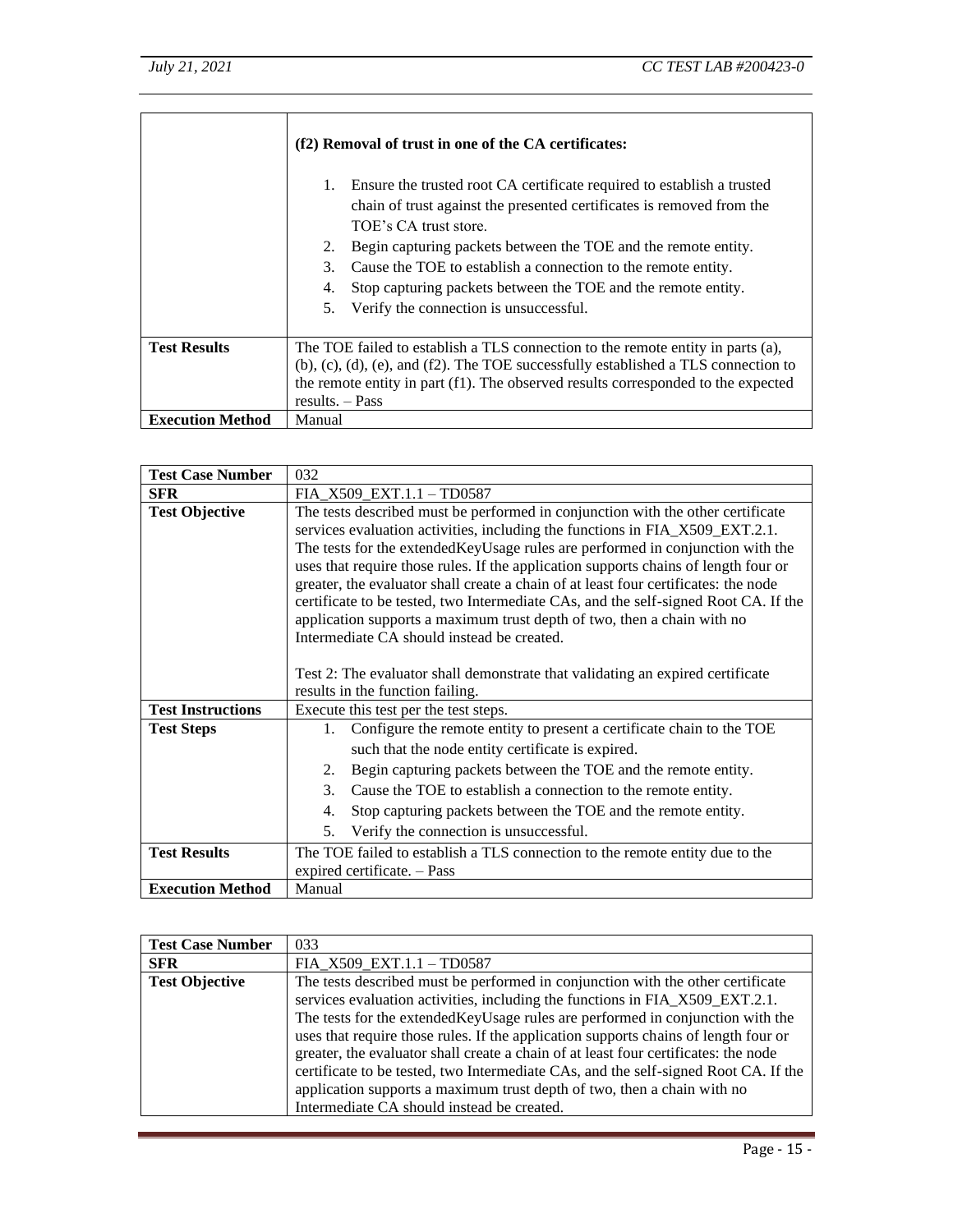|                          | Test 3: The evaluator shall test that the TOE can properly handle revoked<br>certificates-"conditional on whether CRL, OCSP, OCSP Stapling or OCSP<br>Multi-stapling is selected; if multiple methods are selected, then the following<br>tests shall be performed for each method:                      |
|--------------------------|----------------------------------------------------------------------------------------------------------------------------------------------------------------------------------------------------------------------------------------------------------------------------------------------------------|
|                          | The evaluator shall test revocation of the node certificate.                                                                                                                                                                                                                                             |
|                          | The evaluator shall also test revocation of an intermediate CA certificate (i.e. the<br>intermediate CA certificate should be revoked by the root CA), if intermediate<br>CA certificates are supported. If OCSP stapling per RFC 6066 is the only<br>supported revocation method, this test is omitted. |
|                          | The evaluator shall ensure that a valid certificate is used, and that the validation                                                                                                                                                                                                                     |
|                          | function succeeds. The evaluator then attempts the test with a certificate that has                                                                                                                                                                                                                      |
|                          | been revoked (for each method chosen in the selection) to ensure when the                                                                                                                                                                                                                                |
| <b>Test Instructions</b> | certificate is no longer valid that the validation function fails.                                                                                                                                                                                                                                       |
| <b>Test Steps</b>        | Execute this test per the test steps.<br>Begin capturing packets between the TOE and the remote server.<br>1.                                                                                                                                                                                            |
|                          | Cause the TOE to establish a connection to the remote server.<br>2.                                                                                                                                                                                                                                      |
|                          |                                                                                                                                                                                                                                                                                                          |
|                          | 3.<br>Stop capturing packets between the TOE and the remote server.                                                                                                                                                                                                                                      |
|                          | 4.<br>Verify the connection is successful to the remote server.                                                                                                                                                                                                                                          |
|                          | Revoke the remote server certificate.<br>5.                                                                                                                                                                                                                                                              |
|                          | Repeat Steps 1-3.<br>6.                                                                                                                                                                                                                                                                                  |
|                          | Verify the connection is unsuccessful to the remote server.<br>7.                                                                                                                                                                                                                                        |
|                          | Unrevoke the remote server certificate.<br>8.                                                                                                                                                                                                                                                            |
|                          | 9. Revoke the intermediate 01 CA certificate.                                                                                                                                                                                                                                                            |
|                          | 10. Repeat Steps 1-3.                                                                                                                                                                                                                                                                                    |
|                          | 11. Verify the connection is unsuccessful to the remote server.                                                                                                                                                                                                                                          |
| <b>Test Results</b>      | When the node or intermediate CA certificate was revoked, the TOE failed to                                                                                                                                                                                                                              |
|                          | establish a TLS connection to the remote entity. When none of the certificates                                                                                                                                                                                                                           |
|                          | were revoked, the TOE successfully established a TLS connection to the remote                                                                                                                                                                                                                            |
|                          | $entity. - Pass$                                                                                                                                                                                                                                                                                         |
| <b>Execution Method</b>  | Manual                                                                                                                                                                                                                                                                                                   |

| <b>Test Case Number</b>  | 034                                                                                                                                                                                                                                                                                                                                                                                                                                                                                                                                                                                                                                               |
|--------------------------|---------------------------------------------------------------------------------------------------------------------------------------------------------------------------------------------------------------------------------------------------------------------------------------------------------------------------------------------------------------------------------------------------------------------------------------------------------------------------------------------------------------------------------------------------------------------------------------------------------------------------------------------------|
| <b>SFR</b>               | FIA_X509_EXT.1.1 - TD0587                                                                                                                                                                                                                                                                                                                                                                                                                                                                                                                                                                                                                         |
| <b>Test Objective</b>    | The tests described must be performed in conjunction with the other certificate<br>services evaluation activities, including the functions in FIA_X509_EXT.2.1.<br>The tests for the extended Key Usage rules are performed in conjunction with the<br>uses that require those rules. If the application supports chains of length four or<br>greater, the evaluator shall create a chain of at least four certificates: the node<br>certificate to be tested, two Intermediate CAs, and the self-signed Root CA. If the<br>application supports a maximum trust depth of two, then a chain with no<br>Intermediate CA should instead be created. |
|                          | Test 4: If any OCSP option is selected, the evaluator shall configure the OCSP<br>server or use a man-in-the-middle tool to present a certificate that does not have<br>the OCSP signing purpose and verify that validation of the OCSP response fails.<br>If CRL is selected, the evaluator shall configure the CA to sign a CRL with a<br>certificate that does not have the cRLsign key usage bit set, and verify that<br>validation of the CRL fails.                                                                                                                                                                                         |
| <b>Test Instructions</b> | Execute this test per the test steps.                                                                                                                                                                                                                                                                                                                                                                                                                                                                                                                                                                                                             |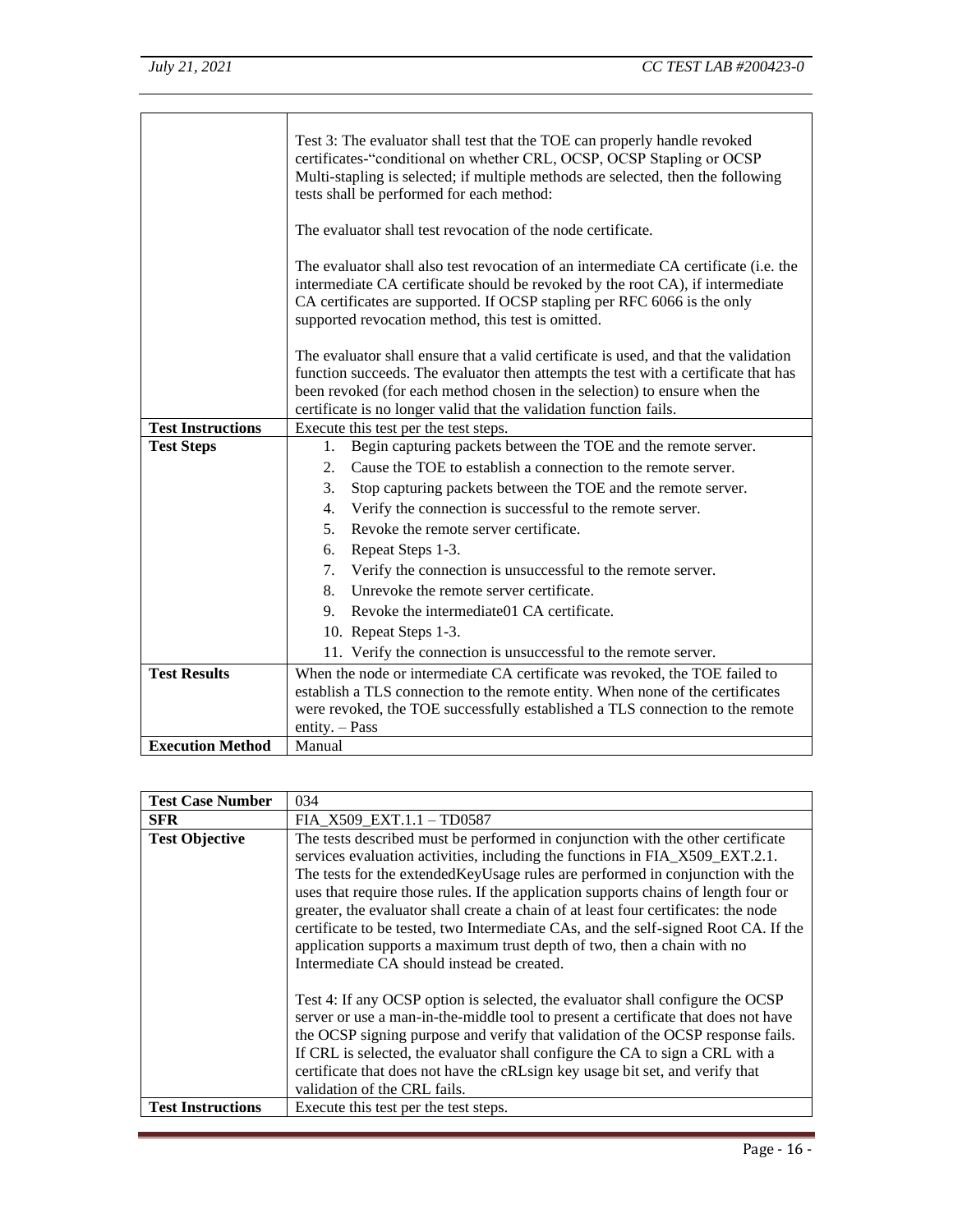| <b>Test Steps</b>       |        | Begin capturing packets between the TOE and the remote server.               |
|-------------------------|--------|------------------------------------------------------------------------------|
|                         | 2.     | Cause the TOE to establish a connection to the remote server and using       |
|                         |        | a man-in-the-middle-tool, present a OCSP signing certificate to the TOE      |
|                         |        | that does not have the OCSP signing purpose.                                 |
|                         | 3.     | Stop capturing packets between the TOE and the remote server.                |
|                         |        | 4. Verify the connection is unsuccessful to the remote server.               |
| <b>Test Results</b>     |        | The TOE failed to establish a TLS connection to the remote server due to the |
|                         |        | OCSP signing purpose missing from the OCSP signing certificate from one of   |
|                         |        | the OCSP responses. - Pass                                                   |
| <b>Execution Method</b> | Manual |                                                                              |

| <b>Test Case Number</b>  | 035                                                                                                                                                                                                                                                                                                                                                                                                                                                                                                                                                                                                                                                                                                                                                                                                                                                        |
|--------------------------|------------------------------------------------------------------------------------------------------------------------------------------------------------------------------------------------------------------------------------------------------------------------------------------------------------------------------------------------------------------------------------------------------------------------------------------------------------------------------------------------------------------------------------------------------------------------------------------------------------------------------------------------------------------------------------------------------------------------------------------------------------------------------------------------------------------------------------------------------------|
| <b>SFR</b>               | FIA_X509_EXT.1.1 - TD0587                                                                                                                                                                                                                                                                                                                                                                                                                                                                                                                                                                                                                                                                                                                                                                                                                                  |
| <b>Test Objective</b>    | The tests described must be performed in conjunction with the other certificate<br>services evaluation activities, including the functions in FIA_X509_EXT.2.1.<br>The tests for the extended Key Usage rules are performed in conjunction with the<br>uses that require those rules. If the application supports chains of length four or<br>greater, the evaluator shall create a chain of at least four certificates: the node<br>certificate to be tested, two Intermediate CAs, and the self-signed Root CA. If the<br>application supports a maximum trust depth of two, then a chain with no<br>Intermediate CA should instead be created.<br>Test 5: The evaluator shall modify any byte in the first eight bytes of the<br>certificate and demonstrate that the certificate fails to validate. (The certificate<br>will fail to parse correctly.) |
| <b>Test Instructions</b> | Execute this test per the test steps.                                                                                                                                                                                                                                                                                                                                                                                                                                                                                                                                                                                                                                                                                                                                                                                                                      |
| <b>Test Steps</b>        | Begin capturing packets between the TOE and the remote entity.<br>1.                                                                                                                                                                                                                                                                                                                                                                                                                                                                                                                                                                                                                                                                                                                                                                                       |
|                          | Cause the TOE to establish a connection to the remote entity and using<br>$2^{+}$                                                                                                                                                                                                                                                                                                                                                                                                                                                                                                                                                                                                                                                                                                                                                                          |
|                          | a man-in-the-middle-tool, modify any byte in the first eight bytes of the<br>node certificate.                                                                                                                                                                                                                                                                                                                                                                                                                                                                                                                                                                                                                                                                                                                                                             |
|                          | Stop capturing packets between the TOE and the remote entity.<br>3.                                                                                                                                                                                                                                                                                                                                                                                                                                                                                                                                                                                                                                                                                                                                                                                        |
|                          | Verify the connection is unsuccessful.<br>4.                                                                                                                                                                                                                                                                                                                                                                                                                                                                                                                                                                                                                                                                                                                                                                                                               |
| <b>Test Results</b>      | The TOE failed to establish a TLS connection to the remote entity. This was                                                                                                                                                                                                                                                                                                                                                                                                                                                                                                                                                                                                                                                                                                                                                                                |
|                          | because the presented node certificate was modified such that one of the bytes in                                                                                                                                                                                                                                                                                                                                                                                                                                                                                                                                                                                                                                                                                                                                                                          |
|                          | the first eight bytes of the certificate caused the certificate to be invalid. - Pass                                                                                                                                                                                                                                                                                                                                                                                                                                                                                                                                                                                                                                                                                                                                                                      |
| <b>Execution Method</b>  | Manual                                                                                                                                                                                                                                                                                                                                                                                                                                                                                                                                                                                                                                                                                                                                                                                                                                                     |

| <b>Test Case Number</b> | 036                                                                                                                                                                                                                                                                                                                                                                                                                                                                                                                                                                                                                                                                                                                                                                                                                               |
|-------------------------|-----------------------------------------------------------------------------------------------------------------------------------------------------------------------------------------------------------------------------------------------------------------------------------------------------------------------------------------------------------------------------------------------------------------------------------------------------------------------------------------------------------------------------------------------------------------------------------------------------------------------------------------------------------------------------------------------------------------------------------------------------------------------------------------------------------------------------------|
| <b>SFR</b>              | FIA_X509_EXT.1.1 - TD0587                                                                                                                                                                                                                                                                                                                                                                                                                                                                                                                                                                                                                                                                                                                                                                                                         |
| <b>Test Objective</b>   | The tests described must be performed in conjunction with the other certificate<br>services evaluation activities, including the functions in FIA_X509_EXT.2.1.<br>The tests for the extended Key Usage rules are performed in conjunction with the<br>uses that require those rules. If the application supports chains of length four or<br>greater, the evaluator shall create a chain of at least four certificates: the node<br>certificate to be tested, two Intermediate CAs, and the self-signed Root CA. If the<br>application supports a maximum trust depth of two, then a chain with no<br>Intermediate CA should instead be created.<br>Test 6: The evaluator shall modify any byte in the last byte of the certificate and<br>demonstrate that the certificate fails to validate. (The signature on the certificate |
|                         | will not validate.)                                                                                                                                                                                                                                                                                                                                                                                                                                                                                                                                                                                                                                                                                                                                                                                                               |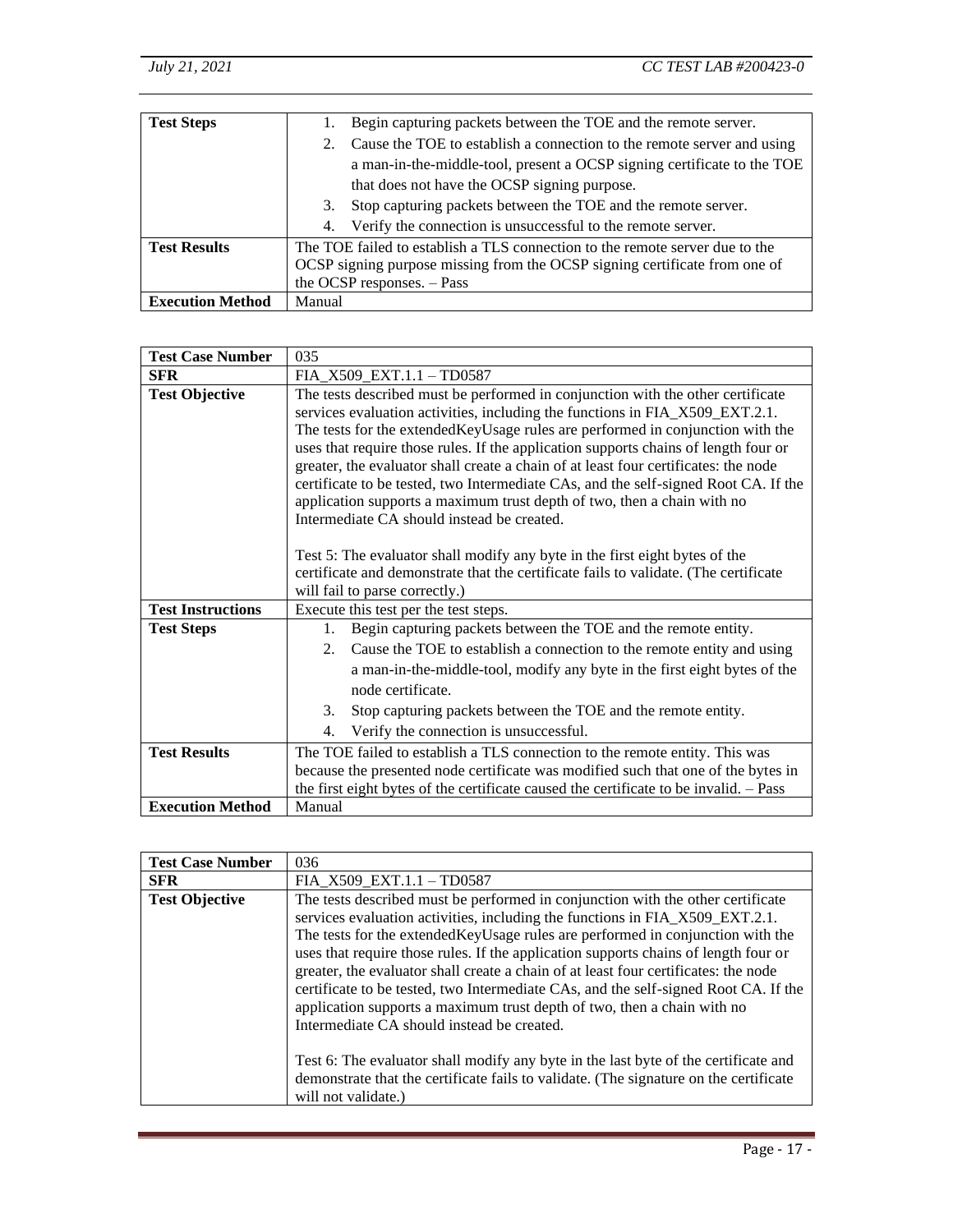| <b>Test Instructions</b> |        | Execute this test per the test steps.                                              |
|--------------------------|--------|------------------------------------------------------------------------------------|
| <b>Test Steps</b>        |        | Begin capturing packets between the TOE and the remote entity.                     |
|                          | 2.     | Cause the TOE to establish a connection to the remote entity and using             |
|                          |        | a man-in-the-middle-tool, modify any byte in the last byte of the node             |
|                          |        | certificate.                                                                       |
|                          | 3.     | Stop capturing packets between the TOE and the remote entity.                      |
|                          |        | 4. Verify the connection is unsuccessful.                                          |
| <b>Test Results</b>      |        | The TOE failed to establish a TLS connection to the remote entity. This was        |
|                          |        | because the presented node certificate was modified such that the last byte in the |
|                          |        | certificate caused the certificate to be invalid. - Pass                           |
| <b>Execution Method</b>  | Manual |                                                                                    |

| <b>Test Case Number</b>  | 037                                                                                                                                                                                                                                                                                                                                                                                                                                                                                                                                                                                                                                                                                                                                                                                                                                                       |
|--------------------------|-----------------------------------------------------------------------------------------------------------------------------------------------------------------------------------------------------------------------------------------------------------------------------------------------------------------------------------------------------------------------------------------------------------------------------------------------------------------------------------------------------------------------------------------------------------------------------------------------------------------------------------------------------------------------------------------------------------------------------------------------------------------------------------------------------------------------------------------------------------|
| <b>SFR</b>               | FIA_X509_EXT.1.1 - TD0587                                                                                                                                                                                                                                                                                                                                                                                                                                                                                                                                                                                                                                                                                                                                                                                                                                 |
| <b>Test Objective</b>    | The tests described must be performed in conjunction with the other certificate<br>services evaluation activities, including the functions in FIA_X509_EXT.2.1.<br>The tests for the extended Key Usage rules are performed in conjunction with the<br>uses that require those rules. If the application supports chains of length four or<br>greater, the evaluator shall create a chain of at least four certificates: the node<br>certificate to be tested, two Intermediate CAs, and the self-signed Root CA. If the<br>application supports a maximum trust depth of two, then a chain with no<br>Intermediate CA should instead be created.<br>Test 7: The evaluator shall modify any byte in the public key of the certificate<br>and demonstrate that the certificate fails to validate. (The signature on the<br>certificate will not validate.) |
| <b>Test Instructions</b> | Execute this test per the test steps.                                                                                                                                                                                                                                                                                                                                                                                                                                                                                                                                                                                                                                                                                                                                                                                                                     |
| <b>Test Steps</b>        | Begin capturing packets between the TOE and the remote entity.<br>1.<br>Cause the TOE to establish a connection to the remote entity and using<br>2.<br>a man-in-the-middle-tool, modify any byte in the public key portion of<br>the node certificate.<br>3.<br>Stop capturing packets between the TOE and the remote entity.<br>Verify the connection is unsuccessful.<br>4.                                                                                                                                                                                                                                                                                                                                                                                                                                                                            |
| <b>Test Results</b>      | The TOE failed to establish a TLS connection to the remote entity. This was                                                                                                                                                                                                                                                                                                                                                                                                                                                                                                                                                                                                                                                                                                                                                                               |
|                          | because the presented node certificate was modified such that the one of the                                                                                                                                                                                                                                                                                                                                                                                                                                                                                                                                                                                                                                                                                                                                                                              |
| <b>Execution Method</b>  | bytes in the certificate's public key caused it to be invalid. - Pass<br>Manual                                                                                                                                                                                                                                                                                                                                                                                                                                                                                                                                                                                                                                                                                                                                                                           |
|                          |                                                                                                                                                                                                                                                                                                                                                                                                                                                                                                                                                                                                                                                                                                                                                                                                                                                           |

| <b>Test Case Number</b> | 038                                                                                                                                                                                                                                                                                                                                                                                                                                                                                                                                                                                                                                               |
|-------------------------|---------------------------------------------------------------------------------------------------------------------------------------------------------------------------------------------------------------------------------------------------------------------------------------------------------------------------------------------------------------------------------------------------------------------------------------------------------------------------------------------------------------------------------------------------------------------------------------------------------------------------------------------------|
| <b>SFR</b>              | FIA_X509_EXT.1.1 - TD0587                                                                                                                                                                                                                                                                                                                                                                                                                                                                                                                                                                                                                         |
| <b>Test Objective</b>   | The tests described must be performed in conjunction with the other certificate<br>services evaluation activities, including the functions in FIA_X509_EXT.2.1.<br>The tests for the extended Key Usage rules are performed in conjunction with the<br>uses that require those rules. If the application supports chains of length four or<br>greater, the evaluator shall create a chain of at least four certificates: the node<br>certificate to be tested, two Intermediate CAs, and the self-signed Root CA. If the<br>application supports a maximum trust depth of two, then a chain with no<br>Intermediate CA should instead be created. |
|                         | Test 8a: (Conditional on support for EC certificates as indicated in                                                                                                                                                                                                                                                                                                                                                                                                                                                                                                                                                                              |
|                         | FCS_COP.1(3)). The evaluator shall establish a valid, trusted certificate chain                                                                                                                                                                                                                                                                                                                                                                                                                                                                                                                                                                   |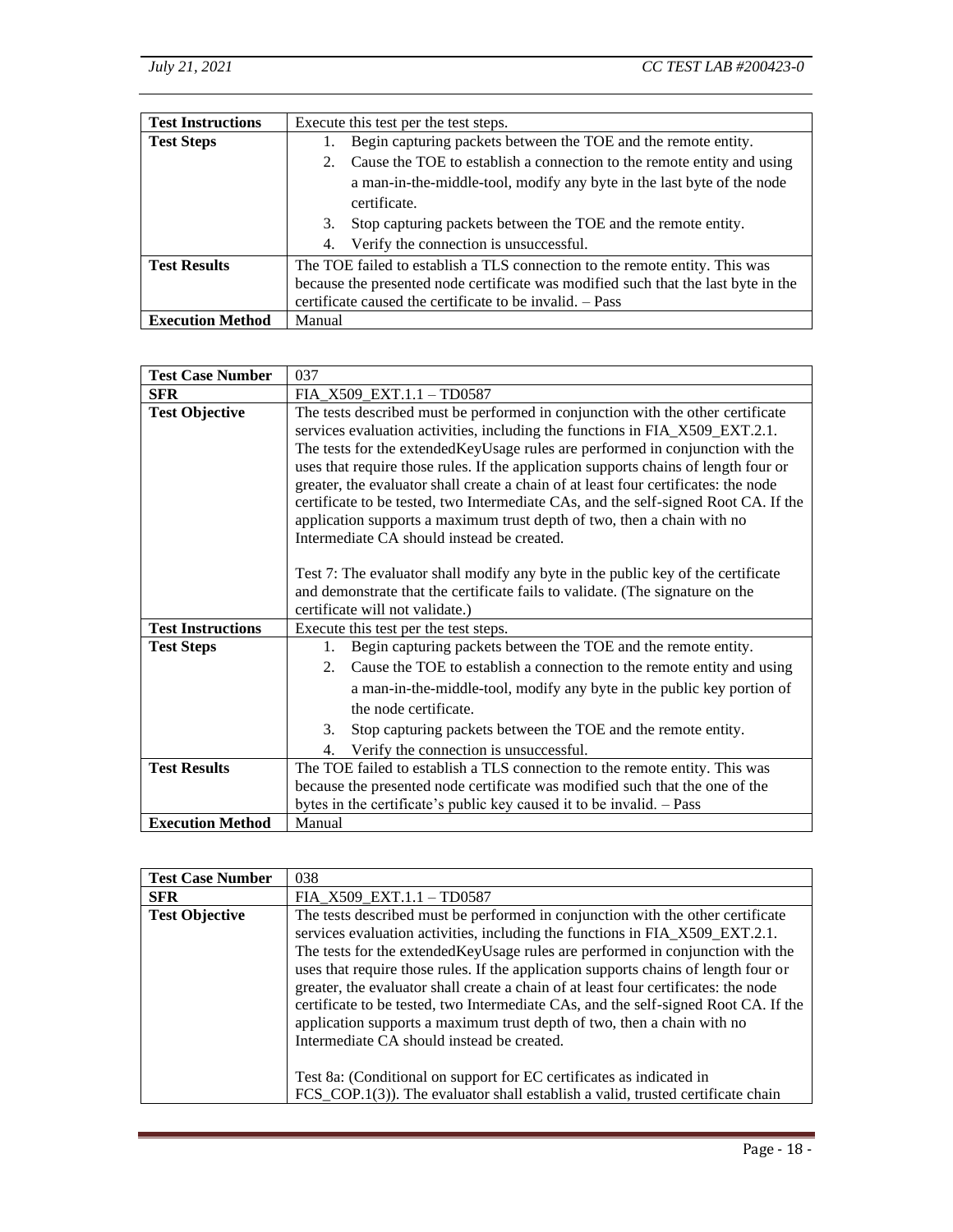|                          | consisting of an EC leaf certificate, an EC Intermediate CA certificate not<br>designated as a trust anchor, and an EC certificate designated as a trusted anchor,<br>where the elliptic curve parameters are specified as a named curve. The evaluator<br>shall confirm that the TOE validates the certificate chain.<br>Test 8b: (Conditional on support for EC certificates as indicated in<br>$FCS_COP.1(3)$ . The evaluator shall replace the intermediate certificate in the<br>certificate chain for Test 8a with a modified certificate, where the modified<br>intermediate CA has a public key information field where the EC parameters<br>uses an explicit format version of the Elliptic Curve parameters in the public key<br>information field of the intermediate CA certificate from Test 8a, and the<br>modified Intermediate CA certificate is signed by the trusted EC root CA, but<br>having no other changes. The evaluator shall confirm the TOE treats the |
|--------------------------|-----------------------------------------------------------------------------------------------------------------------------------------------------------------------------------------------------------------------------------------------------------------------------------------------------------------------------------------------------------------------------------------------------------------------------------------------------------------------------------------------------------------------------------------------------------------------------------------------------------------------------------------------------------------------------------------------------------------------------------------------------------------------------------------------------------------------------------------------------------------------------------------------------------------------------------------------------------------------------------|
|                          | certificate as invalid.                                                                                                                                                                                                                                                                                                                                                                                                                                                                                                                                                                                                                                                                                                                                                                                                                                                                                                                                                           |
| <b>Test Instructions</b> | Execute this test per the test steps.                                                                                                                                                                                                                                                                                                                                                                                                                                                                                                                                                                                                                                                                                                                                                                                                                                                                                                                                             |
| <b>Test Steps</b>        | N/A - Per the test assurance activity, this test is conditional upon support for EC                                                                                                                                                                                                                                                                                                                                                                                                                                                                                                                                                                                                                                                                                                                                                                                                                                                                                               |
|                          | certificates as indicated in $FCS_COP.1(3)$ . The Security Target, for                                                                                                                                                                                                                                                                                                                                                                                                                                                                                                                                                                                                                                                                                                                                                                                                                                                                                                            |
|                          | FCS_COP.1(3), does not define support for EC certificates. Therefore, this                                                                                                                                                                                                                                                                                                                                                                                                                                                                                                                                                                                                                                                                                                                                                                                                                                                                                                        |
|                          | conditional test does not apply.                                                                                                                                                                                                                                                                                                                                                                                                                                                                                                                                                                                                                                                                                                                                                                                                                                                                                                                                                  |
| <b>Test Results</b>      | N/A                                                                                                                                                                                                                                                                                                                                                                                                                                                                                                                                                                                                                                                                                                                                                                                                                                                                                                                                                                               |
| <b>Execution Method</b>  | Manual                                                                                                                                                                                                                                                                                                                                                                                                                                                                                                                                                                                                                                                                                                                                                                                                                                                                                                                                                                            |

| <b>Test Case Number</b>  | 039                                                                                                                                                                                                                                                                                                                                                                                                                                                                                                                            |
|--------------------------|--------------------------------------------------------------------------------------------------------------------------------------------------------------------------------------------------------------------------------------------------------------------------------------------------------------------------------------------------------------------------------------------------------------------------------------------------------------------------------------------------------------------------------|
| <b>SFR</b>               | FIA $X509$ EXT.1.2 - TD0495                                                                                                                                                                                                                                                                                                                                                                                                                                                                                                    |
| <b>Test Objective</b>    | The tests described must be performed in conjunction with the other certificate<br>services evaluation activities, including the functions in FIA_X509_EXT.2.1. If<br>the application supports chains of length four or greater, the evaluator shall<br>create a chain of at least four certificates: the node certificate to be tested, two<br>Intermediate CAs, and the self-signed Root CA. If the application supports a<br>maximum trust depth of two, then a chain with no Intermediate CA should<br>instead be created. |
|                          | Test 1: The evaluator shall ensure that the certificate of at least one of the CAs<br>in the chain does not contain the basicConstraints extension. The evaluator shall<br>confirm that validation of the certificate path fails (i) as part of the validation of<br>the peer certificate belonging to this chain; and/or (ii) when attempting to add the<br>CA certificate without the basic Constraints extension to the TOE's trust store.                                                                                  |
| <b>Test Instructions</b> | Execute this test per the test steps.                                                                                                                                                                                                                                                                                                                                                                                                                                                                                          |
| <b>Test Steps</b>        | Configure the remote entity to present to the TOE a certificate chain<br>1.                                                                                                                                                                                                                                                                                                                                                                                                                                                    |
|                          | such that the certificate of the CA issuing the remote node entity                                                                                                                                                                                                                                                                                                                                                                                                                                                             |
|                          | certificate does not contain the basicConstraints extension.                                                                                                                                                                                                                                                                                                                                                                                                                                                                   |
|                          | Begin capturing packets between the TOE and the remote entity.<br>2.                                                                                                                                                                                                                                                                                                                                                                                                                                                           |
|                          | 3.<br>Cause the TOE to establish a connection to the remote entity.                                                                                                                                                                                                                                                                                                                                                                                                                                                            |
|                          | Stop capturing packets between the TOE and the remote entity.<br>4.                                                                                                                                                                                                                                                                                                                                                                                                                                                            |
|                          | Verify the connection is unsuccessful.<br>5.                                                                                                                                                                                                                                                                                                                                                                                                                                                                                   |
| <b>Test Results</b>      | The TOE failed to establish a TLS connection to the remote entity because the                                                                                                                                                                                                                                                                                                                                                                                                                                                  |
|                          | issuing certificate of the node certificate did not contain the basicConstraints                                                                                                                                                                                                                                                                                                                                                                                                                                               |
|                          | extension. - Pass                                                                                                                                                                                                                                                                                                                                                                                                                                                                                                              |
| <b>Execution Method</b>  | Manual                                                                                                                                                                                                                                                                                                                                                                                                                                                                                                                         |

| Test .<br>$\angle$ ase<br>Number | 040                                                            |
|----------------------------------|----------------------------------------------------------------|
| <b>SFR</b>                       | TD0495<br>$\mathbf{u}$ $\mathbf{v}$<br>--<br>ገር<br>д<br>.<br>_ |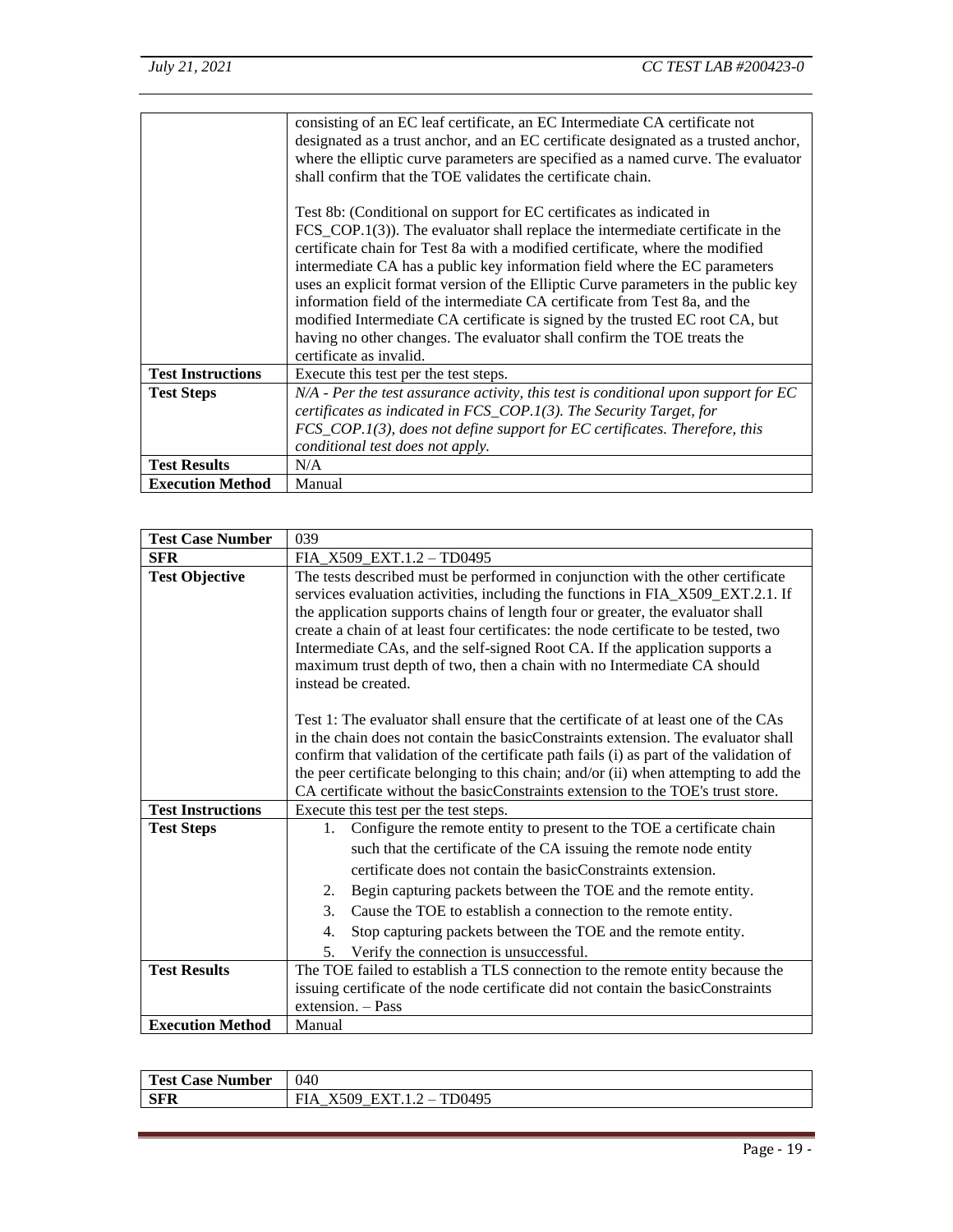| <b>Test Objective</b>    | The tests described must be performed in conjunction with the other certificate<br>services evaluation activities, including the functions in FIA_X509_EXT.2.1. If<br>the application supports chains of length four or greater, the evaluator shall<br>create a chain of at least four certificates: the node certificate to be tested, two<br>Intermediate CAs, and the self-signed Root CA. If the application supports a<br>maximum trust depth of two, then a chain with no Intermediate CA should<br>instead be created. |
|--------------------------|--------------------------------------------------------------------------------------------------------------------------------------------------------------------------------------------------------------------------------------------------------------------------------------------------------------------------------------------------------------------------------------------------------------------------------------------------------------------------------------------------------------------------------|
|                          | Test 2: The evaluator shall ensure that the certificate of at least one of the CAs<br>in the chain has the CA flag in the basicConstraints extension not set (or set to<br>FALSE). The evaluator shall confirm that validation of the certificate path fails<br>(i) as part of the validation of the peer certificate belonging to this chain; and/or<br>(ii) when attempting to add the CA certificate with the CA flag not set (or set to<br>FALSE) in the basicConstraints extension to the TOE's trust store.              |
| <b>Test Instructions</b> | Execute this test per the test steps.                                                                                                                                                                                                                                                                                                                                                                                                                                                                                          |
| <b>Test Steps</b>        | Configure the remote entity to present to the TOE a certificate chain<br>1.                                                                                                                                                                                                                                                                                                                                                                                                                                                    |
|                          | such that the certificate of the CA issuing the remote node entity                                                                                                                                                                                                                                                                                                                                                                                                                                                             |
|                          | certificate has the CA flag not set (i.e. CA=False) in the                                                                                                                                                                                                                                                                                                                                                                                                                                                                     |
|                          | basicConstraints extension.                                                                                                                                                                                                                                                                                                                                                                                                                                                                                                    |
|                          | Begin capturing packets between the TOE and the remote entity.<br>2.                                                                                                                                                                                                                                                                                                                                                                                                                                                           |
|                          | 3.<br>Cause the TOE to establish a connection to the remote entity.                                                                                                                                                                                                                                                                                                                                                                                                                                                            |
|                          | Stop capturing packets between the TOE and the remote entity.<br>4.                                                                                                                                                                                                                                                                                                                                                                                                                                                            |
|                          | 5.<br>Verify the connection is unsuccessful.                                                                                                                                                                                                                                                                                                                                                                                                                                                                                   |
| <b>Test Results</b>      | The TOE failed to establish a TLS connection to the remote entity because the<br>issuing certificate of the node certificate had the cA flag in the basicConstraints<br>extension not set. - Pass                                                                                                                                                                                                                                                                                                                              |
| <b>Execution Method</b>  | Manual                                                                                                                                                                                                                                                                                                                                                                                                                                                                                                                         |

| <b>Test Case Number</b>  | 041                                                                                                                                                                                                                                                                                                                                                                                                                                                                                                                            |
|--------------------------|--------------------------------------------------------------------------------------------------------------------------------------------------------------------------------------------------------------------------------------------------------------------------------------------------------------------------------------------------------------------------------------------------------------------------------------------------------------------------------------------------------------------------------|
| <b>SFR</b>               | FIA X509 EXT.1.2 - TD0495                                                                                                                                                                                                                                                                                                                                                                                                                                                                                                      |
| <b>Test Objective</b>    | The tests described must be performed in conjunction with the other certificate<br>services evaluation activities, including the functions in FIA_X509_EXT.2.1. If<br>the application supports chains of length four or greater, the evaluator shall<br>create a chain of at least four certificates: the node certificate to be tested, two<br>Intermediate CAs, and the self-signed Root CA. If the application supports a<br>maximum trust depth of two, then a chain with no Intermediate CA should<br>instead be created. |
|                          | Test 3: The evaluator shall construct a certificate path, such that the certificate of<br>the CA issuing the TOE's certificate has the CA flag in the basicConstraints<br>extension set to TRUE. The validation of the certificate path succeeds.                                                                                                                                                                                                                                                                              |
| <b>Test Instructions</b> | Execute this test per the test steps.                                                                                                                                                                                                                                                                                                                                                                                                                                                                                          |
| <b>Test Steps</b>        | Test Removed per TD0495                                                                                                                                                                                                                                                                                                                                                                                                                                                                                                        |
| <b>Test Results</b>      | N/A                                                                                                                                                                                                                                                                                                                                                                                                                                                                                                                            |
| <b>Execution Method</b>  | Manual                                                                                                                                                                                                                                                                                                                                                                                                                                                                                                                         |

## <span id="page-22-0"></span>4.3.3.2 FIA\_X509\_EXT.2

| <b>Test Case Number</b> | 042                                                                      |
|-------------------------|--------------------------------------------------------------------------|
| <b>SFR</b>              | FIA X509 EXT.2.2                                                         |
| <b>Test Objective</b>   | The evaluator shall perform the following test for each trusted channel: |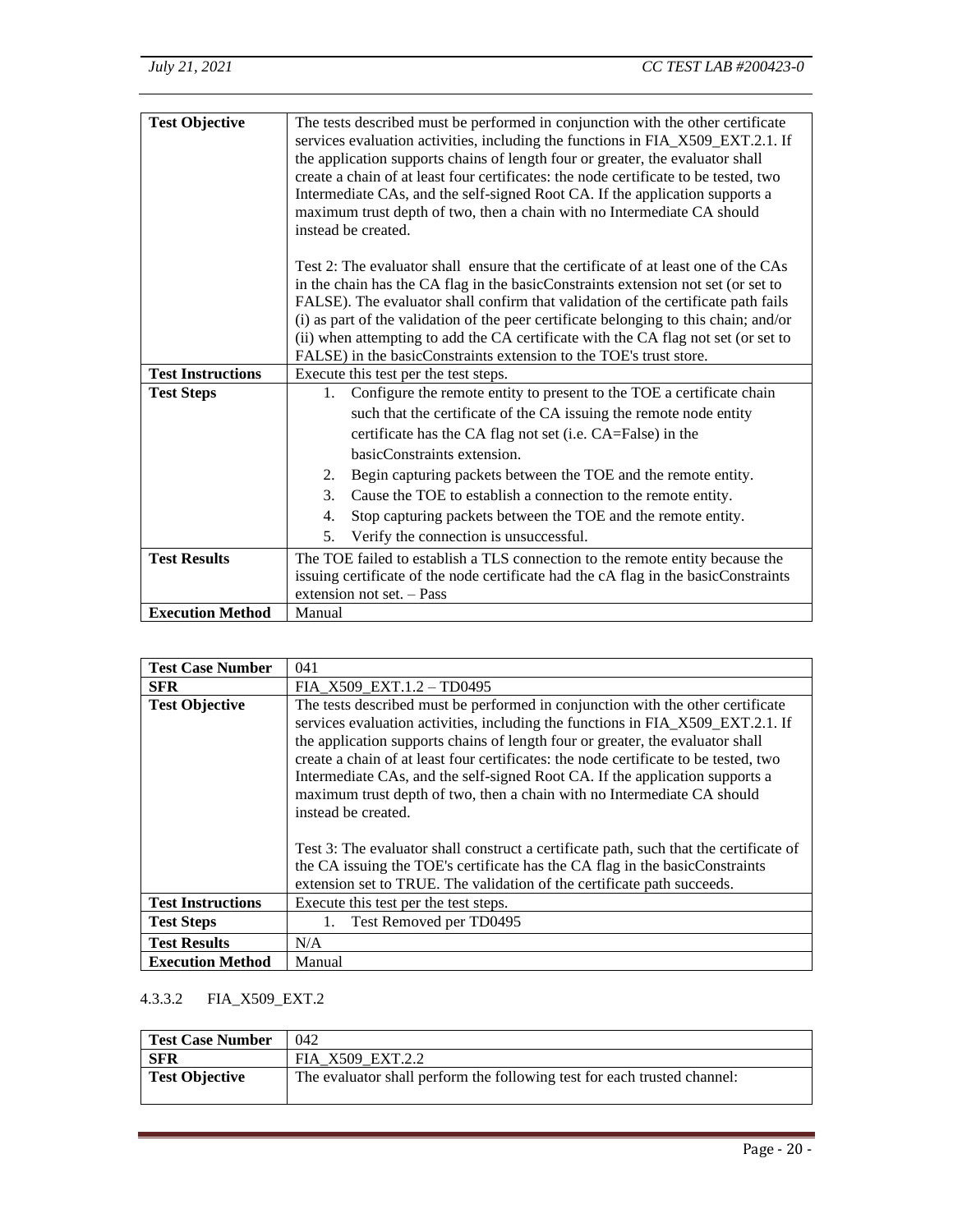|                          |                                                                                      | Test 1: The evaluator shall demonstrate that using a valid certificate that requires |  |
|--------------------------|--------------------------------------------------------------------------------------|--------------------------------------------------------------------------------------|--|
|                          | certificate validation checking to be performed in at least some part by             |                                                                                      |  |
|                          | communicating with a non-TOE IT entity. The evaluator shall then manipulate          |                                                                                      |  |
|                          | the environment so that the TOE is unable to verify the validity of the certificate, |                                                                                      |  |
|                          |                                                                                      | and observe that the action selected in FIA_X509_EXT.2.2 is performed. If the        |  |
|                          |                                                                                      | selected action is administrator-configurable, then the evaluator shall follow the   |  |
|                          |                                                                                      | operational guidance to determine that all supported administrator-configurable      |  |
|                          |                                                                                      | options behave in their documented manner.                                           |  |
| <b>Test Instructions</b> |                                                                                      | Execute this test per the test steps.                                                |  |
| <b>Test Steps</b>        | 1.                                                                                   | Begin capturing packets between the TOE, the remote entity, and the                  |  |
|                          |                                                                                      | OCSP responder.                                                                      |  |
|                          | 2.                                                                                   | Cause the TOE to establish a connection to the remote entity.                        |  |
|                          | 3.                                                                                   | Stop capturing packets between the TOE, the remote entity, and the                   |  |
|                          |                                                                                      | OCSP responder.                                                                      |  |
|                          | 4.                                                                                   | Verify the connection to the OCSP responder and remote entity are                    |  |
|                          |                                                                                      | successful.                                                                          |  |
|                          | 5.                                                                                   | Disconnect the OCSP responder from the environment.                                  |  |
|                          | 6.                                                                                   | Repeat Steps 1-3.                                                                    |  |
|                          | 7.                                                                                   | Verify that the connection to the OCSP responder is unsuccessful.                    |  |
|                          | 8.                                                                                   | Verify that the connection to the remote entity is unsuccessful.                     |  |
| <b>Test Results</b>      |                                                                                      | The TOE successfully established a TLS connection to the remote entity after         |  |
|                          |                                                                                      | receiving responses from the OCSP responder. When the OCSP responder was             |  |
|                          |                                                                                      | made unavailable to the TOE, the TOE failed to establish a TLS connection to         |  |
|                          |                                                                                      | the remote entity. The observed results corresponded to the expected results. -      |  |
|                          | Pass                                                                                 |                                                                                      |  |
| <b>Execution Method</b>  | Manual                                                                               |                                                                                      |  |

| <b>Test Case Number</b>  | 043                                                                               |  |
|--------------------------|-----------------------------------------------------------------------------------|--|
| <b>SFR</b>               | FIA_X509_EXT.2.2                                                                  |  |
| <b>Test Objective</b>    | The evaluator shall perform the following test for each trusted channel:          |  |
|                          |                                                                                   |  |
|                          | Test 2: The evaluator shall demonstrate that an invalid certificate that requires |  |
|                          | certificate validation checking to be performed in at least some part by          |  |
|                          | communicating with a non-TOE IT entity cannot be accepted.                        |  |
| <b>Test Instructions</b> | Execute this test per the test steps.                                             |  |
| <b>Test Steps</b>        | Configure the remote entity to present a certificate chain to the TOE<br>1.       |  |
|                          | such that the remote server certificate is expired and contains revocation        |  |
|                          | check location information in the AIA field of the certificate.                   |  |
|                          | Begin capturing packets between the TOE and the remote server.<br>2.              |  |
|                          | $\mathcal{E}$<br>Cause the TOE to establish a connection to the remote server.    |  |
|                          | Stop capturing packets between the TOE and the remote server.<br>4.               |  |
|                          | Verify the connection is unsuccessful to the remote server.<br>5.                 |  |
| <b>Test Results</b>      | The TOE failed to establish a TLS connection to the remote server due to the      |  |
|                          | presented node certificate being invalid (i.e. expired). The TOE also performed   |  |
|                          | OCSP checking against this certificate as it contained the OCSP responder URI     |  |
|                          | in the AIA extension, and received a "good" response from the OCSP responder.     |  |
| <b>Execution Method</b>  | Manual                                                                            |  |

J,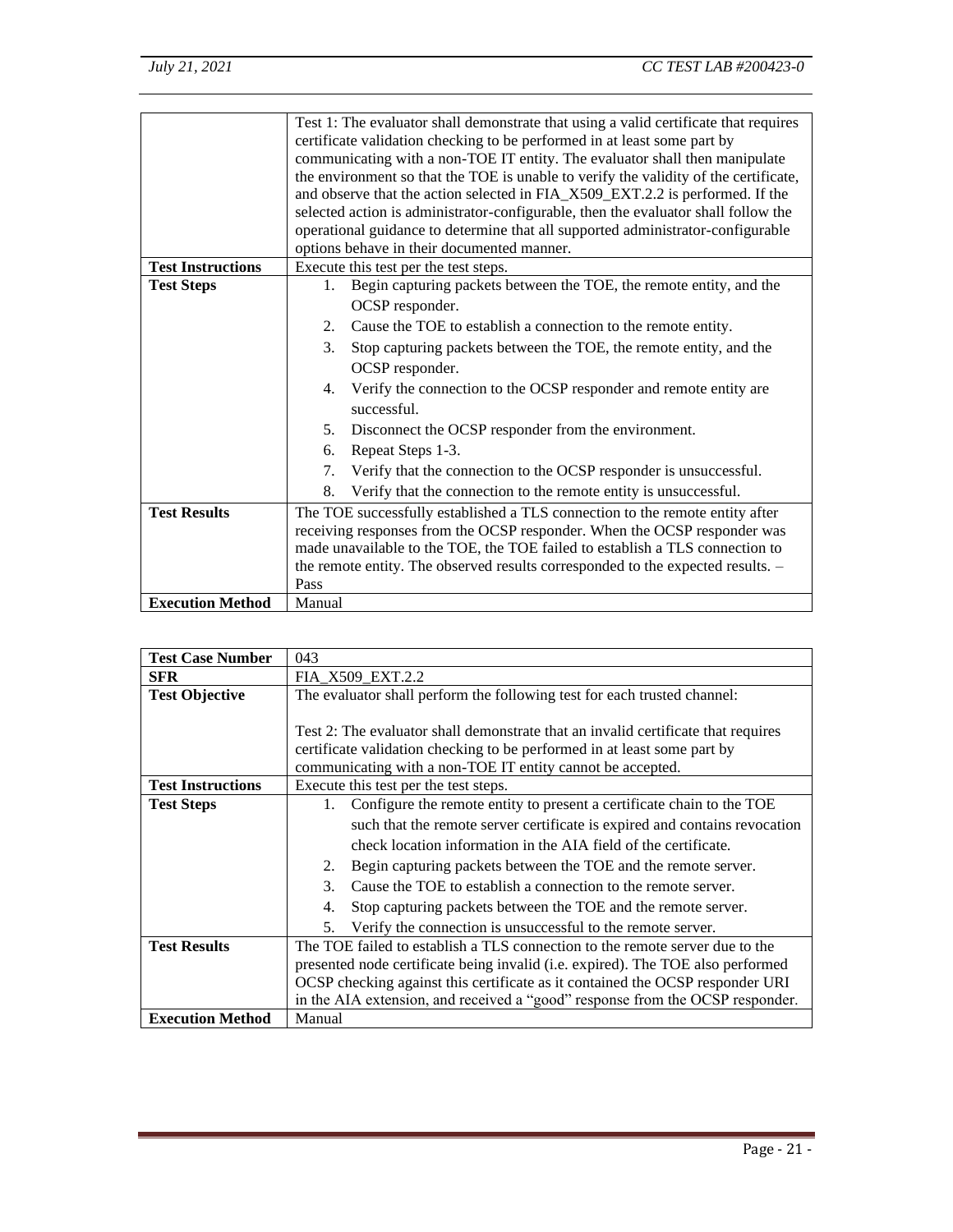## <span id="page-24-0"></span>4.3.4 User Data Protection

<span id="page-24-1"></span>

| <b>Test Case Number</b>  | 003                                                                                                                                                                                                                                                  |
|--------------------------|------------------------------------------------------------------------------------------------------------------------------------------------------------------------------------------------------------------------------------------------------|
| <b>SFR</b>               | FDP DEC $EXT.1.1 - TD0434$                                                                                                                                                                                                                           |
| <b>Test Objective</b>    | For Windows Desktop Applications the evaluator shall identify in either the<br>application software or its documentation the list of the required hardware<br>resources.<br>NOTE: TOE is not a Windows Universal Application package. Therefore, WUA |
|                          | wording has been removed to avoid confusion.                                                                                                                                                                                                         |
| <b>Test Instructions</b> | Execute this test per the test steps.                                                                                                                                                                                                                |
| <b>Test Steps</b>        | Examine the guidance documentation.                                                                                                                                                                                                                  |
|                          | Verify that documentation states that the application restricts its<br>2.                                                                                                                                                                            |
|                          | hardware resource access to only the network connectivity.                                                                                                                                                                                           |
| <b>Test Results</b>      | It was confirmed that the hardware resources access declaration for network                                                                                                                                                                          |
|                          | connectivity restriction was found in Section 5.3 of the AGD - Pass                                                                                                                                                                                  |
| <b>Execution Method</b>  | Manual                                                                                                                                                                                                                                               |

#### <span id="page-24-2"></span>4.3.4.2 FDP\_DEC\_EXT.1.2

| <b>Test Case Number</b>  | 004                                                                                 |  |
|--------------------------|-------------------------------------------------------------------------------------|--|
| <b>SFR</b>               | FDP_DEC_EXT.1.2                                                                     |  |
| <b>Test Objective</b>    | For Windows Desktop Applications the evaluator shall identify in either the         |  |
|                          | application software or its documentation the list of sensitive information         |  |
|                          | repositories it accesses.                                                           |  |
|                          |                                                                                     |  |
|                          | NOTE: TOE is not a Windows Universal Application package. Therefore, WUA            |  |
|                          | wording has been removed to avoid confusion.                                        |  |
| <b>Test Instructions</b> | Execute this test per the test steps.                                               |  |
| <b>Test Steps</b>        | Examine the software documentation.                                                 |  |
|                          | Verify that the application restricts its sensitive information repository<br>2.    |  |
|                          | access to only the system logs and memory dumps.                                    |  |
| <b>Test Results</b>      | It was confirmed that the sensitive information repositories declaration for access |  |
|                          | to system logs and memory dumps was found in Section 5.3 of the AGD - Pass          |  |
| <b>Execution Method</b>  | Manual                                                                              |  |

#### <span id="page-24-3"></span>4.3.4.3 FDP\_NET\_EXT.1.1

| <b>Test Case Number</b>  | 005                                                                                |
|--------------------------|------------------------------------------------------------------------------------|
| <b>SFR</b>               | FDP NET EXT.1.1                                                                    |
| <b>Test Objective</b>    | Test 1: The evaluator shall run the application. While the application is running, |
|                          | the evaluator shall sniff network traffic ignoring all non-application associated  |
|                          | traffic and verify that any network communications witnessed are documented in     |
|                          | the TSS or are user-initiated.                                                     |
| <b>Test Instructions</b> | Execute this test per the test steps.                                              |
| <b>Test Steps</b>        | Stop the TOE application services.                                                 |
|                          | Begin capturing packets on the machine running the TOE.                            |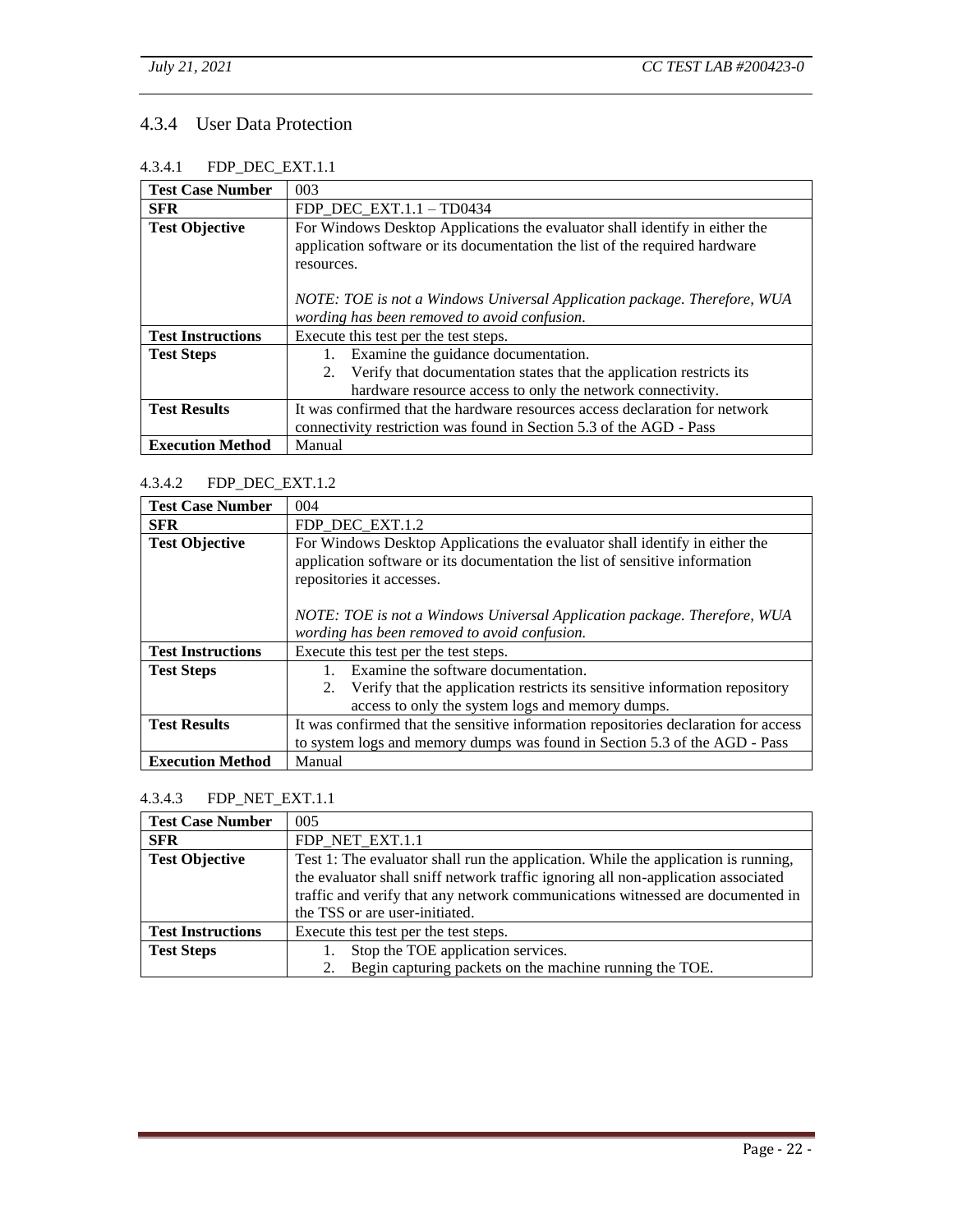|                         | Start the TOE application services.<br>3.                                     |
|-------------------------|-------------------------------------------------------------------------------|
|                         | The TOE automatically engages in network communication upon<br>4.             |
|                         | launch.                                                                       |
|                         | To continue polling roughly every 30 seconds execute the<br>a.                |
|                         | command from a Windows Command Prompt.                                        |
|                         | Stop capturing packets on the test machine.                                   |
|                         | 6. Verify that any network communications associated with the TOE             |
|                         | application are documented in the TSS or are user-initiated.                  |
| <b>Test Results</b>     | It was confirmed that only the ST declared client interface to the management |
|                         | server was found - Pass                                                       |
| <b>Execution Method</b> | Manual                                                                        |

| <b>Test Case Number</b>  | 006                                                                                 |
|--------------------------|-------------------------------------------------------------------------------------|
| <b>SFR</b>               | FDP NET EXT.1.1                                                                     |
| <b>Test Objective</b>    | Test 2: The evaluator shall run the application. After the application initializes, |
|                          | the evaluator shall run network port scans to verify that any ports opened by the   |
|                          | application have been captured in the ST for the third selection and its            |
|                          | assignment. This includes connection-based protocols (e.g. TCP, DCCP) as well       |
|                          | as connectionless protocols (e.g. UDP).                                             |
| <b>Test Instructions</b> | Execute this test per the test steps.                                               |
| <b>Test Steps</b>        | Stop the TOE application services.<br>1.                                            |
|                          | Execute the commands to initiate network-based port scan against the<br>2.          |
|                          | TOE's machine.                                                                      |
|                          | Start the TOE application services.<br>3.                                           |
|                          | 4. Execute the commands to initiate network-based port scans against the            |
|                          | TOE.                                                                                |
|                          | 5.<br>Inspect the output and compare to determine what ports are opened by          |
|                          | the TOE, if any.                                                                    |
| <b>Test Results</b>      | It was confirmed that only the ST declared client interface to the management       |
|                          | server was found. The TOE is a client only and does not open listening ports. -     |
|                          | Pass                                                                                |
| <b>Execution Method</b>  | Manual                                                                              |

## <span id="page-25-0"></span>4.3.4.4 FDP\_DAR\_EXT.1.1

| <b>Test Case Number</b> | 007                                                                                                                                                                                                                                                                                                                                                       |
|-------------------------|-----------------------------------------------------------------------------------------------------------------------------------------------------------------------------------------------------------------------------------------------------------------------------------------------------------------------------------------------------------|
| <b>SFR</b>              | FDP_DAR_EXT.1.1                                                                                                                                                                                                                                                                                                                                           |
| <b>Test Objective</b>   | Evaluation activities (after the identification of the sensitive data) are to be<br>performed on all sensitive data listed that are not covered by FCS_STO_EXT.1.                                                                                                                                                                                         |
|                         | The evaluator shall inventory the filesystem locations where the application may<br>write data. The evaluator shall run the application and attempt to store sensitive<br>data. The evaluator shall then inspect those areas of the filesystem to note where<br>data was stored (if any), and determine whether it has been encrypted.                    |
|                         | If leverage platform-provided functionality is selected, the evaluation activities<br>will be performed as stated in the following requirements, which vary on a per-<br>platform basis.                                                                                                                                                                  |
|                         | For Windows: The Windows platform currently does not provide data-at-rest<br>encryption services which depend upon invocation by application developers.<br>The evaluator shall verify that the Operational User Guidance makes the need to<br>activate platform encryption, such as BitLocker or Encrypting File System<br>(EFS), clear to the end user. |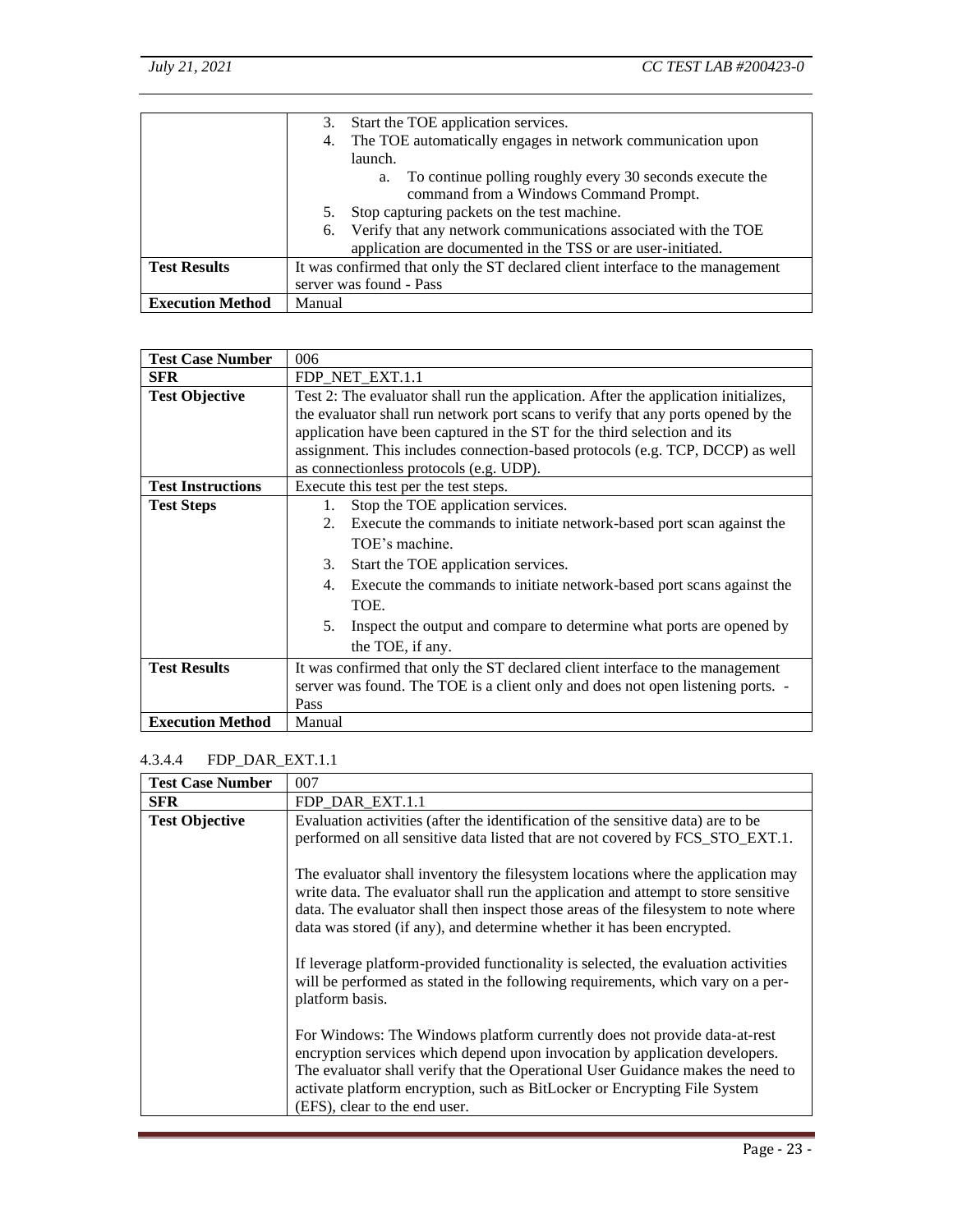| <b>Test Instructions</b> | Execute this test per the test steps.                                                                                                                                      |
|--------------------------|----------------------------------------------------------------------------------------------------------------------------------------------------------------------------|
| <b>Test Steps</b>        | The ST selects "protect sensitive data in accordance with FCS STO EXT.1" for<br>this SFR. See FCS_STO_EXT.1 for evidence to support the sensitive data that is<br>covered. |
|                          | NOTE: The location of where the TOE installs files is determined based on<br>FPT TUD EXT.1.3 - Test Case 023 evidence.                                                     |
|                          | NOTE: The location of where TOE writes file operationally is determined based<br>on FPT AEX EXT.1.4 - Test Case 019 evidence.                                              |
|                          | From an Administrator command prompt, execute the command to<br>1.<br>confirm that BitLocker Full Disk Encryption is enabled.                                              |
| <b>Test Results</b>      | It was confirmed that BitLocker Full Disk Encryption was enabled - Pass                                                                                                    |
| <b>Execution Method</b>  | Manual                                                                                                                                                                     |

## <span id="page-26-0"></span>4.3.5 Security Management

## <span id="page-26-1"></span>4.3.5.1 FMT\_MEC\_EXT.1.1

| <b>Test Case Number</b>  | 008                                                                                                                                                                                                                                                                                                                         |  |
|--------------------------|-----------------------------------------------------------------------------------------------------------------------------------------------------------------------------------------------------------------------------------------------------------------------------------------------------------------------------|--|
| <b>SFR</b>               | FMT_MEC_EXT.1.1 - TD0437 and TD0465                                                                                                                                                                                                                                                                                         |  |
| <b>Test Objective</b>    | If "invoke the mechanisms recommended by the platform vendor for storing and<br>setting configuration options" is chosen, the method of testing varies per<br>platform as follows:                                                                                                                                          |  |
|                          | For Windows: For Classic Desktop applications, the evaluator shall run the<br>application while monitoring it with the SysInternals tool ProcMon and make<br>changes to its configuration. The evaluator shall verify that ProcMon logs show<br>corresponding changes to the Windows Registry or C:\ProgramData\ directory. |  |
|                          | NOTE: TOE is not a Windows Universal Application package nor is it a .NET<br>application. Therefore, WUA and .NET wording has been removed to avoid<br>confusion.                                                                                                                                                           |  |
| <b>Test Instructions</b> | Execute this test per the test steps.                                                                                                                                                                                                                                                                                       |  |
| <b>Test Steps</b>        | Using the Windows Registry Editor record the current values of the<br>$1_{\cdot}$<br>Carbon Black Registry keys.                                                                                                                                                                                                            |  |
|                          | Execute the tool and begin monitoring the TOE (cb.exe).<br>2.                                                                                                                                                                                                                                                               |  |
|                          | From the CB EDR server make changes to the TOE configuration by<br>3.                                                                                                                                                                                                                                                       |  |
|                          | unselecting some of the event collection settings. Then apply by<br>pressing Save Group button.                                                                                                                                                                                                                             |  |
|                          | 4. Verify in the tool output that corresponding changes appear with<br>RegSetValue operation set to 0.                                                                                                                                                                                                                      |  |
|                          | Using the Windows Registry Editor verify that changes are made in the<br>5.<br>registry.                                                                                                                                                                                                                                    |  |
| <b>Test Results</b>      | It was confirmed that the TOE correctly enforced the new collection policy in the                                                                                                                                                                                                                                           |  |
|                          | Windows registry which effectively enables/disables what system information is                                                                                                                                                                                                                                              |  |
|                          | transmitted to the management server. This test is considered satisfied. - Pass                                                                                                                                                                                                                                             |  |
| <b>Execution Method</b>  | Manual                                                                                                                                                                                                                                                                                                                      |  |

#### <span id="page-26-2"></span>4.3.5.2 FMT\_CFG\_EXT.1.1

| <b>Test Case Number</b> | 009                                                                         |
|-------------------------|-----------------------------------------------------------------------------|
| <b>SFR</b>              | FMT CFG EXT.1.1                                                             |
| Test Objective          | If the application uses any default credentials the evaluator shall run the |
|                         | following tests.                                                            |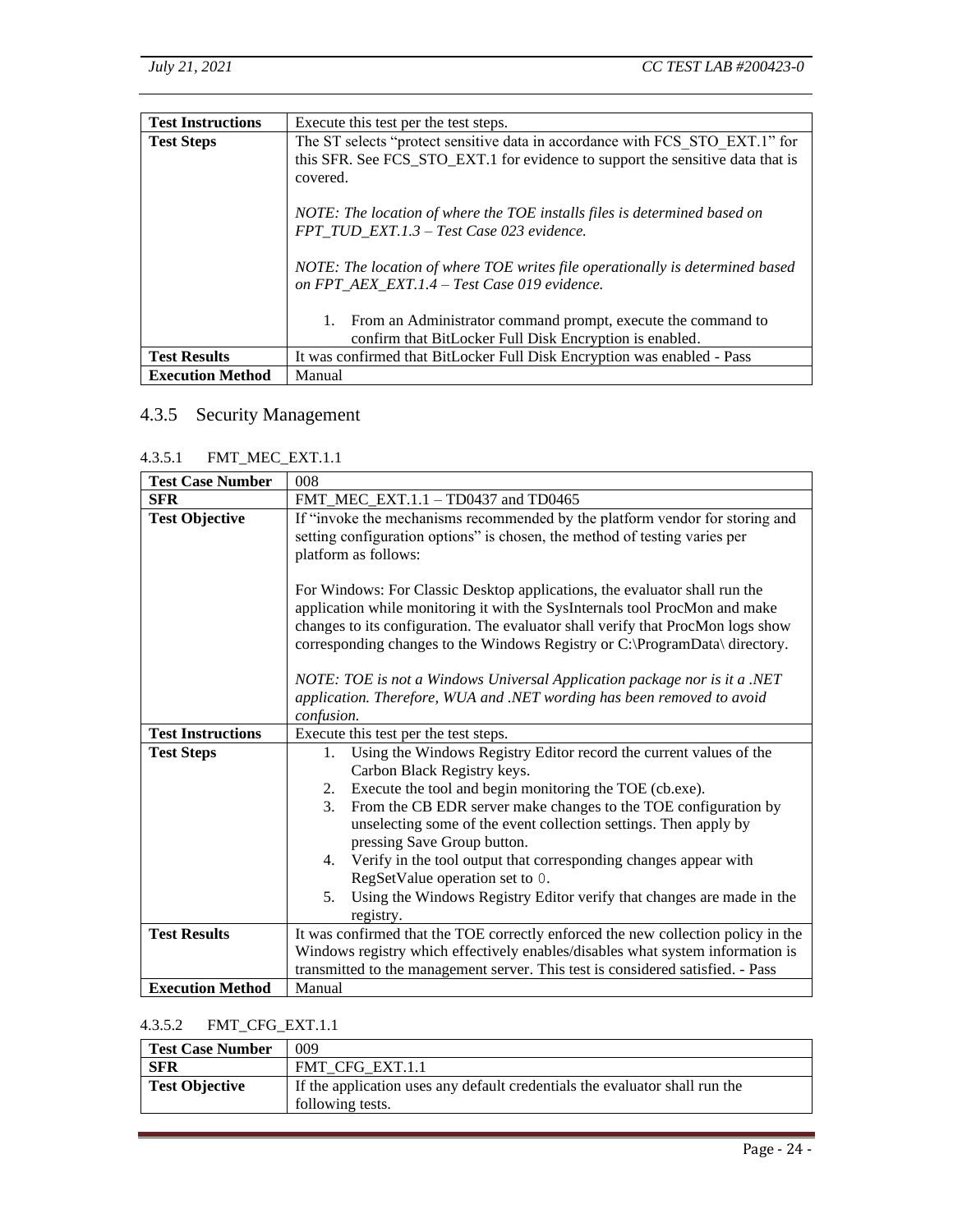|                          | Test 1: The evaluator shall install and run the application without generating or<br>loading new credentials and verify that only the minimal application<br>functionality required to set new credentials is available. |
|--------------------------|--------------------------------------------------------------------------------------------------------------------------------------------------------------------------------------------------------------------------|
| <b>Test Instructions</b> | Execute this test per the test steps.                                                                                                                                                                                    |
| <b>Test Steps</b>        | $N/A$ – The TOE does not implement any default credentials.                                                                                                                                                              |
| <b>Test Results</b>      | Pass                                                                                                                                                                                                                     |
| <b>Execution Method</b>  | Manual                                                                                                                                                                                                                   |

| <b>Test Case Number</b>  | 010                                                                                                                                                                                                                                                                         |
|--------------------------|-----------------------------------------------------------------------------------------------------------------------------------------------------------------------------------------------------------------------------------------------------------------------------|
| <b>SFR</b>               | FMT CFG EXT.1.1                                                                                                                                                                                                                                                             |
| <b>Test Objective</b>    | If the application uses any default credentials the evaluator shall run the<br>following tests.<br>Test 2: The evaluator shall attempt to clear all credentials and verify that only the<br>minimal application functionality required to set new credentials is available. |
| <b>Test Instructions</b> | Execute this test per the test steps.                                                                                                                                                                                                                                       |
| <b>Test Steps</b>        | $N/A$ – The TOE does not implement any default credentials.                                                                                                                                                                                                                 |
| <b>Test Results</b>      | Pass                                                                                                                                                                                                                                                                        |
| <b>Execution Method</b>  | Manual                                                                                                                                                                                                                                                                      |

| <b>Test Case Number</b>  | 011                                                                                                                                                                                                                                                                               |
|--------------------------|-----------------------------------------------------------------------------------------------------------------------------------------------------------------------------------------------------------------------------------------------------------------------------------|
| <b>SFR</b>               | FMT CFG EXT.1.1                                                                                                                                                                                                                                                                   |
| <b>Test Objective</b>    | If the application uses any default credentials the evaluator shall run the<br>following tests.<br>Test 3: The evaluator shall run the application, establish new credentials and<br>verify that the original default credentials no longer provide access to the<br>application. |
| <b>Test Instructions</b> | Execute this test per the test steps.                                                                                                                                                                                                                                             |
| <b>Test Steps</b>        | $N/A$ – The TOE does not implement any default credentials.                                                                                                                                                                                                                       |
| <b>Test Results</b>      | Pass                                                                                                                                                                                                                                                                              |
| <b>Execution Method</b>  | Manual                                                                                                                                                                                                                                                                            |

## <span id="page-27-0"></span>4.3.5.3 FMT\_CFG\_EXT.1.2

| <b>Test Case Number</b>  | 012                                                                                                                                                                                                                                                                                                                                                                                     |
|--------------------------|-----------------------------------------------------------------------------------------------------------------------------------------------------------------------------------------------------------------------------------------------------------------------------------------------------------------------------------------------------------------------------------------|
| <b>SFR</b>               | FMT_CFG_EXT.1.2                                                                                                                                                                                                                                                                                                                                                                         |
| <b>Test Objective</b>    | The evaluator shall install and run the application. The evaluator shall inspect the<br>filesystem of the platform (to the extent possible) for any files created by the<br>application and ensure that their permissions are adequate to protect them. The<br>method of doing so varies per platform.                                                                                  |
|                          | For Windows: The evaluator shall run the SysInternals tools, Process Monitor<br>and Access Check (or tools of equivalent capability, like icacls.exe) for Classic<br>Desktop applications to verify that files written to disk during an application's<br>installation have the correct file permissions, such that a standard user cannot<br>modify the application or its data files. |
|                          | NOTE: TOE is not a Windows Universal Application package. Therefore, WUA<br>wording has been removed to avoid confusion.                                                                                                                                                                                                                                                                |
| <b>Test Instructions</b> | Execute this test per the test steps.                                                                                                                                                                                                                                                                                                                                                   |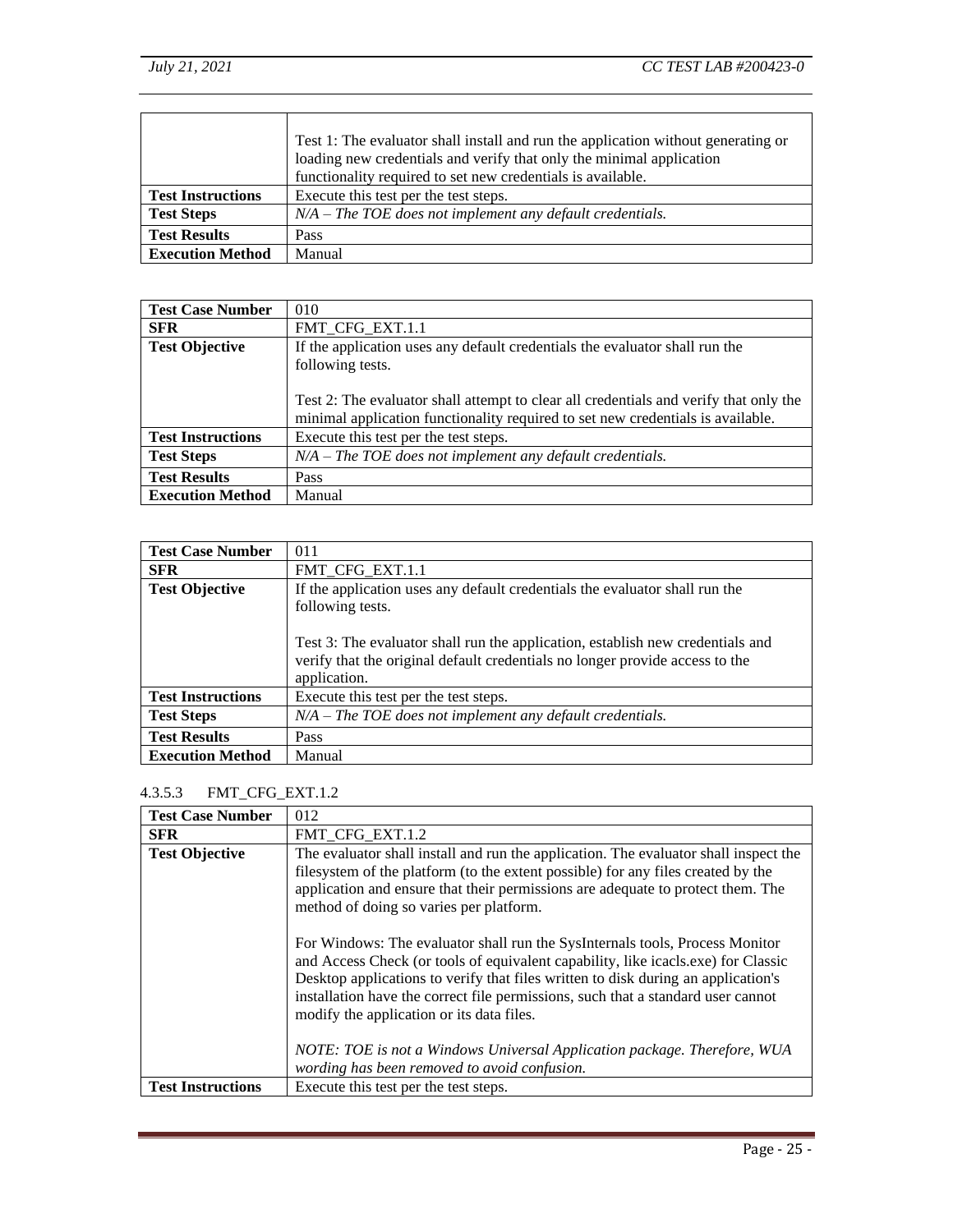| <b>Test Steps</b>       | Refer to FPT_TUD_EXT.1.3 – Test Case 023, Steps 1 through 5 to<br>determine the set of files created by the TOE application during installation. |
|-------------------------|--------------------------------------------------------------------------------------------------------------------------------------------------|
|                         | Inspect filesystem paths created by the installer to determine where the TOE<br>writes its files.                                                |
|                         | Execute the command, specifying the directories based on the inspection<br>3.<br>performed in Step 3.                                            |
|                         | Verify that each file has the correct file permissions (i.e. standard users<br>4.<br>cannot modify application or data files).                   |
| <b>Test Results</b>     | It was confirmed that there were no files with write/modify permissions for                                                                      |
|                         | standard (non-Security Administrator) users - Pass                                                                                               |
| <b>Execution Method</b> | Manual                                                                                                                                           |

#### <span id="page-28-0"></span>4.3.5.4 FMT\_SMF.1.1

| <b>Test Case Number</b>  | 013                                                                                                                                                                                                                                                                                                                                                                                                                                                                                                                              |
|--------------------------|----------------------------------------------------------------------------------------------------------------------------------------------------------------------------------------------------------------------------------------------------------------------------------------------------------------------------------------------------------------------------------------------------------------------------------------------------------------------------------------------------------------------------------|
| <b>SFR</b>               | FMT SMF.1.1                                                                                                                                                                                                                                                                                                                                                                                                                                                                                                                      |
| <b>Test Objective</b>    | The evaluator shall test the application's ability to provide the management<br>functions by configuring the application and testing each option selected from<br>above. The evaluator is expected to test these functions in all the ways in which<br>the ST and guidance documentation state the configuration can be managed.                                                                                                                                                                                                 |
| <b>Test Instructions</b> | Execute this test per the test steps.                                                                                                                                                                                                                                                                                                                                                                                                                                                                                            |
| <b>Test Steps</b>        | Execute the following two management functions:<br>Enable/disable the transmission of any information describing the<br>1.<br>system's hardware, software, or configuration<br>NOTE: Enable/disable the transmission of any information describing the<br>system's hardware, software, or configuration was performed in<br>FMT_MEC_EXT.1.1 - Test Case 008.<br>Version check<br>2.<br>NOTE: Version check was performed in FPT_TUD_EXT.1.1 - Test Case 021,<br>FPT_TUD_EXT.1.2 - Test 022, and FPT_IDV_EXT.1.1 - Test Case 027. |
| <b>Test Results</b>      |                                                                                                                                                                                                                                                                                                                                                                                                                                                                                                                                  |
|                          | All referenced tests were successfully executed - Pass                                                                                                                                                                                                                                                                                                                                                                                                                                                                           |
| <b>Execution Method</b>  | Manual                                                                                                                                                                                                                                                                                                                                                                                                                                                                                                                           |

## <span id="page-28-1"></span>4.3.6 Privacy

#### <span id="page-28-2"></span>4.3.6.1 FPR\_ANO\_EXT.1.1

| <b>Test Case Number</b>  | 014                                                                                                                                                                                                                                            |
|--------------------------|------------------------------------------------------------------------------------------------------------------------------------------------------------------------------------------------------------------------------------------------|
| <b>SFR</b>               | FPR ANO EXT.1.1                                                                                                                                                                                                                                |
| <b>Test Objective</b>    | If require user approval before executing is selected, the evaluator shall run the<br>application and exercise the functionality responsibly for transmitting PII and<br>verify that user approval is required before transmission of the PII. |
| <b>Test Instructions</b> | Execute this test per the test steps.                                                                                                                                                                                                          |
| <b>Test Steps</b>        | $N/A$ – The ST selects "[shall] not transmit PII over a network" for this SFR.                                                                                                                                                                 |
| <b>Test Results</b>      | Pass                                                                                                                                                                                                                                           |
| <b>Execution Method</b>  | Manual                                                                                                                                                                                                                                         |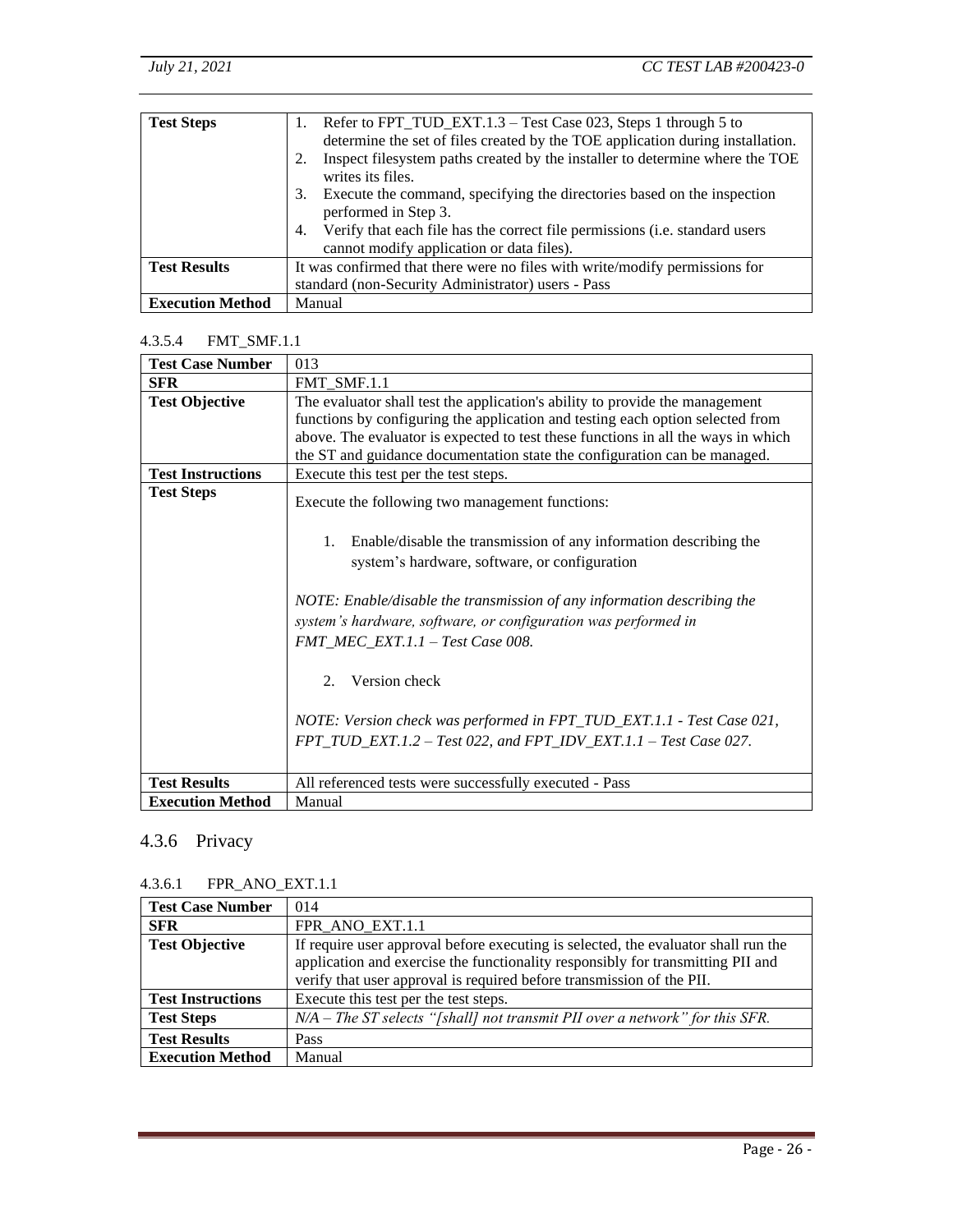## <span id="page-29-0"></span>4.3.7 Protection of the TSF

## <span id="page-29-1"></span>4.3.7.1 FPT\_API\_EXT.1.1

| <b>Test Case Number</b>  | 015                                                                             |
|--------------------------|---------------------------------------------------------------------------------|
| <b>SFR</b>               | FPT_API_EXT.1.1                                                                 |
| <b>Test Objective</b>    | The evaluator shall then compare the list with the supported APIs (available    |
|                          | through e.g. developer accounts, platform developer groups) and ensure that all |
|                          | APIs listed in the TSS are supported.                                           |
| <b>Test Instructions</b> | Execute this test per the test steps.                                           |
| <b>Test Steps</b>        | Search Microsoft documentation (MSDN) for each library to determine             |
|                          | which category of the Microsoft API to which the library belongs. (this         |
|                          | list is considered publicly releasable).                                        |
|                          | Verify that list of Non-proprietary API list matches list in ST.<br>2.          |
| <b>Test Results</b>      | It was confirmed that the discovered API list matches the list in the ST - Pass |
| <b>Execution Method</b>  | Manual                                                                          |

#### <span id="page-29-2"></span>4.3.7.2 FPT\_AEX\_EXT.1.1

| <b>Test Case Number</b>  | 016                                                                                                           |
|--------------------------|---------------------------------------------------------------------------------------------------------------|
| <b>SFR</b>               | FPT_AEX_EXT.1.1 - TD0544                                                                                      |
| <b>Test Objective</b>    | The evaluator shall perform either a static or dynamic analysis to determine that                             |
|                          | no memory mappings are placed at an explicit and consistent address. The                                      |
|                          | method of doing so varies per platform. For those platforms requiring the same                                |
|                          | application running on two different systems, the evaluator may alternatively use                             |
|                          | the same device. After collecting the first instance of mappings, the evaluator                               |
|                          | must uninstall the application, reboot the device, and reinstall the application to                           |
|                          | collect the second instance of mappings.                                                                      |
|                          | For Windows: The evaluator shall run the same application on two different                                    |
|                          | Windows systems and run a tool that will list all memory mapped addresses for                                 |
|                          | the application. The evaluator shall then verify the two different instances share                            |
|                          | no mapping locations. The Microsoft SysInternals tool, VMMap, could be used                                   |
|                          | to view memory addresses of a running application. The evaluator shall use a                                  |
|                          | tool such as Microsoft's BinScope Binary Analyzer to confirm that the                                         |
|                          | application has ASLR enabled.                                                                                 |
| <b>Test Instructions</b> | Execute this test per the test steps.                                                                         |
| <b>Test Steps</b>        | <b>Memory Mapping</b>                                                                                         |
|                          | Start the TOE on each of the Windows machines.<br>1.                                                          |
|                          | Start VMMAP on each of the Windows machines.<br>2.<br>3.                                                      |
|                          | In the VMMAP instances, set the process to the TOE's executable and<br>wait for the memory scans to complete. |
|                          | Save the VMMAP results.<br>4.                                                                                 |
|                          | Compare the results from the two VMMAP scan instances and verify<br>5.                                        |
|                          | that the two share no mapping locations.                                                                      |
|                          |                                                                                                               |
|                          | <b>ASLR</b>                                                                                                   |
|                          | Open a Windows PowerShell window on the TOE host platform.<br>6.                                              |
|                          | Import the module by executing the command.<br>7.                                                             |
|                          | 8.<br>Execute the command for each TOE application file.                                                      |
|                          | Verify the tool output contains the statement indicating ASLR is<br>9.                                        |
|                          | enabled for the TOE application.                                                                              |
| <b>Test Results</b>      | It was confirmed that there were no TOE controlled common memory mappings                                     |
|                          | between the two machines discovered and the TOE has ASLR enabled - Pass                                       |
| <b>Execution Method</b>  | Manual                                                                                                        |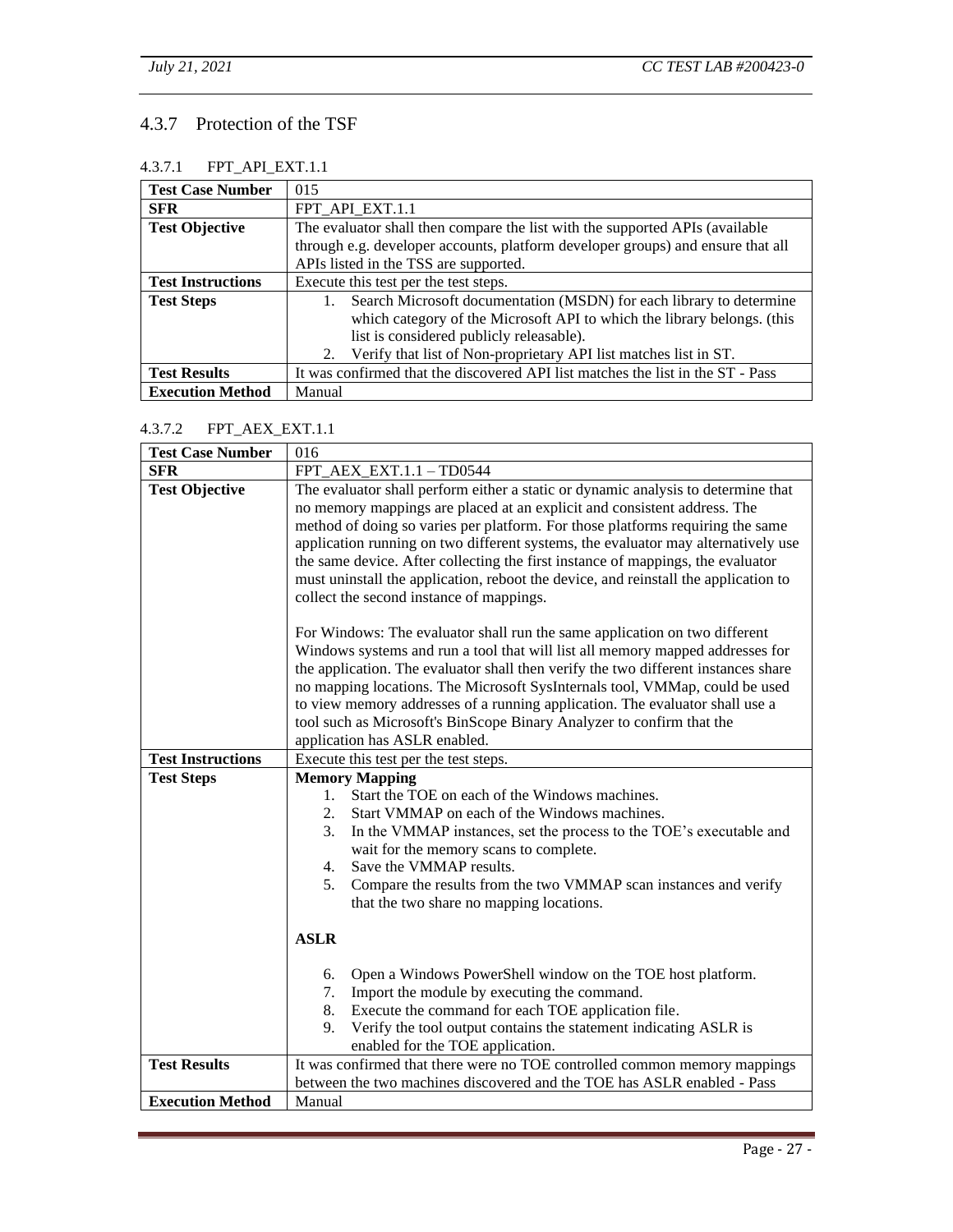## <span id="page-30-0"></span>4.3.7.3 FPT\_AEX\_EXT.1.2

| <b>Test Case Number</b>  | 017                                                                            |
|--------------------------|--------------------------------------------------------------------------------|
| <b>SFR</b>               | FPT_AEX_EXT.1.2                                                                |
| <b>Test Objective</b>    | The evaluator shall verify that no memory mapping requests are made with write |
|                          | and execute permissions. The method of doing so varies per platform.           |
|                          |                                                                                |
|                          | For Windows: The evaluator shall use a tool such as Microsoft's BinScope       |
|                          | Binary Analyzer to confirm that the application passes the NXCheck. The        |
|                          | evaluator may also ensure that the /NXCOMPAT flag was used during              |
|                          | compilation to verify that DEP protections are enabled for the application.    |
| <b>Test Instructions</b> | Execute this test per the test steps.                                          |
| <b>Test Steps</b>        | Open a Windows PowerShell window.                                              |
|                          | Import the module by executing the command.<br>2.                              |
|                          | Execute the command for each TOE application file.<br>3.                       |
|                          | Verify the tool output contains the output indicating that the<br>4.           |
|                          | /NXCOMPAT flag was used during compilation.                                    |
| <b>Test Results</b>      | It was confirmed that the TOE has DEP protections enabled - Pass               |
| <b>Execution Method</b>  | Manual                                                                         |

#### <span id="page-30-1"></span>4.3.7.4 FPT\_AEX\_EXT.1.3

| <b>Test Case Number</b>  | 018                                                                                                                                                                                                                                                                                                                                                                                                                                                                                                                                                                                                                                                                                                                                                                                                                                                                                                                                                                                                                                                                                                                                                                       |
|--------------------------|---------------------------------------------------------------------------------------------------------------------------------------------------------------------------------------------------------------------------------------------------------------------------------------------------------------------------------------------------------------------------------------------------------------------------------------------------------------------------------------------------------------------------------------------------------------------------------------------------------------------------------------------------------------------------------------------------------------------------------------------------------------------------------------------------------------------------------------------------------------------------------------------------------------------------------------------------------------------------------------------------------------------------------------------------------------------------------------------------------------------------------------------------------------------------|
| <b>SFR</b>               | FPT_AEX_EXT.1.3                                                                                                                                                                                                                                                                                                                                                                                                                                                                                                                                                                                                                                                                                                                                                                                                                                                                                                                                                                                                                                                                                                                                                           |
| <b>Test Objective</b>    | The evaluator shall configure the platform in the ascribed manner and carry out<br>one of the prescribed tests:                                                                                                                                                                                                                                                                                                                                                                                                                                                                                                                                                                                                                                                                                                                                                                                                                                                                                                                                                                                                                                                           |
|                          | For Windows: If the OS platform supports Windows Defender Exploit Guard<br>(Windows 10 version 1709 or later), then the evaluator shall ensure that the<br>application can run successfully with Windows Defender Exploit Guard Exploit<br>Protection configured with the following minimum mitigations enabled; Control<br>Flow Guard (CFG), Randomize memory allocations (Bottom-Up ASLR), Export<br>address filtering (EAF), Import address filtering (IAF), and Data Execution<br>Prevention (DEP). The following link describes how to enable Exploit<br>Protection, https://docs.microsoft.com/en-us/windows/security/threat-<br>protection/windows-defender-exploit-guard/customize-exploit-protection. If the<br>OS platform supports the Enhanced Mitigation Experience Toolkit (EMET)<br>which can be installed on Windows 10 version 1703 and earlier, then the<br>evaluator shall ensure that the application can run successfully with EMET<br>configured with the following minimum mitigations enabled; Memory Protection<br>Check, Randomize memory allocations (Bottom-Up ASLR), Export address<br>filtering (EAF), and Data Execution Prevention (DEP). |
| <b>Test Instructions</b> | Execute this test per the test steps.                                                                                                                                                                                                                                                                                                                                                                                                                                                                                                                                                                                                                                                                                                                                                                                                                                                                                                                                                                                                                                                                                                                                     |
| <b>Test Steps</b>        | Open a PowerShell window on the server running the TOE application.<br>1.<br>Execute the following script to set the CFG, Bottom-Up ASLR, EAF,<br>2.<br>IAF, and DEP protections.<br>Restart the TOE application.<br>3.<br>Using Process Explorer, obtain the PID of the TOE process as a result<br>4.<br>of performing Step 3.<br>Execute the command to verify the configuration in Step 2 for each<br>5.<br>process identifier (PID) of the TOE application:                                                                                                                                                                                                                                                                                                                                                                                                                                                                                                                                                                                                                                                                                                           |
|                          | Verify that the TOE application runs successfully with the new<br>6.<br>Windows Defender Exploit Guard Protection configuration.                                                                                                                                                                                                                                                                                                                                                                                                                                                                                                                                                                                                                                                                                                                                                                                                                                                                                                                                                                                                                                          |
| <b>Test Results</b>      | It was confirmed that TOE ran successfully while the Windows Defender                                                                                                                                                                                                                                                                                                                                                                                                                                                                                                                                                                                                                                                                                                                                                                                                                                                                                                                                                                                                                                                                                                     |
|                          | protections were enabled. - Pass                                                                                                                                                                                                                                                                                                                                                                                                                                                                                                                                                                                                                                                                                                                                                                                                                                                                                                                                                                                                                                                                                                                                          |
| <b>Execution Method</b>  | Manual                                                                                                                                                                                                                                                                                                                                                                                                                                                                                                                                                                                                                                                                                                                                                                                                                                                                                                                                                                                                                                                                                                                                                                    |
|                          |                                                                                                                                                                                                                                                                                                                                                                                                                                                                                                                                                                                                                                                                                                                                                                                                                                                                                                                                                                                                                                                                                                                                                                           |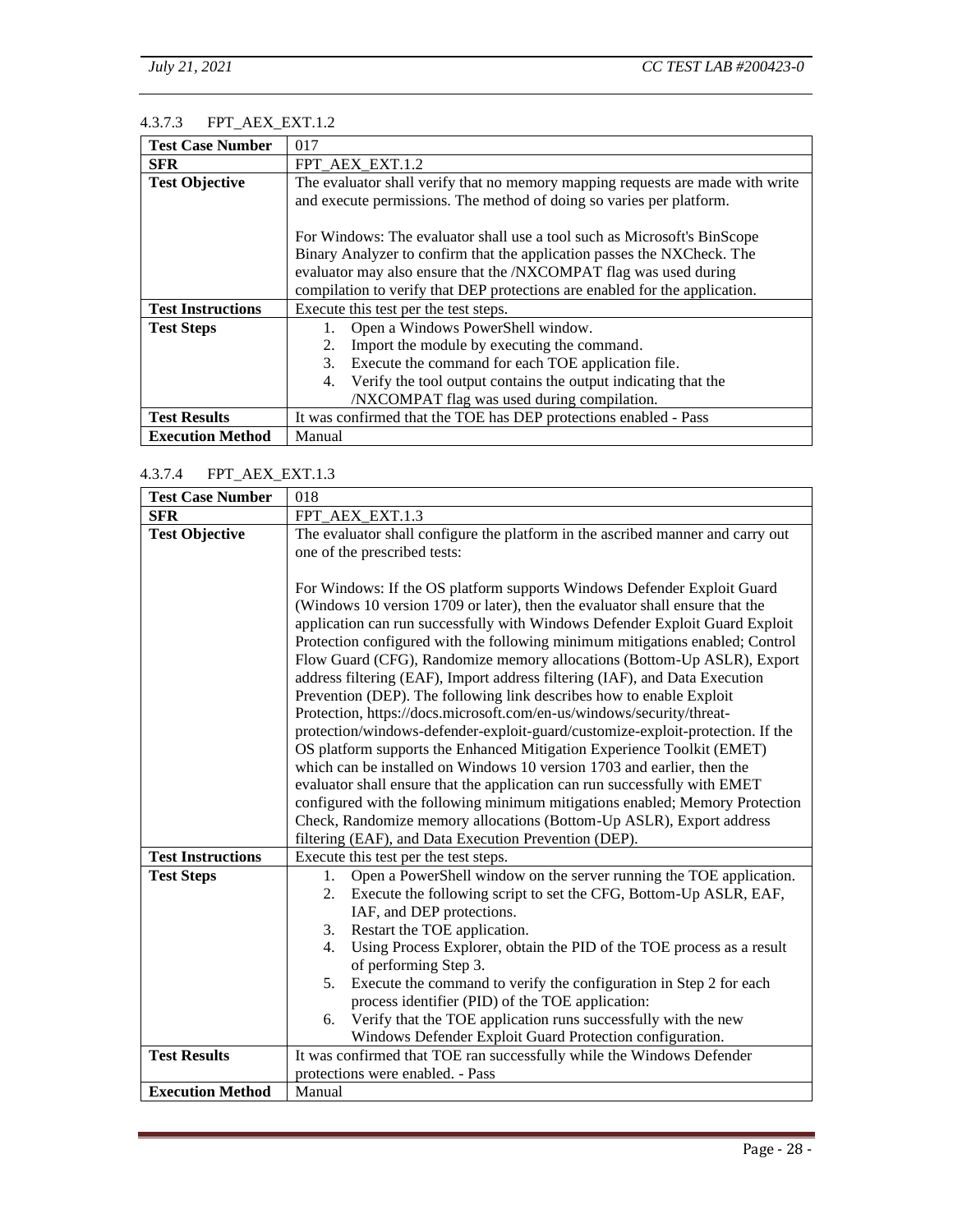## <span id="page-31-0"></span>4.3.7.5 FPT\_AEX\_EXT.1.4

| <b>Test Case Number</b>  | 019                                                                                                                                                                                                                                                                                                                                                                                                                                                                                                                                                                                                                                                                                                                                                                                                                                                                                                                      |
|--------------------------|--------------------------------------------------------------------------------------------------------------------------------------------------------------------------------------------------------------------------------------------------------------------------------------------------------------------------------------------------------------------------------------------------------------------------------------------------------------------------------------------------------------------------------------------------------------------------------------------------------------------------------------------------------------------------------------------------------------------------------------------------------------------------------------------------------------------------------------------------------------------------------------------------------------------------|
| <b>SFR</b>               | FPT_AEX_EXT.1.4 - TD0445                                                                                                                                                                                                                                                                                                                                                                                                                                                                                                                                                                                                                                                                                                                                                                                                                                                                                                 |
| <b>Test Objective</b>    | The evaluator shall run the application and determine where it writes its files. For<br>files where the user does not choose the destination, the evaluator shall check<br>whether the destination directory contains executable files. This varies per<br>platform:                                                                                                                                                                                                                                                                                                                                                                                                                                                                                                                                                                                                                                                     |
|                          | For Windows: For Windows Desktop Applications the evaluator shall run the<br>program, mimicking normal usage, and note where all user-modifiable files are<br>written. The evaluator shall ensure that there are no executable files stored in the<br>same directories to which the application wrote user-modifiable files.                                                                                                                                                                                                                                                                                                                                                                                                                                                                                                                                                                                             |
|                          | NOTE: TOE is not a Windows Universal Application package. Therefore, WUA                                                                                                                                                                                                                                                                                                                                                                                                                                                                                                                                                                                                                                                                                                                                                                                                                                                 |
|                          | wording has been removed to avoid confusion.                                                                                                                                                                                                                                                                                                                                                                                                                                                                                                                                                                                                                                                                                                                                                                                                                                                                             |
| <b>Test Instructions</b> | Execute this test per the test steps.                                                                                                                                                                                                                                                                                                                                                                                                                                                                                                                                                                                                                                                                                                                                                                                                                                                                                    |
| <b>Test Steps</b>        | From FPT_TUD_EXT.1.3 - Test Case 023 determine where files are<br>1.<br>installed.<br>Stop "cb. exe" using Windows Services manager.<br>2.<br>Run Windows PowerShell as administrator.<br>3.<br>Save hash files by executing the commands in the PowerShell Window.<br>4.<br>Start "cb. exe" using Windows Services manager.<br>5.<br>Allow TOE to operate and initiate the periodic polling several times<br>6.<br>(approx. 30 sec between cycles).<br>Stop "cb.exe" using Windows Services manager.<br>7.<br>Create new hash files, for comparing to output of Step 4, by executing<br>8.<br>the commands in the PowerShell Window.<br>Note where, if any, user-modifiable files are written (indicative of a file<br>9.<br>hash difference or addition of new file).<br>10. Verify that there are no executable files stored in the same directories to<br>which the application wrote, if any, user-modifiable files |
| <b>Test Results</b>      | (FMT_CFG_EXT.1.2).<br>It was confirmed that no executable files stored in the same directories to which                                                                                                                                                                                                                                                                                                                                                                                                                                                                                                                                                                                                                                                                                                                                                                                                                  |
|                          | the application wrote user-modifiable files were discovered - Pass                                                                                                                                                                                                                                                                                                                                                                                                                                                                                                                                                                                                                                                                                                                                                                                                                                                       |
| <b>Execution Method</b>  | Manual                                                                                                                                                                                                                                                                                                                                                                                                                                                                                                                                                                                                                                                                                                                                                                                                                                                                                                                   |

#### <span id="page-31-1"></span>4.3.7.6 FPT\_AEX\_EXT.1.5

| <b>Test Case Number</b>  | 020                                                                                                                                                                                                                                                                                                                                                                                                                 |
|--------------------------|---------------------------------------------------------------------------------------------------------------------------------------------------------------------------------------------------------------------------------------------------------------------------------------------------------------------------------------------------------------------------------------------------------------------|
| <b>SFR</b>               | FPT_AEX_EXT.1.5                                                                                                                                                                                                                                                                                                                                                                                                     |
| <b>Test Objective</b>    | The evaluator will inspect every native executable included in the TOE to ensure                                                                                                                                                                                                                                                                                                                                    |
|                          | that stack-based buffer overflow protection is present.                                                                                                                                                                                                                                                                                                                                                             |
|                          | For Windows: For other code, the evaluator shall review the TSS and verify that<br>the /GS flag was used during compilation. The evaluator shall run a tool like,<br>BinScope, that can verify the correct usage of /GS.<br>NOTE: Code does not run in .NET framework nor is it written in Object Pascal<br>using Delphi IDE. Therefore, the .NET and Object Pascal wording has been<br>removed to avoid confusion. |
| <b>Test Instructions</b> | Execute this test per the test steps.                                                                                                                                                                                                                                                                                                                                                                               |
| <b>Test Steps</b>        | From FPT TUD EXT.1.3 – Test Case 023 determine where<br>1.                                                                                                                                                                                                                                                                                                                                                          |
|                          | executables are installed.                                                                                                                                                                                                                                                                                                                                                                                          |
|                          | Using the tool execute the command.<br>2.                                                                                                                                                                                                                                                                                                                                                                           |
|                          | Verify that the code is compiled with the MSVC/GS flag.<br>3.                                                                                                                                                                                                                                                                                                                                                       |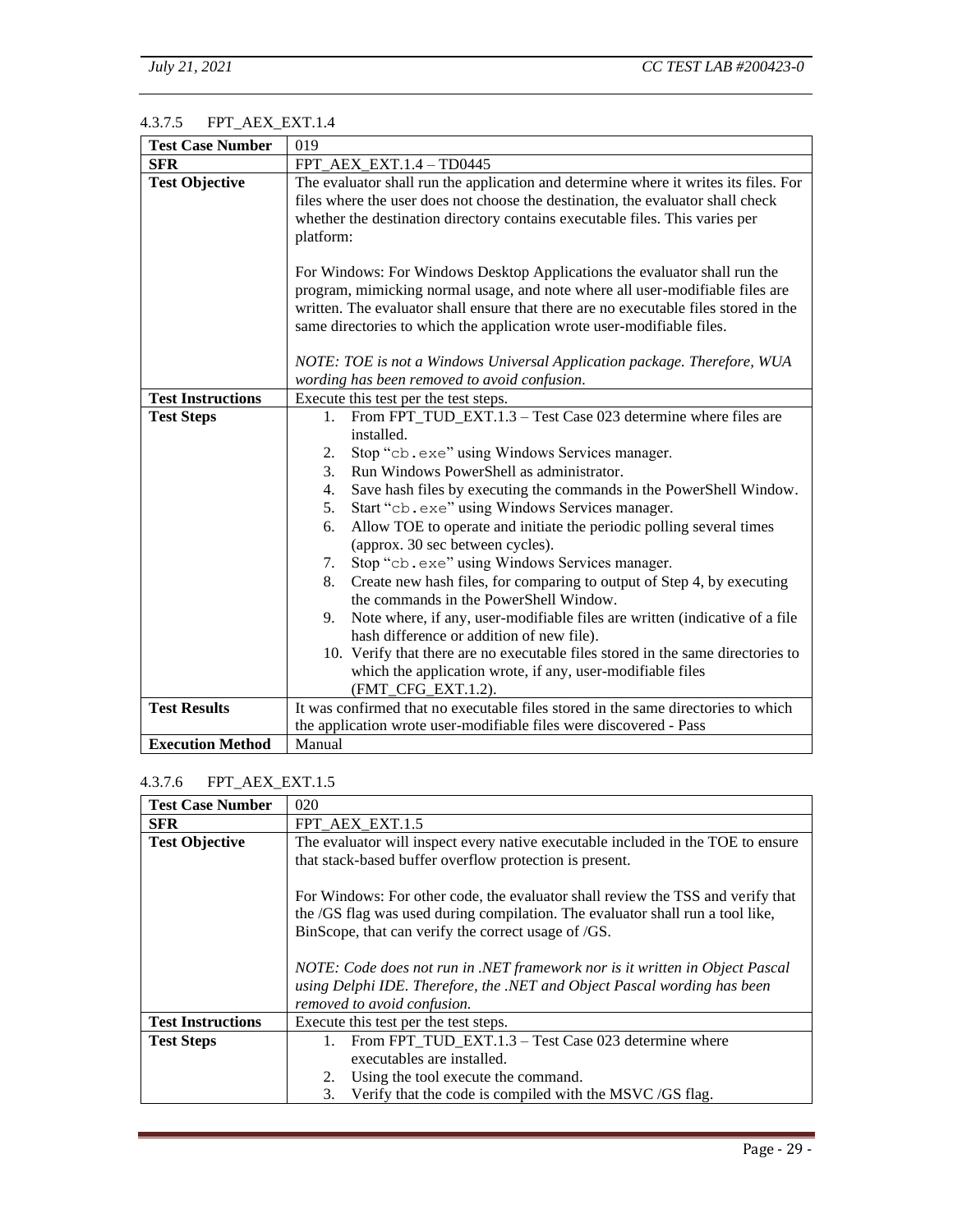|                         | Repeat for each TOE executable.                          |
|-------------------------|----------------------------------------------------------|
| <b>Test Results</b>     | It was confirmed that /GS was used when compiling - Pass |
| <b>Execution Method</b> | Manual                                                   |

## <span id="page-32-0"></span>4.3.7.7 FPT\_TUD\_EXT.1.1

| <b>Test Case Number</b>  | 021                                                                                                                                                                                                                                                                                                   |
|--------------------------|-------------------------------------------------------------------------------------------------------------------------------------------------------------------------------------------------------------------------------------------------------------------------------------------------------|
| <b>SFR</b>               | FPT_TUD_EXT.1.1                                                                                                                                                                                                                                                                                       |
| <b>Test Objective</b>    | The evaluator shall check for an update using procedures described in either the                                                                                                                                                                                                                      |
|                          | application documentation or the platform documentation and verify that the                                                                                                                                                                                                                           |
|                          | application does not issue an error. If it is updated or if it reports that no update is                                                                                                                                                                                                              |
|                          | available this requirement is considered to be met.                                                                                                                                                                                                                                                   |
| <b>Test Instructions</b> | Execute this test per the test steps.                                                                                                                                                                                                                                                                 |
| <b>Test Steps</b>        | 1. Perform the TOE version check:                                                                                                                                                                                                                                                                     |
|                          | cb.exe -v                                                                                                                                                                                                                                                                                             |
|                          | Publish an update for the TOE on the EDR Server.<br>2.                                                                                                                                                                                                                                                |
|                          | 3.<br>Wait for the TOE to perform its next sync with the server.                                                                                                                                                                                                                                      |
|                          | Perform the TOE version check:<br>$\mathbf{4}$ .                                                                                                                                                                                                                                                      |
|                          | cb.exe -v                                                                                                                                                                                                                                                                                             |
|                          | 5. If the version output from Step 4 is a version higher than the output<br>from Step 1, then an update to the TOE was available and it<br>automatically updated. If the version output from Step 4 is the same as<br>the output from Step 1, then the TOE is updated, and no update is<br>available. |
| <b>Test Results</b>      | It was confirmed that the TOE successfully implemented an update and reported                                                                                                                                                                                                                         |
|                          | the increased version - Pass                                                                                                                                                                                                                                                                          |
| <b>Execution Method</b>  | Manual                                                                                                                                                                                                                                                                                                |

## <span id="page-32-1"></span>4.3.7.8 FPT\_TUD\_EXT.1.2

| <b>Test Case Number</b>  | 022                                                                                                                                                                     |
|--------------------------|-------------------------------------------------------------------------------------------------------------------------------------------------------------------------|
| <b>SFR</b>               | FPT_TUD_EXT.1.2                                                                                                                                                         |
| <b>Test Objective</b>    | The evaluator shall query the application for the current version of the software                                                                                       |
|                          | according to the operational user guidance. The evaluator shall then verify that                                                                                        |
|                          | the current version matches that of the documented and installed version.                                                                                               |
| <b>Test Instructions</b> | Execute this test per the test steps.                                                                                                                                   |
| <b>Test Steps</b>        | Execute the following command from the TOE platform Command<br>1.                                                                                                       |
|                          | Prompt:                                                                                                                                                                 |
|                          | C:\Windows\CarbonBlack>cb.exe -v<br>Examine the version number and verify that it matches the version<br>2.<br>number defined in the ST and expected installed version. |
| <b>Test Results</b>      | It was confirmed that the version number was correctly displayed - Pass                                                                                                 |
| <b>Execution Method</b>  | Manual                                                                                                                                                                  |

## <span id="page-32-2"></span>4.3.7.9 FPT\_TUD\_EXT.1.3

| <b>Test Case Number</b> | 023                                                                                |
|-------------------------|------------------------------------------------------------------------------------|
| SFR                     | FPT TUD EXT. $1.3 - T$ D0548                                                       |
| <b>Test Objective</b>   | The evaluator shall verify that the application's executable files are not changed |
|                         | by the application. The evaluator shall complete the following test:               |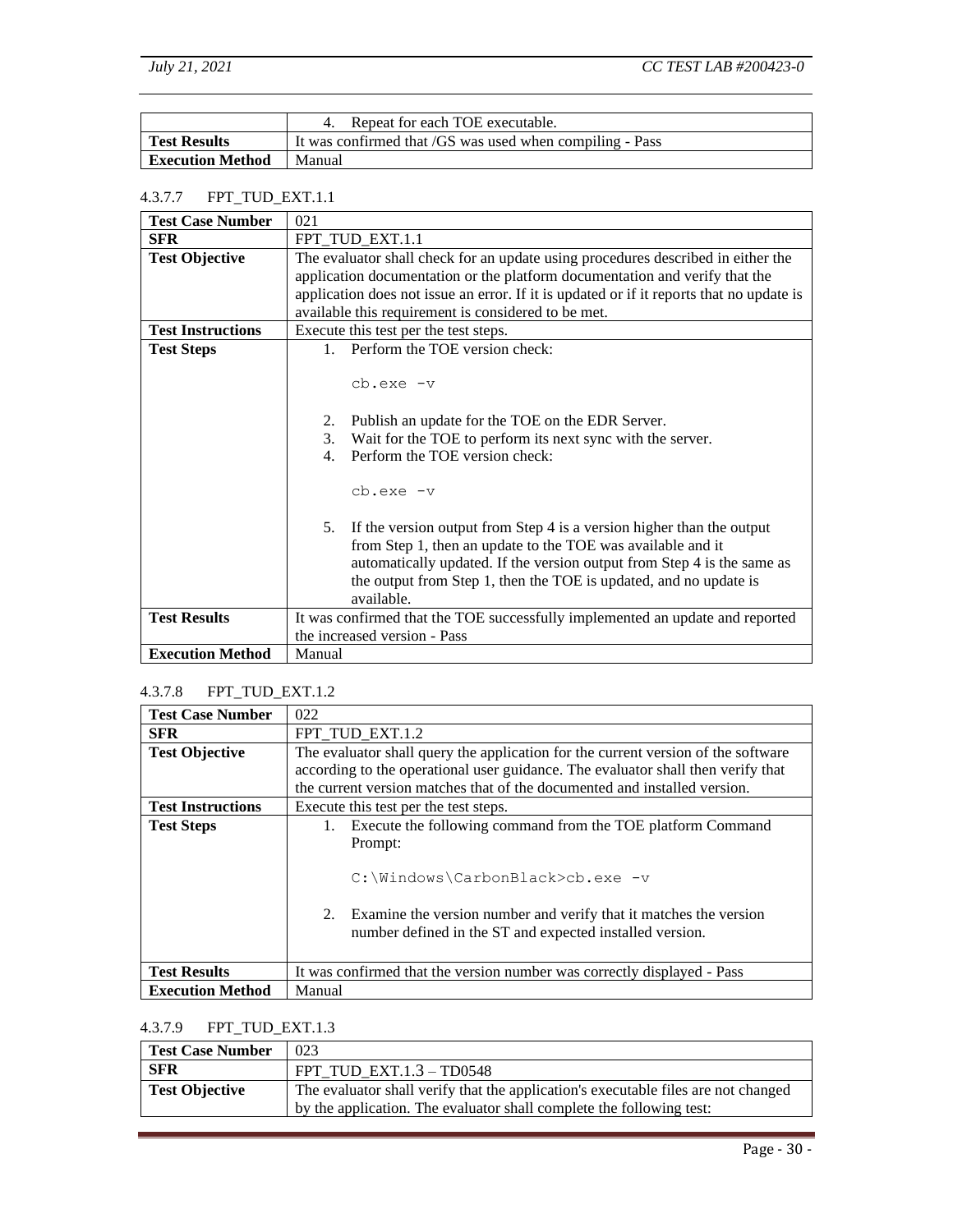|                          | Test 1: The evaluator shall install the application and then locate all of its<br>executable files. The evaluator shall then, for each file, save off either a hash of<br>the file or a copy of the file itself. The evaluator shall then run the application<br>and exercise all features of the application as described in the ST. The evaluator<br>shall then compare each executable file with the either the saved hash or the<br>saved copy of the files. The evaluator shall verify that these are identical. |
|--------------------------|-----------------------------------------------------------------------------------------------------------------------------------------------------------------------------------------------------------------------------------------------------------------------------------------------------------------------------------------------------------------------------------------------------------------------------------------------------------------------------------------------------------------------|
| <b>Test Instructions</b> | Execute this test per the test steps.                                                                                                                                                                                                                                                                                                                                                                                                                                                                                 |
| <b>Test Steps</b>        | 1. Ensure the TOE is not installed on the system.                                                                                                                                                                                                                                                                                                                                                                                                                                                                     |
|                          | Execute the commands on the system via an Administrator Command<br>2.                                                                                                                                                                                                                                                                                                                                                                                                                                                 |
|                          | Prompt.                                                                                                                                                                                                                                                                                                                                                                                                                                                                                                               |
|                          | Install the TOE on the system.<br>3.                                                                                                                                                                                                                                                                                                                                                                                                                                                                                  |
|                          | Execute the commands on the system via an Administrator Command<br>4.                                                                                                                                                                                                                                                                                                                                                                                                                                                 |
|                          | Prompt.                                                                                                                                                                                                                                                                                                                                                                                                                                                                                                               |
|                          | Examine the two filesystem output files for differences between the<br>5.                                                                                                                                                                                                                                                                                                                                                                                                                                             |
|                          | filesystem before and after the installation of the TOE to determine                                                                                                                                                                                                                                                                                                                                                                                                                                                  |
|                          | where the TOE writes its executable files.                                                                                                                                                                                                                                                                                                                                                                                                                                                                            |
|                          | Stop cb.exe using Windows Services manager.<br>6.                                                                                                                                                                                                                                                                                                                                                                                                                                                                     |
|                          | Calculate and save the hashes of the TOE files by executing the<br>7.<br>command(s) in an Administrator PowerShell window.                                                                                                                                                                                                                                                                                                                                                                                            |
|                          | Restart cb.exe using Windows Services manager.<br>8.                                                                                                                                                                                                                                                                                                                                                                                                                                                                  |
|                          | Allow TOE to operate and initiate the periodic polling several times<br>9.                                                                                                                                                                                                                                                                                                                                                                                                                                            |
|                          | (approx. 30 sec between cycles).                                                                                                                                                                                                                                                                                                                                                                                                                                                                                      |
|                          | 10. Stop cb.exe using Windows Services manager.                                                                                                                                                                                                                                                                                                                                                                                                                                                                       |
|                          | 11. Calculate and save the hashes of the TOE files by executing the                                                                                                                                                                                                                                                                                                                                                                                                                                                   |
|                          | command(s) in an Administrator PowerShell window.                                                                                                                                                                                                                                                                                                                                                                                                                                                                     |
|                          | 12. Compare the calculated hashes from the output files to confirm that the                                                                                                                                                                                                                                                                                                                                                                                                                                           |
|                          | hash values for each file did not change.                                                                                                                                                                                                                                                                                                                                                                                                                                                                             |
| <b>Test Results</b>      | It was confirmed that no files changed as a result of exercising the TOE - Pass                                                                                                                                                                                                                                                                                                                                                                                                                                       |
| <b>Execution Method</b>  | Manual                                                                                                                                                                                                                                                                                                                                                                                                                                                                                                                |

#### <span id="page-33-0"></span>4.3.7.10 FPT\_TUD\_EXT.2.1

| <b>Test Case Number</b>  | 024                                                                               |
|--------------------------|-----------------------------------------------------------------------------------|
| <b>SFR</b>               | FPT_TUD_EXT.2.1                                                                   |
| <b>Test Objective</b>    | The evaluator shall verify that application updates are distributed in the format |
|                          | supported by the platform. This varies per platform:                              |
|                          |                                                                                   |
|                          | For Windows: The evaluator shall ensure that the application is packaged in the   |
|                          | standard Windows Installer (.MSI) format, the Windows Application Software        |
|                          | (.EXE) format signed using the Microsoft Authenticode process. See                |
|                          | https://msdn.microsoft.com/en-us/library/ms537364(v=vs.85).aspx for details       |
|                          | regarding Authenticode signing.                                                   |
|                          |                                                                                   |
|                          | NOTE: TOE is not a Windows Universal Application package. Therefore, WUA          |
|                          | wording has been removed to avoid confusion.                                      |
| <b>Test Instructions</b> | Execute this test per the test steps.                                             |
| <b>Test Steps</b>        | Remotely log into the management server.<br>1.                                    |
|                          | Select the correct sensor group for the evaluation (Default Group).<br>2.         |
|                          | Click the "Download Sensor Installer" button in upper right corner.<br>3.         |
|                          | Select "Windows Standalone EXE - Latest Version" option.<br>4.                    |
|                          | Select "Windows MSI for GPO Installation - Latest Version" option.<br>5.          |
|                          | Unzip the downloads to access individual installation files.<br>6.                |
|                          | Using the tool, open the EXE installer.<br>7.                                     |
|                          | Verify that the file is in the format for Windows executable files.<br>8.         |
|                          | Execute the command to confirm that the package is digitally signed.<br>9.        |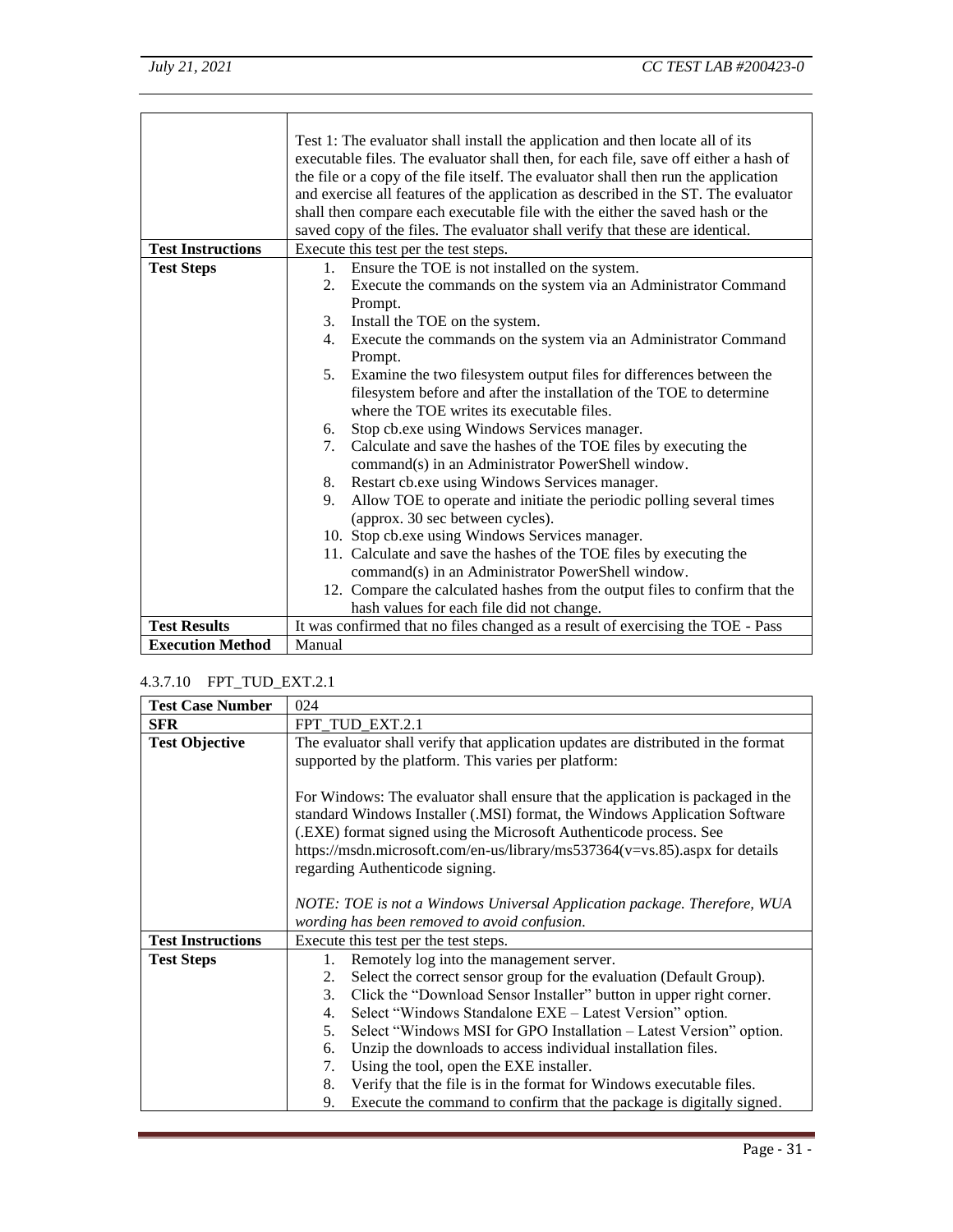|                         | 10. Using the tool, open the MSI installer.<br>11. Verify that the file is in the format for a Microsoft Installer package file.                   |
|-------------------------|----------------------------------------------------------------------------------------------------------------------------------------------------|
| <b>Test Results</b>     | 12. Execute the command to confirm that the package is digitally signed.<br>It was confirmed that the TOE is packaged in EXE and MSI format - Pass |
| <b>Execution Method</b> | Manual                                                                                                                                             |

#### <span id="page-34-0"></span>4.3.7.11 FPT\_TUD\_EXT.2.2

| <b>Test Case Number</b>  | 025                                                                                   |
|--------------------------|---------------------------------------------------------------------------------------|
| <b>SFR</b>               | FPT TUD EXT.2.2                                                                       |
| <b>Test Objective</b>    | For All Other Platforms: The evaluator shall record the path of every file on the     |
|                          | entire filesystem prior to installation of the application, and then install and run  |
|                          | the application. Afterwards, the evaluator shall then uninstall the application, and  |
|                          | compare the resulting filesystem to the initial record to verify that no files, other |
|                          | than configuration, output, and audit/log files, have been added to the filesystem.   |
| <b>Test Instructions</b> | Execute this test per the test steps.                                                 |
| <b>Test Steps</b>        | Ensure the TOE is not installed on the system.<br>$1_{\cdot}$                         |
|                          | Execute the commands on the system via an Administrator Command<br>2.                 |
|                          | Prompt.                                                                               |
|                          | Install the TOE on the system.<br>3.                                                  |
|                          | Launch the TOE application.<br>4.                                                     |
|                          | Allow TOE to operate and initiate the periodic polling several times<br>5.            |
|                          | (approx. 30 sec between cycles).                                                      |
|                          | Uninstall the TOE application.<br>6.                                                  |
|                          | Execute the commands on the system via an Administrator Command<br>7.                 |
|                          | Prompt.                                                                               |
|                          | Examine the two filesystem output files for differences between the<br>8.             |
|                          | filesystem before the installation of the TOE and after the uninstallation            |
|                          | of the TOE to verify that no files, other than configuration, output and              |
|                          | audit/log files have been added to the filesystem.                                    |
| <b>Test Results</b>      | It was confirmed that only permitted audit log files remained on platform after       |
|                          | TOE uninstallation - Pass                                                             |
| <b>Execution Method</b>  | Manual                                                                                |

#### <span id="page-34-1"></span>4.3.7.12 FPT\_LIB\_EXT.1.1

| <b>Test Case Number</b>  | 026                                                                                   |
|--------------------------|---------------------------------------------------------------------------------------|
| <b>SFR</b>               | FPT_LIB_EXT.1.1                                                                       |
| <b>Test Objective</b>    | The evaluator shall install the application and survey its installation directory for |
|                          | dynamic libraries. The evaluator shall verify that libraries found to be packaged     |
|                          | with or employed by the application are limited to those in the assignment.           |
| <b>Test Instructions</b> | Execute this test per the test steps.                                                 |
| <b>Test Steps</b>        | From the evidence of FPT TUD EXT.1.3 – Test Case 023 determine                        |
|                          | where executables are installed.                                                      |
|                          | 2. Examine the installation directory and attempt to locate dynamic                   |
|                          | libraries installed by the TOE.                                                       |
|                          | 3. Verify that the installed libraries correspond to those documented in the          |
|                          | ST. (The declared libraries in the ST were statically compiled into the               |
|                          | TOE meaning there will be no dynamic libraries found)                                 |
| <b>Test Results</b>      | It was confirmed that there were no third-party dynamic libraries discovered          |
|                          | installed by the TOE - Pass                                                           |
| <b>Execution Method</b>  | Manual                                                                                |

## <span id="page-34-2"></span>4.3.7.13 FPT\_IDV\_EXT.1.1

**Test Case Number** 027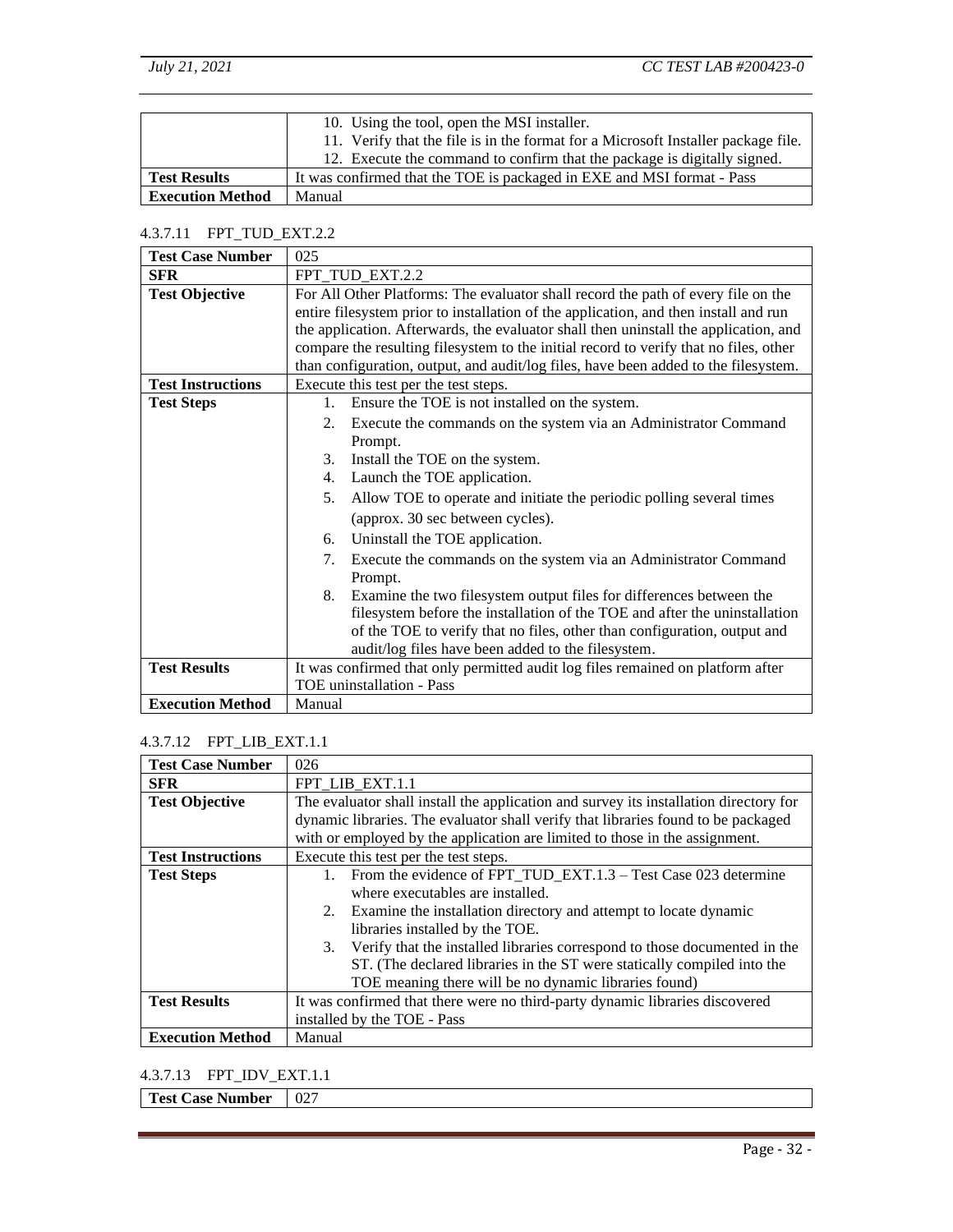| <b>SFR</b>               | FPT IDV EXT.1.1                                                                       |
|--------------------------|---------------------------------------------------------------------------------------|
| <b>Test Objective</b>    | The evaluator shall install the application, then check for the / existence of        |
|                          | version information. If SWID tags is selected the evaluator shall check for a         |
|                          | swidtag file. The evaluator shall open the file and verify that is contains at least. |
|                          | a SoftwareIdentity element and an Entity element.                                     |
| <b>Test Instructions</b> | Execute this test per the test steps.                                                 |
| <b>Test Steps</b>        | Install the TOE application.<br>Ι.                                                    |
|                          | Execute the following command from an Administrator Command<br>2.                     |
|                          | Prompt:                                                                               |
|                          | C:\Windows\CarbonBlack>cb.exe -v                                                      |
| <b>Test Results</b>      | It was confirmed that the version was displayed in the declared                       |
|                          | Major#.Minor#.Patch#.Build# format - Pass                                             |
| <b>Execution Method</b>  | Manual                                                                                |

## <span id="page-35-0"></span>4.3.8 Trusted Path/Channel

#### <span id="page-35-1"></span>4.3.8.1 FTP\_DIT\_EXT.1.1

| <b>Test Case Number</b>  | 028                                                                                |
|--------------------------|------------------------------------------------------------------------------------|
| <b>SFR</b>               | FTP_DIT_EXT.1.1 - TD0587                                                           |
| <b>Test Objective</b>    | Test 1: The evaluator shall exercise the application (attempting to transmit data; |
|                          | for example by connecting to remote systems or websites) while capturing           |
|                          | packets from the application. The evaluator shall verify from the packet capture   |
|                          | that the traffic is encrypted with HTTPS, TLS, DTLS, SSH, or IPsec in              |
|                          | accordance with the selection in the ST.                                           |
| <b>Test Instructions</b> | Execute this test per the test steps.                                              |
| <b>Test Steps</b>        | Begin capturing packets on the TOE host platform.                                  |
|                          | The TOE engages in network communication to the Management<br>2.                   |
|                          | Server every 30 seconds without any intervention.                                  |
|                          | Stop capturing packets.<br>3.                                                      |
|                          | Verify that network traffic between the TOE and the Management<br>4.               |
|                          | Server is encrypted using HTTPS.                                                   |
| <b>Test Results</b>      | It was confirmed that HTTPS was being used to communicate with the                 |
|                          | management server - Pass                                                           |
| <b>Execution Method</b>  | Manual                                                                             |

| <b>Test Case Number</b>  | 029                                                                                                                                                            |
|--------------------------|----------------------------------------------------------------------------------------------------------------------------------------------------------------|
| <b>SFR</b>               | FTP DIT $EXT.1.1 - T$ D0587                                                                                                                                    |
| <b>Test Objective</b>    | Test 2: The evaluator shall exercise the application (attempting to transmit data;<br>for example by connecting to remote systems or websites) while capturing |
|                          | packets from the application. The evaluator shall review the packet capture and<br>verify that no sensitive data is transmitted in the clear.                  |
| <b>Test Instructions</b> | Execute this test per the test steps.                                                                                                                          |
| <b>Test Steps</b>        | NOTE: This testing activity is met by testing performed in FTP_DIT_EXT.1.1 –<br>Test Case 028.                                                                 |
| <b>Test Results</b>      | Referenced test was successfully executed - Pass                                                                                                               |
| <b>Execution Method</b>  | Manual                                                                                                                                                         |

| Test<br>Jumher<br>Case<br>11 DC F<br>.co | 020<br>U3U                                                                 |
|------------------------------------------|----------------------------------------------------------------------------|
| <b>SFR</b>                               | 0507<br>м<br>UJO 1<br>$\overline{\phantom{a}}$<br>$\overline{\phantom{0}}$ |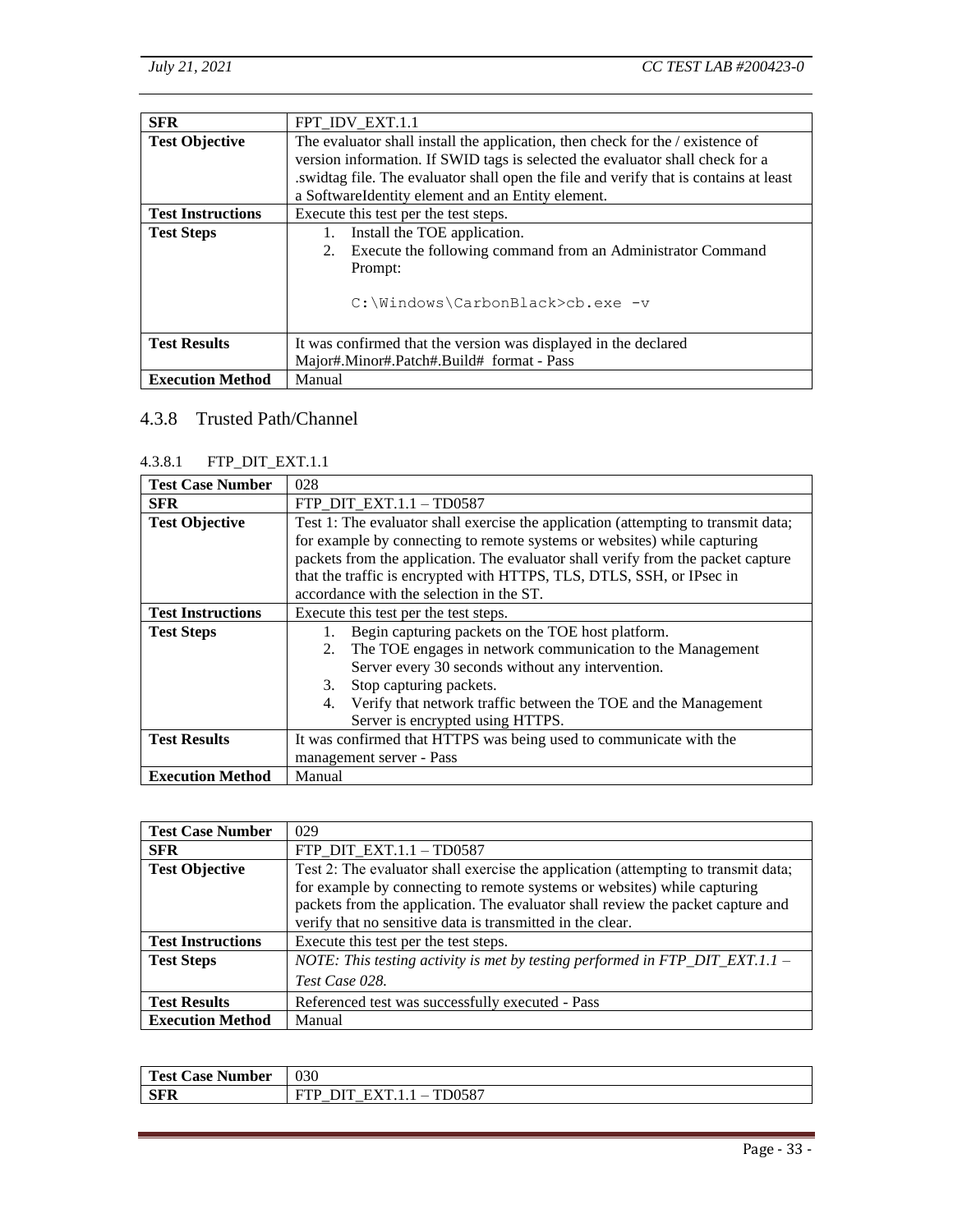| <b>Test Objective</b>    | Test 3: The evaluator shall inspect the TSS to determine if user credentials are<br>transmitted. If credentials are transmitted the evaluator shall set the credential to<br>a known value. The evaluator shall capture packets from the application while<br>causing credentials to be transmitted as described in the TSS. The evaluator shall<br>perform a string search of the captured network packets and verify that the<br>plaintext credential previously set by the evaluator is not found. |
|--------------------------|-------------------------------------------------------------------------------------------------------------------------------------------------------------------------------------------------------------------------------------------------------------------------------------------------------------------------------------------------------------------------------------------------------------------------------------------------------------------------------------------------------|
| <b>Test Instructions</b> | Execute this test per the test steps.                                                                                                                                                                                                                                                                                                                                                                                                                                                                 |
| <b>Test Steps</b>        | $N/A$ – The TOE does not transmit user credentials.                                                                                                                                                                                                                                                                                                                                                                                                                                                   |
| <b>Test Results</b>      | Pass                                                                                                                                                                                                                                                                                                                                                                                                                                                                                                  |
| <b>Execution Method</b>  | Manual                                                                                                                                                                                                                                                                                                                                                                                                                                                                                                |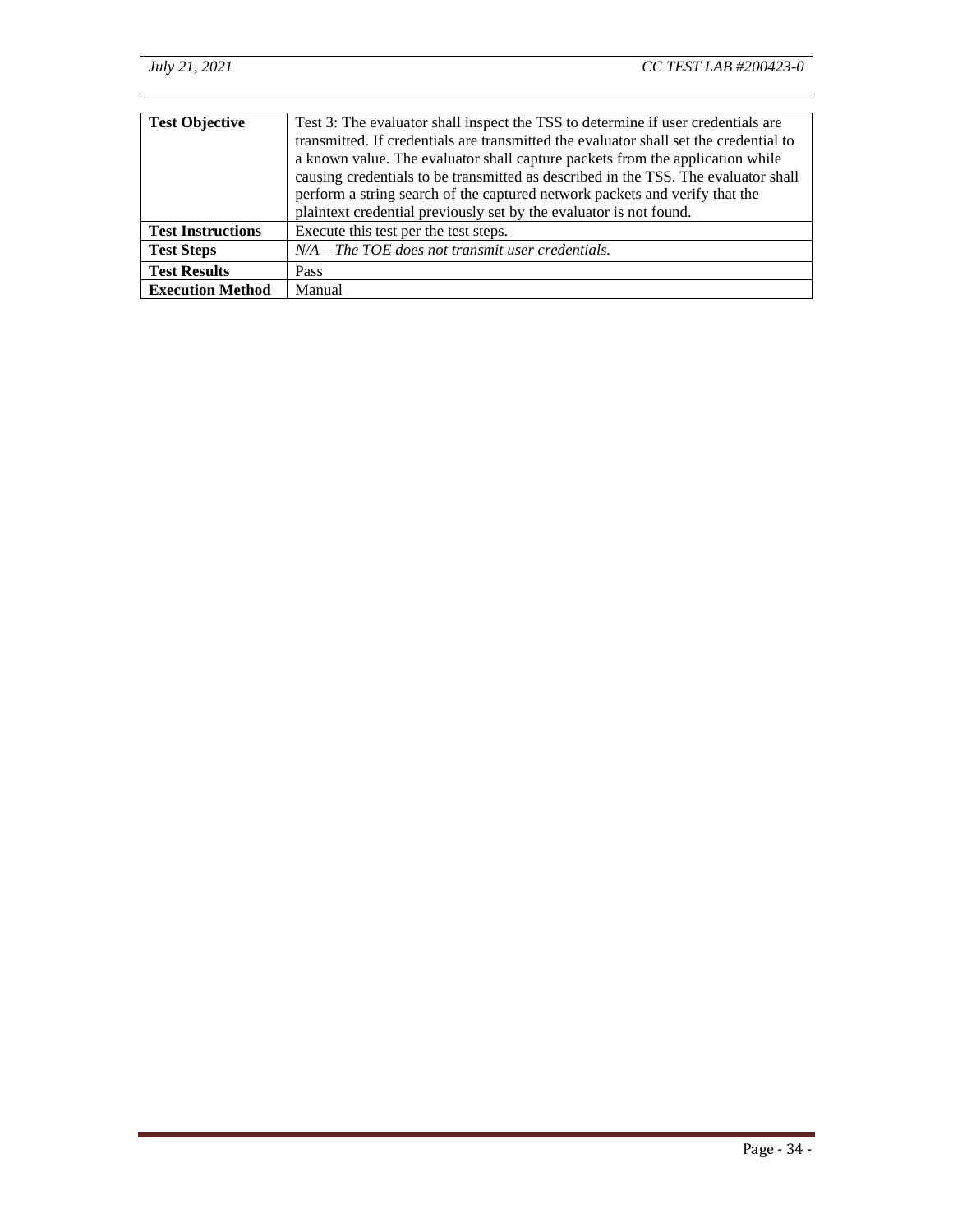## <span id="page-37-0"></span>**5 Evaluation Activities for SARs**

This section addresses assurance activities that are defined in the *Protection Profile for Application Software Version 1.3* [APP\_PP] that correspond with Security Assurance Requirements.

**ADV\_FSP.1** – *"There are no specific evaluation activities associated with these SARs, except ensuring the information is provided. The functional specification documentation is provided to support the evaluation activities described in 5.1 Security Functional Requirements, and other activities described for AGD, ATE, and AVA SARs. The requirements on the content of the functional specification information is implicitly assessed by virtue of the other evaluation activities being performed; if the evaluator is unable to perform an activity because there is insufficient interface information, then an adequate functional specification has not been provided."*

Section 1.3 of the Security Target describes the following Supporting Environment Interfaces:

- **TOE Application to OS (1)** The TOE leverages operating system callbacks in order to collect system-relevant data information, store log files, access Windows key store, and invoke network access.
- **TOE Platform to Management Server (2) –** The TOE invokes the operating system to use HTTPS/TLS to establish a trusted communication channel to the management server for transmitting the collected data files, retrieving configuration updates, and obtaining software updates. The TOE platform (OS) is the HTTPS/TLS client for this interface and performs X.509 certificate validation in support of the non-mutually authenticated HTTPS/TLS communications.
- **TOE Platform to CA Authority (3)** The TOE platform (OS) performs X.509 certificate validation in support of the non-mutually authenticated HTTPS/TLS communications to the Management Server.

The purpose of each TSFI is understood based on the descriptions presented in the ST. In addition to this, the mapping between logical TSFIs and physical interfaces to the application are consistent with the evaluation team's understanding of what each TSFI is used for. Therefore, this assurance activity is considered satisfied.

#### **ADV\_FSP.1-3** – *"The evaluator shall check the interface documentation to ensure it identifies and describes the parameters for each TSFI that is identified as being security relevant."*

Section 8.4.3 of the ST and Section 7 of the AGD identifies the security management interfaces. The only interface provided as part of the TOE is the version verification using the cb.exe -v command and must be accomplished as an OS administrator. For all other administrative functions, the OS administrator must use OS services command to start and stop the VMware CB EDR Windows Sensor service, appwiz.cpl to force an uninstallation of the TOE, and identifies additional version verification methods using OS interfaces. The AGD provides instructions for the use of the OS commands for managing the TOE. The TOE provides no additional user interfaces. Therefore, this assurance activity is considered satisfied.

#### **ADV\_FSP.1-5** – *"The evaluator shall examine the interface documentation to develop a mapping of the interfaces to SFRs."*

The descriptions provided for each SFR in the TSS Section of the Security Target adequately describe a mapping of any relevant interfaces to that SFR. For example, Sections 8.2.3 (Network Communications) and 8.4.3 (Management Functions), 8.6.5 (Installation and Update), and 8.7.1 (Trusted Path/Channel) in the Security Target describe SFRs that map to interface 2 where the TOE communicates with the management server. Section 8.1.3 (Key Storage), Section 8.6.1 (API list), and Section 8.6.4 (Library list) in the Security Target describe SFRs that map to interface 1 where the TOE interfaces with the OS. . Therefore, this assurance activity is considered satisfied.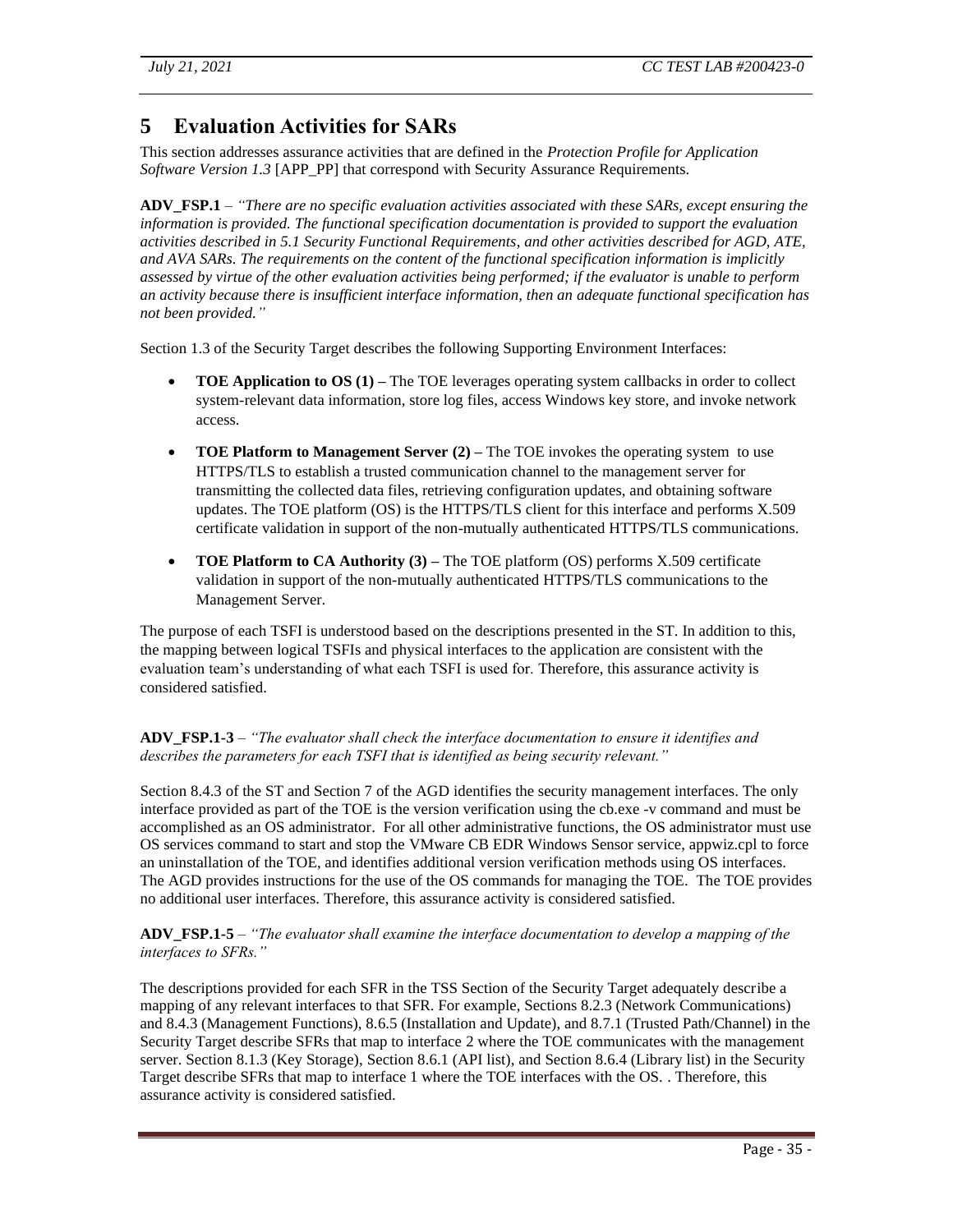**AGD\_OPE.1** – *"Some of the contents of the operational guidance will be verified by the evaluation activities in 5.1 Security Functional Requirements and evaluation of the [TOE](https://www.niap-ccevs.org/MMO/PP/-429-/#abbr_TOE) according to the [CEM]. The following additional information is also required."*

The TOE comes with its own administrative manual that clearly identifies the version of the TOE. When an end user purchases the TOE, they are given customer portal credentials for the pulling down of documentation and updates to ensure the user has access to the latest information. The *VMware Carbon Black Endpoint Detection and Response (EDR) Windows Sensor 7.2 Supplemental Administrative Guidance for Common Criteria (AGD)* document contains configuration instructions for placing the TOE in its evaluated configuration. Additionally, as part of the CC certification process, the AGD is published on the NIAP web site supplementing the vendor guidance documentation. Therefore, there is a reasonable guarantee that administrators and users are aware of this documentation due to its listing on the Product Complaint List (PCL) in conjunction with the certified product.

*"If cryptographic functions are provided by the [TOE,](https://www.niap-ccevs.org/MMO/PP/-429-/#abbr_TOE) the operational guidance shall contain instructions for configuring the cryptographic engine associated with the evaluated configuration of the [TOE.](https://www.niap-ccevs.org/MMO/PP/-429-/#abbr_TOE) It shall provide a warning to the administrator that use of other cryptographic engines was not evaluated nor tested during the CC evaluation of the [TOE.](https://www.niap-ccevs.org/MMO/PP/-429-/#abbr_TOE)"*

Section 6.2 of the AGD explains that cryptographic services are invoked from the underlying Windows OS platform. This includes DRBG functionality, HTTPS/TLS trusted communications, and sensitive data encryption storage. It is also notated in this section that the use of other cryptographic engines and cryptographic settings were not evaluated nor tested during the Common Criteria evaluation of the TOE.

*"The documentation must describe the process for verifying updates to the [TOE](https://www.niap-ccevs.org/MMO/PP/-429-/#abbr_TOE) by verifying a digital signature – this may be done by the [TOE](https://www.niap-ccevs.org/MMO/PP/-429-/#abbr_TOE) or the underlying platform. The evaluator shall verify that this process includes the following steps:"*

- *Instructions for obtaining the update itself. This should include instructions for making the update accessible to th[e TOE](https://www.niap-ccevs.org/MMO/PP/-429-/#abbr_TOE) (e.g., placement in a specific directory).*
- *Instructions for initiating the update process, as well as discerning whether the process was successful or unsuccessful. This includes generation of the digital signature. The [TOE](https://www.niap-ccevs.org/MMO/PP/-429-/#abbr_TOE) will likely contain security functionality that does not fall in the scope of evaluation under this PP. The operational guidance shall make it clear to an administrator which security functionality is covered by the evaluation activities."*

Section 7.2 of the AGD describes the process of the TOE receiving updates from the management server during a regular (every 30 second) polling cycle. To maintain security throughout its lifecycle, the TOE provides a mechanism to apply software updates automatically or an update can be installed following the manual installation instructions. In the evaluated configuration, both the manual and automatic updates procedures were successfully followed.

High severity issues can result in a patch release as soon as remediation is available. Lower severity issues will be incorporated into the next monthly release. Security fixes will be released as new packages in the same manner as any feature updates. The TOE contains third-party components that VMware Carbon Black does not have control over the implementation of. Any implementation flaws are expected to be addressed within 90 days of reporting. Customers are notified of security-related fixes on the VMware Carbon Black customer portal.

There are steps detailed in this section for an administrator on the management server to establish the TOEs update policy (automatic or manual) as well as steps for the endpoints OS administrator to manually obtain and install the update.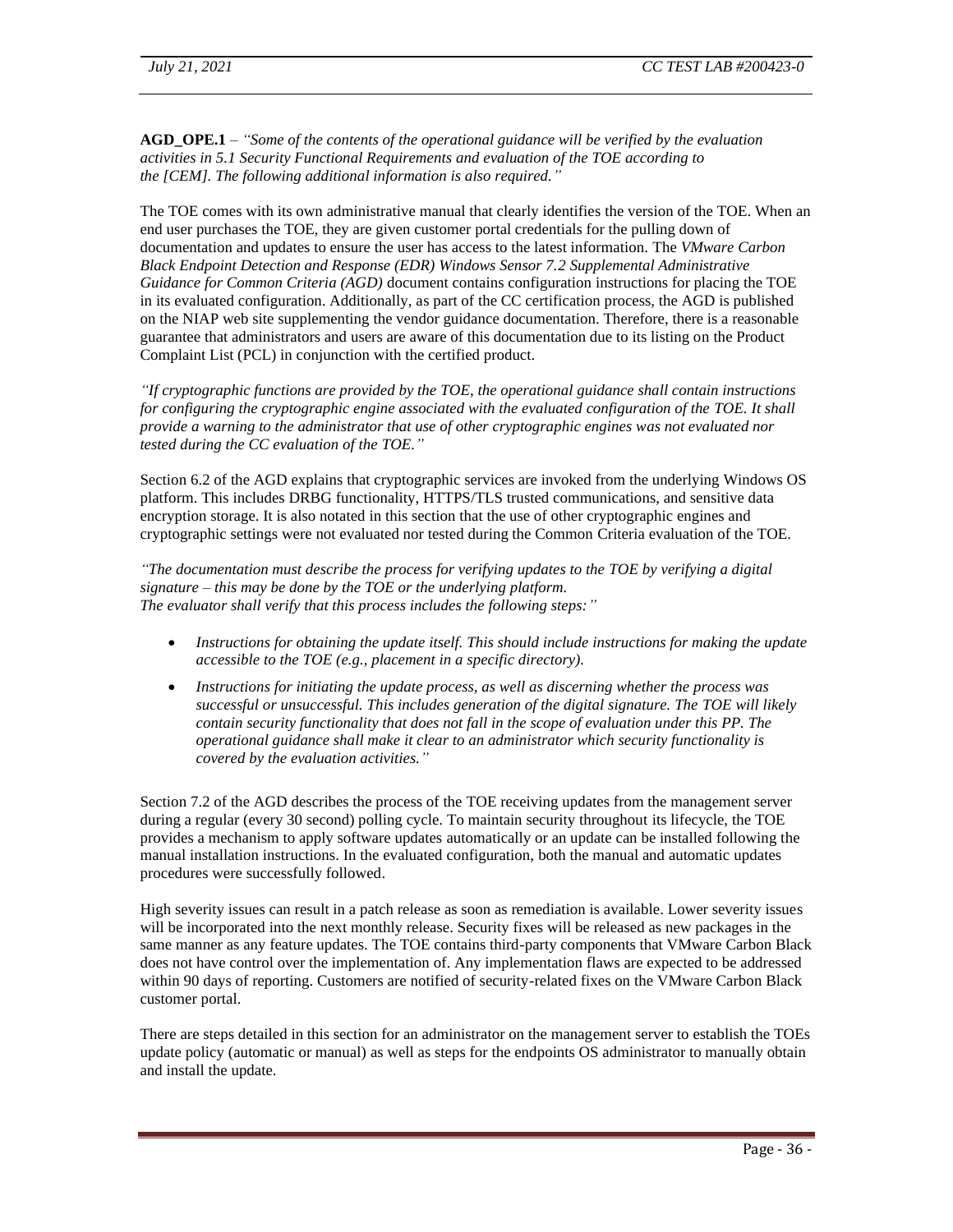Sections 6.1.4 and 7.2 of the AGD explain in detail how the updated TOE version can be verified. Section 7.2 also explains how the update is obtained by the endpoint system (through polling cycle or manual installation by host administrator). The update package when executed invokes the OS APIs to validate the certificate chain (WinVerifyTrust) and install the update correctly.

This clearly demonstrates how the TOE can be updated and verified by the local administrator. Therefore, this assurance activity is considered satisfied.

**AGD\_PRE.1** – *"As indicated in the introduction above, there are significant expectations with respect to the documentation—especially when configuring the operational environment to support [TOE](https://www.niap-ccevs.org/MMO/PP/-429-/#abbr_TOE) functional requirements. The evaluator shall check to ensure that the guidance provided for th[e TOE](https://www.niap-ccevs.org/MMO/PP/-429-/#abbr_TOE) adequately addresses all platforms claimed for the [TOE](https://www.niap-ccevs.org/MMO/PP/-429-/#abbr_TOE) in the [ST.](https://www.niap-ccevs.org/MMO/PP/-429-/#abbr_ST)"*

Section 5.1 of the AGD describes the TOE components in the evaluated configuration VMware Carbon Black EDR Windows Sensor 7.2 on Common Criteria certified Windows 10 OS (See "*Microsoft Windows Common Criteria Evaluation Microsoft Windows 10 version 1903 (May 2019 Update) Microsoft Windows Server version 1903 (May 2019 Update) Security Target Version 0.04 July 19, 2019*". Section 7 of the AGD contains instructions for the Security Administrator to ensure that the operational environment will fulfill its role in supporting the TOE. These instructions match the assumptions for the TOE's operational environment in Section 4.3 of the ST. Therefore, this assurance activity is considered satisfied.

**ALC\_CMC.1** – *"The evaluator shall check the [ST](https://www.niap-ccevs.org/MMO/PP/-429-/#abbr_ST) to ensure that it contains an identifier (such as a product name/version number) that specifically identifies the version that meets the requirements of th[e ST.](https://www.niap-ccevs.org/MMO/PP/-429-/#abbr_ST) Further, the evaluator shall check the AGD guidance and [TOE](https://www.niap-ccevs.org/MMO/PP/-429-/#abbr_TOE) samples received for testing to ensure that the version number is consistent with that in the [ST.](https://www.niap-ccevs.org/MMO/PP/-429-/#abbr_ST) If the vendor maintains a web site advertising the [TOE,](https://www.niap-ccevs.org/MMO/PP/-429-/#abbr_TOE) the evaluator shall examine the information on the web site to ensure that the information in the [ST](https://www.niap-ccevs.org/MMO/PP/-429-/#abbr_ST) is sufficient to distinguish the product."*

The evaluation team verified that the Security Target (ST), TOE, and Supplemental Administrative Guidance (AGD) were labeled consistently to correctly identify the operational environment and TOE hardware and software versions in the CC evaluation.

Specifically, Section 1.2 of the ST states in the TOE Reference that the TOE is the VMware Carbon Black Endpoint Detection and Response (EDR) Windows Sensor 7.2 (VMware CB EDR Windows Sensor). Section 2 of the AGD states that the AGD is intended for administrators responsible for installing, configuring, and/or operating the VMware CB EDR Windows Sensor 7.2. Finally, the product web site, <https://www.carbonblack.com/products/edr/> contains identifying product information including a demo, datasheet, infographics, and descriptions of the product's capabilities. The ST states in the TOE Overview that, "The TOE is an enterprise software application that gathers event data on the endpoints and invokes the OS to securely transmit this information to the operating environment's management server for centralized storage and indexing."

All of this information as stated above provides sufficient context to accurately identify the TOE as such in the ST, AGD, and vendor web site. Therefore, this assurance activity is considered satisfied.

**ALC\_CMS.1** – *"The "evaluation evidence required by the SARs" in this PP is limited to the information in th[e ST](https://www.niap-ccevs.org/MMO/PP/-429-/#abbr_ST) coupled with the guidance provided to administrators and users under the AGD requirements. By ensuring that the [TOE](https://www.niap-ccevs.org/MMO/PP/-429-/#abbr_TOE) is specifically identified and that this identification is consistent in the [ST](https://www.niap-ccevs.org/MMO/PP/-429-/#abbr_ST) and in the AGD guidance (as done in the evaluation activity for ALC\_CMC.1), the evaluator implicitly confirms the information required by this component. Life-cycle support is targeted aspects of the developer's life-cycle and instructions to providers of applications for the developer's devices, rather than an in-depth examination of the [TSF](https://www.niap-ccevs.org/MMO/PP/-429-/#abbr_TSF) manufacturer's development and configuration management process. This is not meant to diminish the critical role that a developer's practices play in contributing to the overall trustworthiness of a product; rather, it's a reflection on the information to be made available for evaluation.*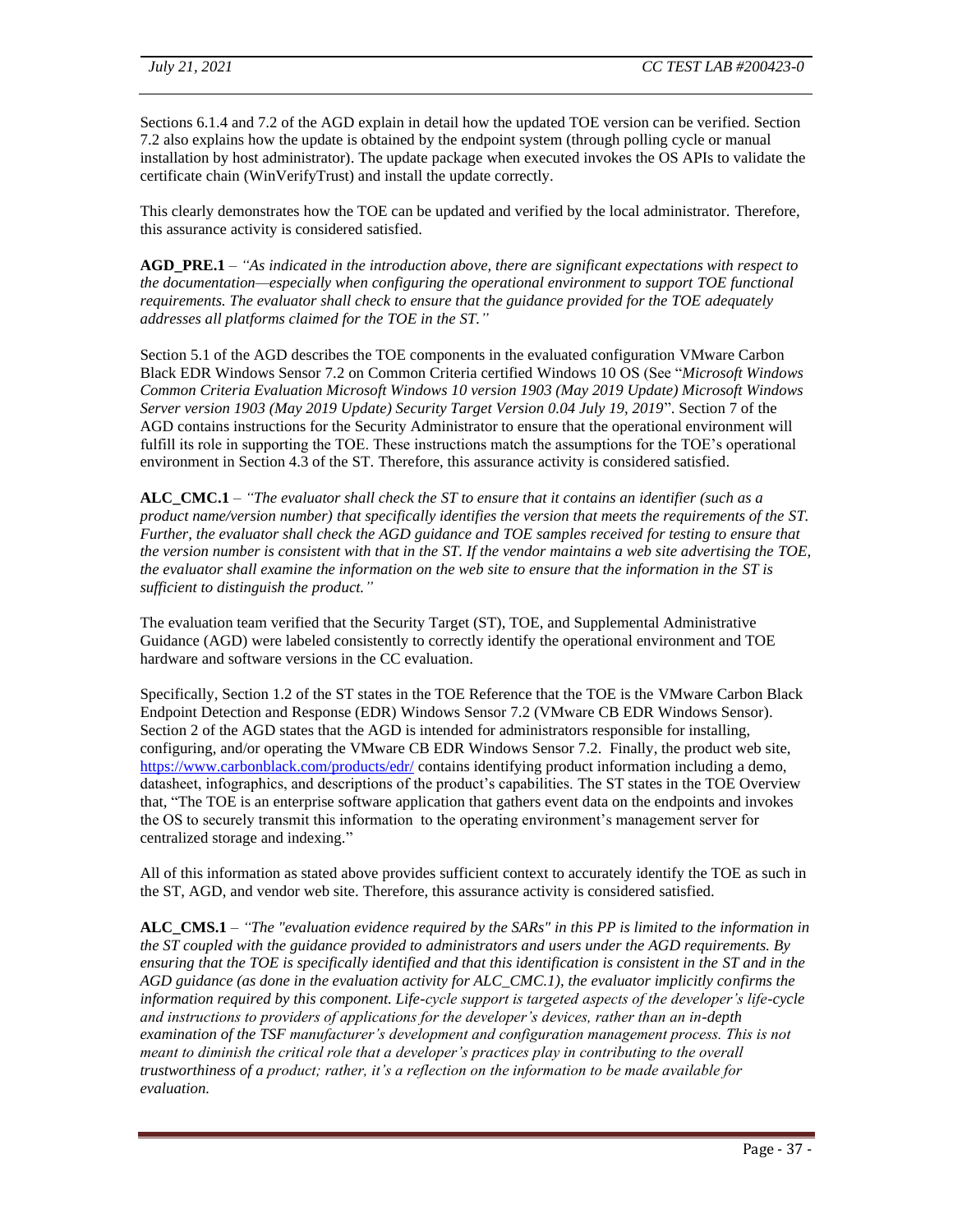*The evaluator shall ensure that the developer has identified (in guidance documentation for application developers concerning the targeted platform) one or more development environments appropriate for use in developing applications for the developer's platform. For each of these development environments, the developer shall provide information on how to configure the environment to ensure that buffer overflow protection mechanisms in the environment(s) are invoked (e.g., compiler flags). The evaluator shall ensure that this documentation also includes an indication of whether such protections are on by default, or have to be specifically enabled. The evaluator shall ensure that the [TSF](https://www.niap-ccevs.org/MMO/PP/-429-/#abbr_TSF) is uniquely identified (with respect to other products from the [TSF](https://www.niap-ccevs.org/MMO/PP/-429-/#abbr_TSF) vendor), and that documentation provided by the developer in association with the requirements in th[e ST](https://www.niap-ccevs.org/MMO/PP/-429-/#abbr_ST) is associated with the [TSF](https://www.niap-ccevs.org/MMO/PP/-429-/#abbr_TSF) using this unique identification."*

The TOE is compiled with the following flags to ensure anti-exploitation capabilities are enabled for address space layout randomization (ASLR), Data Execution Prevention (DEP), and buffer overflow protection.

| Flag                                                                    | Description                                                                                                                                                                                                                           | ch.exe |
|-------------------------------------------------------------------------|---------------------------------------------------------------------------------------------------------------------------------------------------------------------------------------------------------------------------------------|--------|
| /DYNAMICBASE (Use<br>address space layout<br>randomization)             | This linker option enables the building of an executable image<br>that can be loaded at different locations in memory at the<br>beginning of execution. This option also makes the stack<br>location in memory much less predictable. | Yes    |
| /GS (Buffer Security Check)                                             | Instructs the compiler to insert overrun detection code into<br>functions that are at risk of being exploited. When an overrun<br>is detected, execution is stopped. By default, this option is on.                                   | Yes.   |
| <i>s</i> guard (Enable Control Flow<br>Guard)                           | Causes the compiler to analyze control flow for indirect call<br>targets at compile time, and then to insert code to verify the<br>targets at runtime.                                                                                | Yes    |
| /HIGHENTROPYVA                                                          | Specifies whether the executable image supports high-entropy<br>64-bit address space layout randomization (ASLR).                                                                                                                     | Yes    |
| /NXCOMPAT, /NXCOMPAT<br>(Compatible with Data)<br>Execution Prevention) | These compiler and linker options enable Data Execution<br>Prevention (DEP) compatibility. DEP guards the CPU against<br>the execution of non-code pages.                                                                             | Yes    |

The TOE has a unique identifier under ALC\_CMC.1, which is the VMware Carbon Black Endpoint Detection and Response (EDR) Windows Sensor 7.2. This included a review of the TSF vendor's website to determine that the identifier was enough to distinguish the TOE from other products from the TSF vendor. The evaluation team also reviewed the following documentation provided by the vendor and confirmed that this identifier was consistently used to reference the TOE:

- VMware Carbon Black Endpoint Detection and Response (EDR) Windows Sensor 7.2 Security Target, Version 1.5
- VMware Carbon Black Endpoint Detection and Response (EDR) Windows Sensor 7.2 Supplemental Administrative Guidance for Common Criteria, Version 1.1
- VMware Carbon Black Endpoint Detection and Response (EDR) Windows Sensor software 7.2 (full build number : 7.2.0.17354)

Therefore, this assurance activity is considered satisfied.

**ALC\_TSU\_EXT.1 – "***The evaluator shall verify that the TSS contains a description of the timely security update process used by the developer to create and deploy security updates. The evaluator shall verify that this description addresses the entire application. The evaluator shall also verify that, in addition to the*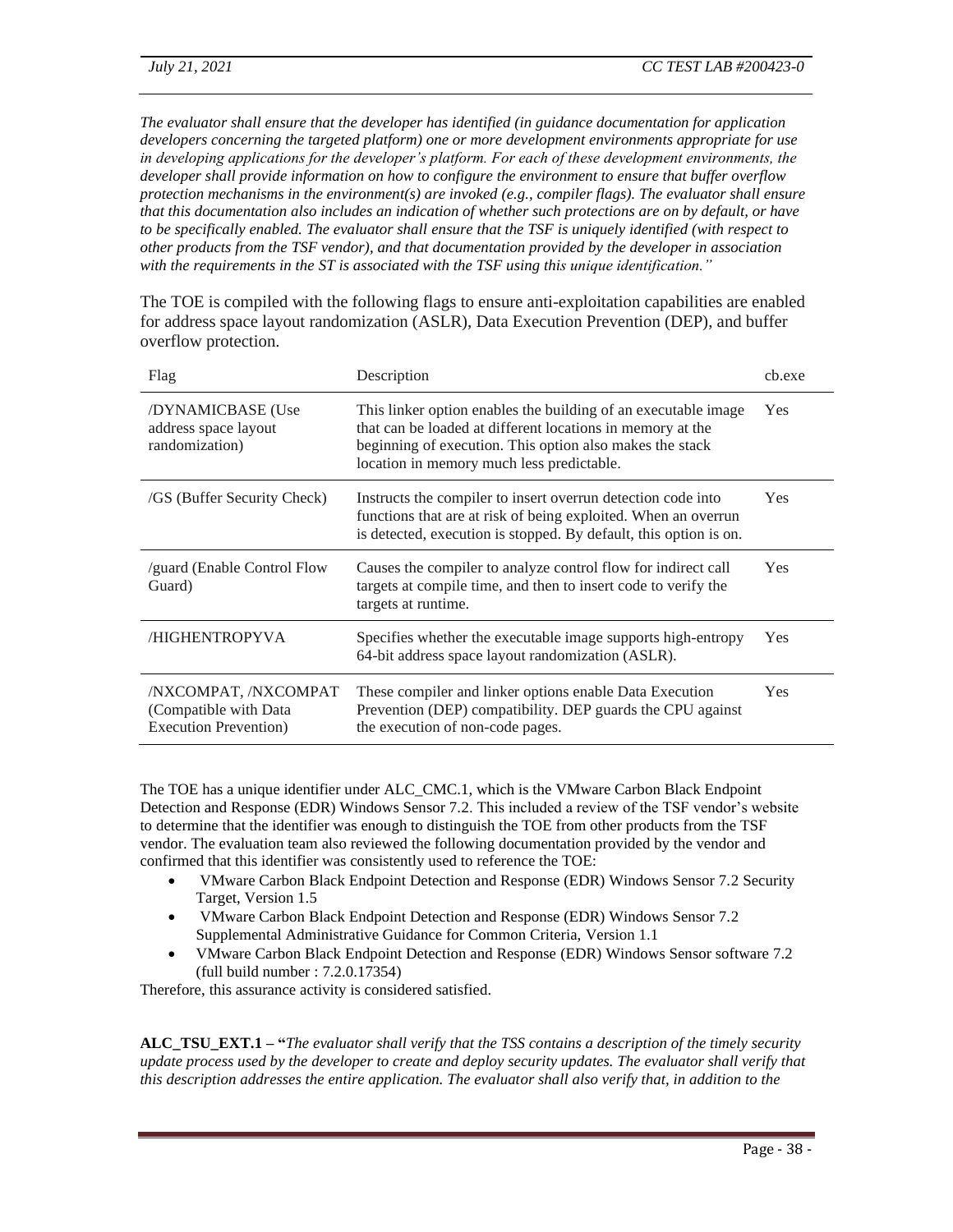*TOE developer's process, any third-party processes are also addressed in the description. The evaluator shall also verify that each mechanism for deployment of security updates is described.* 

*The evaluator shall verify that, for each deployment mechanism described for the update process, the TSS*  lists a time between public disclosure of a vulnerability and public availability of the security update to the *TOE patching this vulnerability, to include any third-party or carrier delays in deployment. The evaluator shall verify that this time is expressed in a number or range of days.* 

*The evaluator shall verify that this description includes the publicly available mechanisms (including either an email address or website) for reporting security issues related to the TOE. The evaluator shall verify that the description of this mechanism includes a method for protecting the report either using a public key for encrypting email or a trusted channel for a website."*

The evaluation team verified that the Security Target (ST) contains in the TSS section for FPT TUD EXT.1 (Section 8.6.5.1) a description of the timely security update process used by the developer to create and deploy security updates:

"As part of providing timely security updates, VMware Carbon Black provides customers with a support section on CarbonBlack.com where they have the ability to submit support issues through the User Exchange link. High severity issues can result in a patch release as soon as remediation is available. Lower severity issues will be incorporated into the next scheduled release. Security fixes will be released as new packages in the same manner as any feature updates (see discussion on FPT\_TUD\_EXT.1 above). The TOE installation package contains all third-party components that are required. The end customer should never attempt to update the third-party packages. Any implementation flaws are expected to be addressed within 90 days of reporting. Customers are notified of security-related fixes on the VMware Carbon Black customer portal."

This adequately addresses the entire application, including that there are no third-party update processes to consider when updating the TOE. It also describes the process by which security updates are retrieved, a specific timeframe (in days) for which reported flaws are expected to be addressed, and that the Customers are notified using the Carbon Black website reporting mechanism when fixes are available. Therefore, this assurance activity is considered satisfied.

**ATE\_IND.1** – "*The evaluator shall prepare a test plan and report documenting the testing aspects of the system, including any application crashes during testing. The evaluator shall determine the root cause of any application crashes and include that information in the report. The test plan covers all of the testing actions contained in the [CEM] and the body of this PP's evaluation activities.* 

*While it is not necessary to have one test case per test listed in an evaluation activity, the evaluator must document in the test plan that each applicable testing requirement in the [ST](https://www.niap-ccevs.org/MMO/PP/-429-/#abbr_ST) is covered. The test plan identifies the platforms to be tested, and for those platforms not included in the test plan but included in the [ST,](https://www.niap-ccevs.org/MMO/PP/-429-/#abbr_ST) the test plan provides a justification for not testing the platforms. This justification must address the differences between the tested platforms and the untested platforms, and make an argument that the differences do not affect the testing to be performed. It is not sufficient to merely assert that the differences have no effect; rationale must be provided. If all platforms claimed in the [ST](https://www.niap-ccevs.org/MMO/PP/-429-/#abbr_ST) are tested, then no rationale is necessary. The test plan describes the composition of each platform to be tested, and any setup that is necessary beyond what is contained in the AGD documentation. It should be noted that the evaluator is expected to follow the AGD documentation for installation and setup of each platform either as part of a test or as a standard pre-test condition. This may include special test drivers or tools. For each driver or tool, an argument (not just an assertion) should be provided that the driver or tool will not adversely affect the performance of the functionality by the [TOE](https://www.niap-ccevs.org/MMO/PP/-429-/#abbr_TOE) and its platform.* 

*This also includes the configuration of the cryptographic engine to be used. The cryptographic algorithms implemented by this engine are those specified by this PP and used by the cryptographic protocols being evaluated (e.g SSH). The test plan identifies high-level test objectives as well as the test procedures to be followed to achieve those objectives. These procedures include Expected Results.*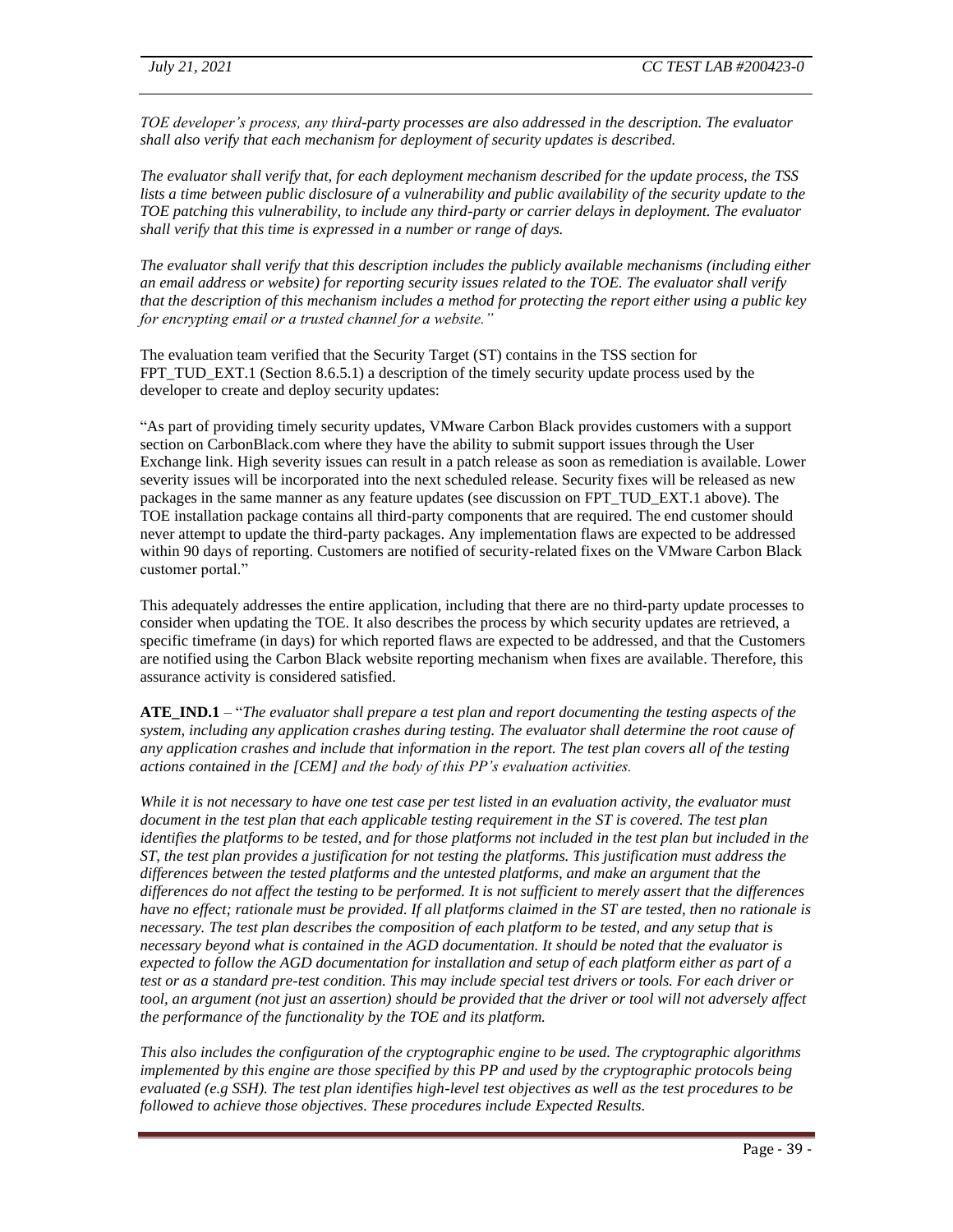*The test report (which could just be an annotated version of the test plan) details the activities that took place when the test procedures were executed, and includes the actual results of the tests. This shall be a cumulative account, so if there was a test run that resulted in a failure; a fix installed; and then a successful re-run of the test, the report would show a "fail" and "pass" result (and the supporting details), and not just the "pass" result."*

The evaluation team created a Detailed Test Report (DTR) to address all aspects of this requirement. The DTR is made up of the proprietary *VMware Carbon Black Endpoint Detection and Response (EDR) Windows Sensor 7.2 Test Plan* and the *VMware\_CB\_EDR\_Win\_Sensor\_AppPPv1.3\_Test\_Matrix.xls.* The DTR discusses the test facility, environment, configuration, test tools, equivalency argument, test cases, test procedures, expected results, identification of evidence collected, and analysis of test results. The evaluator's test environment diagram is located in section entitled Test Environment of the *VMware Carbon Black Endpoint Detection and Response (EDR) Windows Sensor 7.2 Test Plan* document. Section 4 of this document presents a public releasable summary of the testing activity per SFR accomplished during testing. Therefore, this assurance activity is considered satisfied.

**AVA\_VAN.1 – TD0554** *"The evaluator shall generate a report to document their findings with respect to this requirement. This report could physically be part of the overall test report mentioned in ATE\_IND, or a separate document. The evaluator performs a search of public information to find vulnerabilities that have been found in similar applications with a particular focus on network protocols the application uses and document formats it parses.*

*The evaluator documents the sources consulted and the vulnerabilities found in the report.*

*For each vulnerability found, the evaluator either provides a rationale with respect to its non-applicability, or the evaluator formulates a test (using the guidelines provided in ATE\_IND) to confirm the vulnerability, if suitable. Suitability is determined by assessing the attack vector needed to take advantage of the vulnerability. If exploiting the vulnerability requires expert skills and an electron microscope, for instance, then a test would not be suitable and an appropriate justification would be formulated.*

*For Windows, Linux, macOS and Solaris: The evaluator shall also run a virus scanner with the most current virus definitions against the application files and verify that no files are flagged as malicious*.*"*

The evaluation team reviewed vendor documentation, formulated hypotheses, performed vulnerability analysis, and documented the hypotheses and analysis in accordance with the [APP\_PP] requirements. Keywords were identified based upon review of the Security Target and AGD. The following keywords were identified:

| <b>Keyword</b>            | <b>Description</b>                                                             |
|---------------------------|--------------------------------------------------------------------------------|
| CarbonBlack               | This is a generic term for searching for known vulnerabilities produced by     |
|                           | the company as a whole. Company has been referred to as both                   |
|                           | CarbonBlack (one word) and Carbon Black (two words). This key word will        |
|                           | also obtain any information on the full product name. The terms: EDR,          |
|                           | EDR Sensor, CB Sensor, Response Sensor, Windows, and version number            |
|                           | will be used as a further delimiter on any found responses.                    |
| Carbon Black              | This is a generic term for searching for known vulnerabilities produced by     |
|                           | the company as a whole. This key word will also obtain any information on      |
|                           | the full product name. The terms: EDR, EDR Sensor, CB Sensor, Response         |
|                           | Sensor, Windows, and version number will be used as a further delimiter on     |
|                           | any found responses.                                                           |
| <b>Endpoint Detection</b> | TOE application software technology type. The use of Response will be          |
|                           | used as a further delimiter on any found responses.                            |
| Google protobuf 2.6.1     | Third-party library that is included in the installed TOE software in order to |
|                           | function. Version number used as further delimiter on any found responses.     |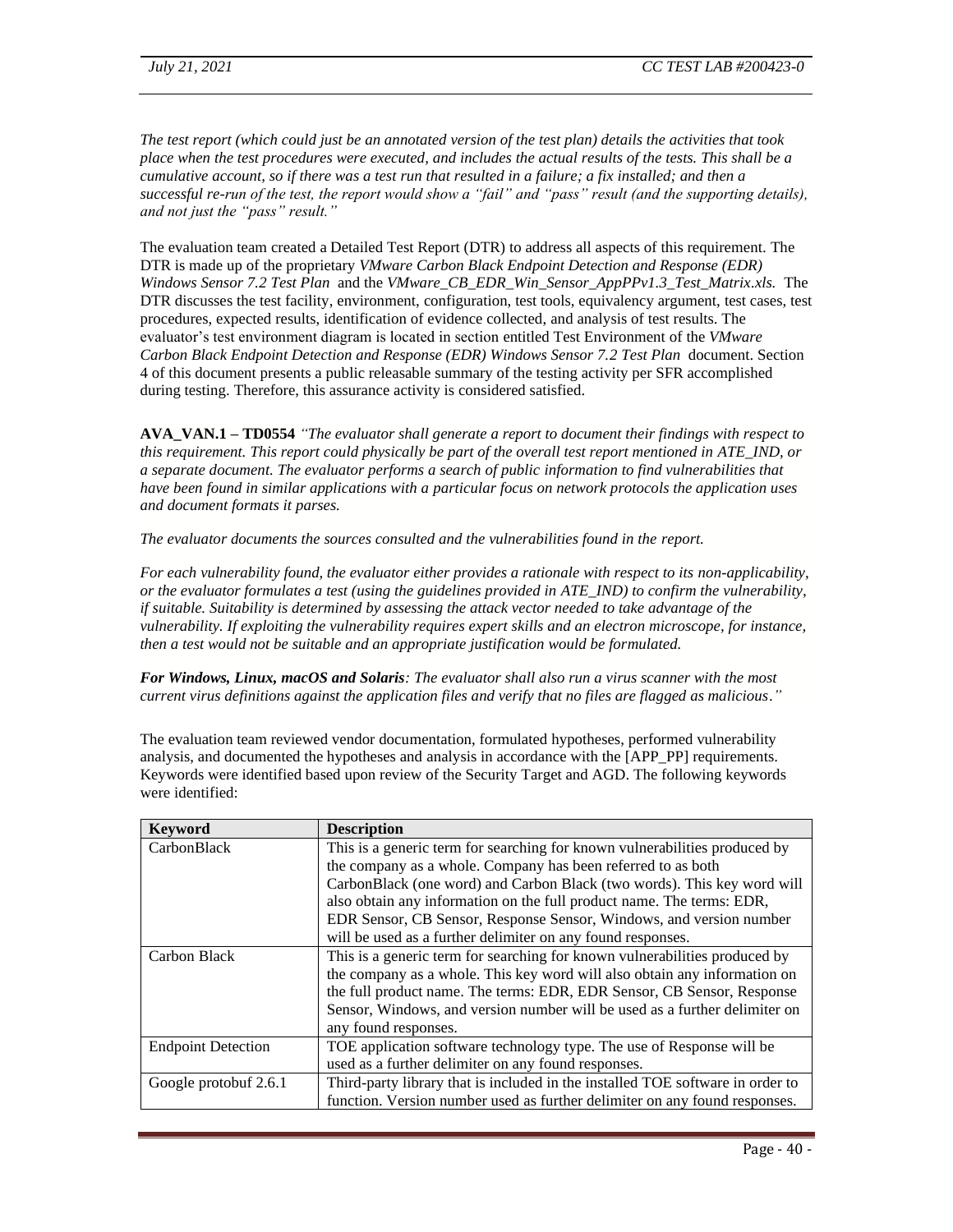| Keyword     | <b>Description</b>                                                             |
|-------------|--------------------------------------------------------------------------------|
| zlib 1.2.11 | Third-party library that is included in the installed TOE software in order to |
|             | function. Version number used as further delimiter on any found responses.     |

These keywords were used individually and as part of various permutations and combinations to search for vulnerabilities on public vulnerability sources (updated July 21, 2021). The following public vulnerability sources were searched:

- Common Vulnerabilities and Exposures: https://www.cvedetails.com/vulnerability-search.php
- NIST National Vulnerabilities Database (can be used to access CVE and US-CERT databases identified below):<https://web.nvd.nist.gov/view/vuln/search>
- US-CERT:<http://www.kb.cert.org/vuls/html/search>
- SecurITeam Exploit Search: [www.securiteam.com](http://www.securiteam.com/)
- Tipping Point Zero Day Initiative http://www.zerodayinitiative.com/advisories
- Offensive Security Exploit Database: [https://www.exploit-db.com](https://www.exploit-db.com/)
- Rapid7 Vulnerability Database: https://www.rapid7.com/db/vulnerabilities
- Security Focus:<http://www.securityfocus.com/vulnerabilities/>
- Vendor site [https://community.carbonblack.com](https://community.carbonblack.com/t5/forums/searchpage/tab/message?noSynonym=false&collapse_discussion=true)

In summary, there were no open vulnerabilities found to be applicable to this evaluation.

Upon the completion of the vulnerability analysis research, the team had identified generic vulnerabilities upon which to build a test suite. These tests were created specifically with the intent of exploiting these vulnerabilities within the TOE or its configuration. Testing that was conducted under the functional testing that would have been duplication of a vulnerability tests were not re-run. This left one remaining exploit to further explore: malicious binary.

The team tested the following areas: Fill in from actual VAN

• Virus Scan

This test scans the TOE binary with a virus scanner using the most current virus definitions against the application files and then the evaluator verifies that no files are flagged as malicious.

The evaluation team determined that no residual vulnerabilities exist that are exploitable by attackers with Basic Attack Potential. Therefore, this assurance activity is considered satisfied.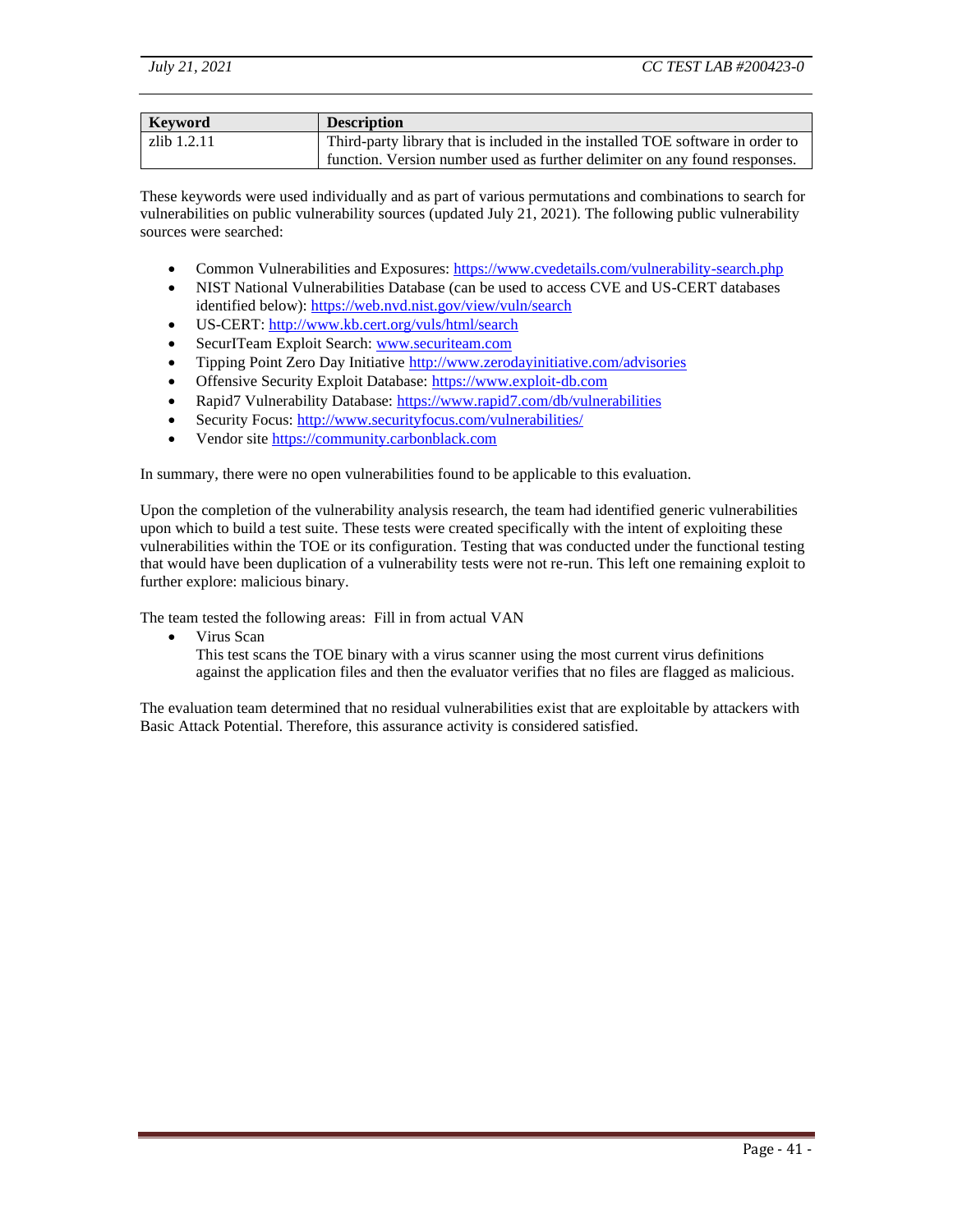## <span id="page-44-0"></span>*5.1 Conclusions*

The TOE was evaluated against the ST and has been found by this evaluation team to be conformant with the ST. The overall verdict for this evaluation is: Pass.

| <b>Term</b>              | <b>Definition</b>                                                                   |
|--------------------------|-------------------------------------------------------------------------------------|
|                          |                                                                                     |
| <b>Address Space</b>     | An anti-exploitation feature which loads memory mappings into unpredictable         |
| Layout                   | locations. ASLR makes it more difficult for an attacker to redirect control to      |
| <b>Randomization</b>     | code that they have introduced into the address space of an application process.    |
| (ASLR)                   |                                                                                     |
|                          | Software that runs on a platform and performs tasks on behalf of the user or        |
| <b>Application (app)</b> | owner of the platform, as well as its supporting documentation. The terms TOE       |
|                          | and <i>application</i> are interchangeable in this document.                        |
|                          | A specification of routines, data structures, object classes, and variables that    |
| <b>Application</b>       | allows an application to make use of services provided by another software          |
| Programming              | component, such as a library. APIs are often provided for a set of libraries        |
| <b>Interface (API)</b>   | included with the platform.                                                         |
|                          | Data that establishes the identity of a user, e.g. a cryptographic key or           |
| <b>Credential</b>        | password.                                                                           |
|                          | An anti-exploitation feature of modern operating systems executing on modern        |
|                          | computer hardware, which enforces a non-execute permission on pages of              |
| <b>Data Execution</b>    | memory. DEP prevents pages of memory from containing both data and                  |
| <b>Prevention (DEP)</b>  |                                                                                     |
|                          | instructions, which makes it more difficult for an attacker to introduce and        |
|                          | execute code.                                                                       |
| <b>Developer</b>         | An entity that writes application software. For the purposes of this document,      |
|                          | vendors and developers are the same.                                                |
| <b>Operating System</b>  | Software that manages hardware resources and provides services for                  |
| (OS)                     | applications.                                                                       |
|                          | Any information about an individual maintained by an agency, including, but         |
| <b>Personally</b>        | not limited to, education, financial transactions, medical history, and criminal or |
| <b>Identifiable</b>      | employment history and information which can be used to distinguish or trace        |
|                          | an individual's identity, such as their name, social security number, date and      |
| <b>Information (PII)</b> | place of birth, mother's maiden name, biometric records, etc., including any        |
|                          | other personal information which is linked or linkable to an individual.            |
|                          | The environment in which application software runs. The platform can be an          |
|                          | operating system, hardware environment, a software based execution                  |
| <b>Platform</b>          | environment, or some combination of these. These types platforms may also           |
|                          | run atop other platforms.                                                           |
|                          | Sensitive data may include all user or enterprise data or may be specific           |
|                          | application data such as emails, messaging, documents, calendar items, and          |
| <b>Sensitive Data</b>    | contacts. Sensitive data must minimally include PII, credentials, and keys.         |
|                          | Sensitive data shall be identified in the application's TSS by the ST author.       |
|                          |                                                                                     |
| <b>Trusted Channel</b>   | An encrypted connection between the TOE's host platform and a system in the         |
|                          | Operational Environment.                                                            |
| <b>Trusted Path</b>      | An encrypted connection between the TOE and the application an Authorized           |
|                          | Administrator uses to manage it (web browser, terminal client, etc.).               |
| <b>User</b>              | In a CC context, any individual who has the ability to manage TOE functions or      |
|                          | data.                                                                               |

## <span id="page-44-1"></span>**6 Glossary of Terms**